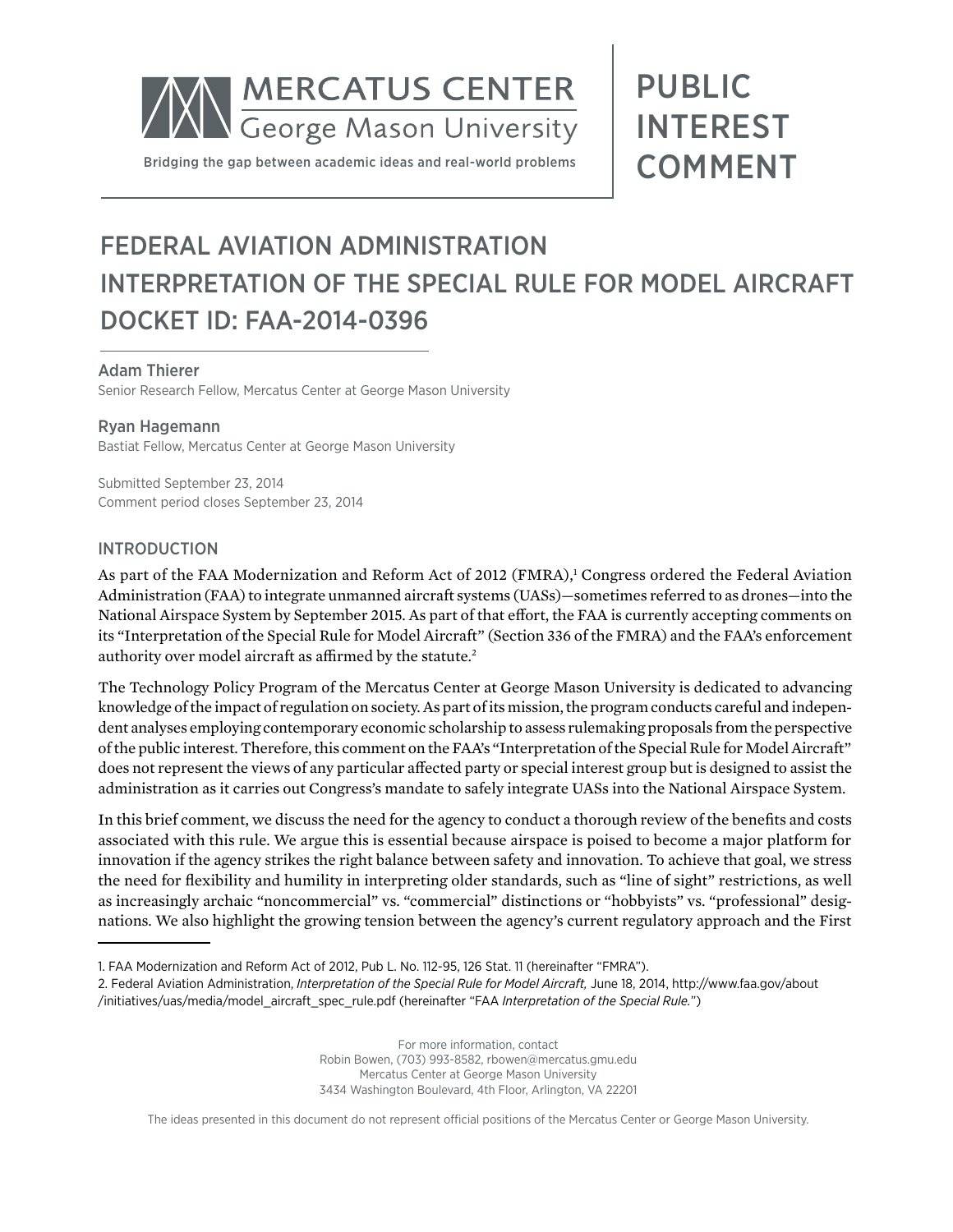Amendment rights of the public to engage in peaceful, information-gathering activities using these technologies. Finally, we close by noting the important role that voluntary self-regulation and codes of conduct already play in governing proper use of these technologies. We also argue that other "bottom-up" remedies are available and should be used before the agency imposes additional restrictions on this dynamic, rapidly evolving space.

### BENEFIT-COST ANALYSIS NEEDED

Before addressing the substance of the rule at issue here, we wish to remind the agency that it is required to conduct a formal benefit-cost analysis (BCA) of any "significant regulatory action" it undertakes.<sup>3</sup> As defined by Executive Order 12866, a "significant regulatory action" includes rules or guidelines that "have an annual effect on the economy of \$100 million or more or adversely affect in a material way the economy, a sector of the economy, productivity, competition, jobs, the environment, public health or safety, or state, local or tribal government or communities."4 A "significant regulatory action" can also include regulatory actions that "raise novel legal or policy issues."5

Although the exact economic ramifications of integrating commercial drones into the national airspace is uncertain, there have been numerous assessments of the potential impact this technology would have on the US economy. The Association for Unmanned Vehicle Systems International (AUVSI), for example, estimates that between 2015 and 2025, the integration of unmanned aerial systems into the national airspace "is expected to contribute \$82.1 billion to the nation's economy by agriculture, public safety, and other activities." These benefits run the gamut from over 100,000 new high-paying (\$40,000 or more per year) jobs created in aerospace manufacturing to almost 850,000 job years worked over that period.<sup>6</sup>

The FAA has not yet undertaken a comprehensive benefit-cost analysis of the rule in question. Such an analysis would help determine how new regulations in this space could affect the market for this evolving class of technologies as well as how these technologies might impact the broader economy or other important values. This is particularly true as the distinction between model aircraft and other types of unmanned aircraft systems is rapidly blurring.

The agency may believe that the matter under review is merely an interpretative exercise requiring no formal BCA review at this time. Nonetheless, as noted below, the agency's "Interpretation" could indeed result in the sort of significant economic impacts and novel legal issues contemplated by Executive Order 12866. Consequently, the agency should not avoid formal BCA but instead take this opportunity to consider the ramifications of its actions in this matter.<sup>7</sup>

<sup>3.</sup> Office of Management and Budget, Office of Information and Regulatory Affairs, *Regulatory Impact Analysis: A Primer* (2011), [http://www.whitehouse.gov/sites/default/files/omb/inforeg/regpol/circular-a-4\\_regulatory-impact-analysis-a-primer.pdf;](http://www.whitehouse.gov/sites/default/files/omb/inforeg/regpol/circular-a-4_regulatory-impact-analysis-a-primer.pdf) Richard Williams and Jerry Ellig, "Regulatory Oversight: The Basics of Regulatory Impact Analysis" (Mercatus Center at George Mason University, September 2011), [http://mercatus.org/sites/default/files/Mercatus-Regulatory-Impact-Analysis-Toolkit.pdf.](http://mercatus.org/sites/default/files/Mercatus-Regulatory-Impact-Analysis-Toolkit.pdf) 4. Executive Order 12866, Sec. 2(f)(1).

<sup>5.</sup> Ibid., Sec. 2(f)(4).

<sup>6.</sup> Daryl Jenkins and Dr. Bijan Vasigh, "The Economic Impact of Unmanned Aircraft Systems Integration in the United States" (The Association for Unmanned Vehicle Systems International, Arlington, VA, March 2013), 20.

<sup>7.</sup> Regarding agency avoidance of BCA processes using guidance documents and interpretive rulings, *see* John D. Graham and James Broughel, "Stealth Regulation: Addressing Agency Evasion of OIRA and the Administrative Procedure Act," *Harvard Journal of Law and Public Policy: Federalist Edition* 1, no. 1 (June 4, 2014): 30–54; Nina A. Mendelson and Jonathan B. Wiener, "Responding to Agency Avoidance of OIRA," *Harvard Journal of Law and Public Policy* 37, no. 2 (Spring 2014): 447–521; John D. Graham and Cory R. Liu, "Regulatory and Quasi-Regulatory Activity without OMB and Benefit-Cost Review," *Harvard Journal of Law and Public Policy* 37, no. 2 (Spring 2014): 425–45; Stuart Shapiro, "Agency Oversight as 'Whac-a-Mole': The Challenge of Restricting Agency Use of Non-Legislative Rules," *Harvard Journal of Law and Public Policy* 37, no. 2 (Spring 2014): 523–52.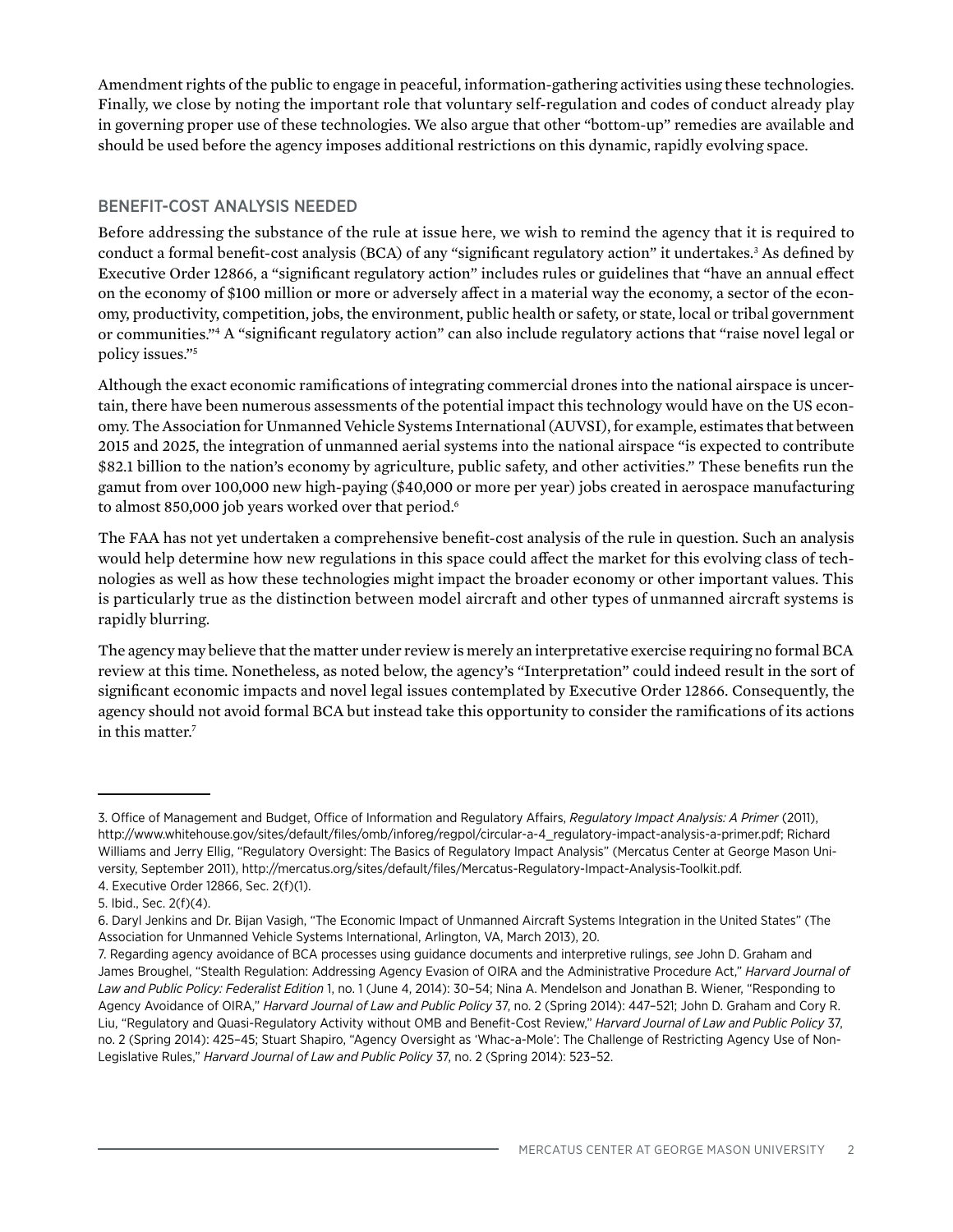### AN EVOLVING PLATFORM FOR INNOVATION

While the FAA is understandably concerned about the safety of the National Airspace System, it is vital that the agency not adopt an over-precautionary regulatory approach toward model aircraft or unmanned aerial systems since it could discourage the many benefits associated with this rapidly evolving class of aerial technologies.

As Mercatus scholars noted in an April 2013 filing to the FAA, "Like the Internet, airspace is a platform for commercial and social innovation."<sup>8</sup> Google,<sup>9</sup> Amazon,<sup>10</sup> and a host of other major Internet companies are already experimenting with UASs. But countless other commercial and noncommercial entrepreneurs are considering creative applications for UAS technologies as well and it is impossible to determine what additional innovations await.11 "One has to wonder what great innovations in unmanned vehicles are taking shape in a garage near you," notes Ryan Davis, Dean of the Business and Workforce Education Department at Everett Community College.12 Only time and the freedom to experiment with new and better ways of using these technologies will provide an answer to that question.

This is why humility and flexibility must be the touchstones of the FAA's approach to these issues. A recent Mercatus Center book highlighted the benefits of adopting a policy disposition of "innovation allowed" or "permissionless innovation" in this and other areas.13 "Permissionless innovation" refers to the notion that experimentation with new technologies and business models should generally be permitted by default.<sup>14</sup>

Permissionless innovation has been the primary driver of entrepreneurialism and economic growth in many sectors of the economy, most notably the Internet and the digital economy.15 As an open and lightly regulated platform, the Internet allows entrepreneurs to experiment with new business models and offer new services without seeking the blessing of regulators beforehand.

Generally speaking, this same model can and should guide policy decisions in other sectors, including the nation's airspace.<sup>16</sup> While safety-related considerations can merit some precautionary policies, it is important that those regulations leave ample breathing room for innovation opportunities.

16. L. Gordon Crovitz, "Drones Cleared for Takeoff," *Wall Street Journal,* March 16, 2014, http://online.wsj.com/news/articles /SB10001424052702304914904579441052310129582 ("Washington's refusal to allow drones to take off is a reminder that most industries in the U.S. remain hostage to slow-moving, risk-averse regulators. The freedom to innovate without asking permission should become the rule for all U.S. industries, not the rare exception."); Eli Dourado, "'Permissionless Innovation' Offline as Well as On," *Umlaut*, February 6, 2013, http://theumlaut.com/2013/02/06/permissionless-innovation-offline-as-well-as-on. ("Advocates of the Internet are right to extol the permissionless innovation model—but they are wrong to believe that it need be unique to the Internet. We can legalize innovation in the physical world, too. All it takes is a recognition that real-world innovators should not have to ask permission either.")

<sup>8.</sup> Jerry Brito, Eli Dourado and Adam Thierer, "Federal Aviation Administration: Unmanned Aircraft System Test Site Program Docket No: FAA-2013-0061" (Public Interest Comment, Mercatus Center at George Mason University, Arlington, VA, April 23, 2013), http:// mercatus.org/publication/federal-aviation-administration-unmanned-aircraft-system-test-site-program; Eli Dourado, "The Next Internet-Like Platform for Innovation? Airspace. (Think Drones)," *Wired*, April 23, 2013, http://www.wired.com/opinion/2013/04/then -internet-now-airspace-dont-stifle-innovation-on-the-next-great-platform.

<sup>9.</sup> Alistair Barr and Greg Bensinger, "Google Is Testing Delivery Drone System," *Wall Street Journal*, August 29, 2014, http://online.wsj .com/articles/google-reveals-delivery-drone-project-1409274480; Thomas Claburn, "Google Has Plans For Titan Drones," *Information We*ek, April 15, 2014, http://www.informationweek.com/mobile/mobile-devices/google-has-plans-for-titan-drones/d/d-id/1204456. 10. Harrison Weber, "Amazon Seeks Approval to Test Drone Deliveries in 30 Minutes or Less," *Venture Beat*, July 11, 2014, http:// venturebeat.com/2014/07/11/amazon-seeks-approval-to-test-prime-air-drone-deliveries-in-30-minutes-or-less.

<sup>11.</sup> Dominic Basulto, "Graduates with Drone Skills Are Going to Be in Demand Soon. Here's Why," *Washington Post*, May 13, 2014, http://www.washingtonpost.com/blogs/innovations/wp/2014/05/13/graduates-with-drone-skills-are-going-to-be-in-demand-soon -heres-why.

<sup>12.</sup> Ryan Davis, "Drones Are Opportunity for Entrepreneurs," *HeraldNet*, June 2, 2014, http://www.heraldnet.com/article/20140602 /BIZ/140609886.

<sup>13.</sup> Adam Thierer, *Permissionless Innovation: The Continuing Case for Comprehensive Technological Freedom* (Arlington, VA: Mercatus Center at George Mason University, 2014).

<sup>14.</sup> Adam Thierer, "Why Permissionless Innovation Matters," *Medium,* April 24, 2014, https://medium.com/challenging-the-status-quo /257e3d605b63.

<sup>15.</sup> Vinton Cerf, "Keep the Internet Open," *New York Times*, May 24, 2012, http://www.nytimes.com/2012/05/25/opinion/keep-the -internet-open.html.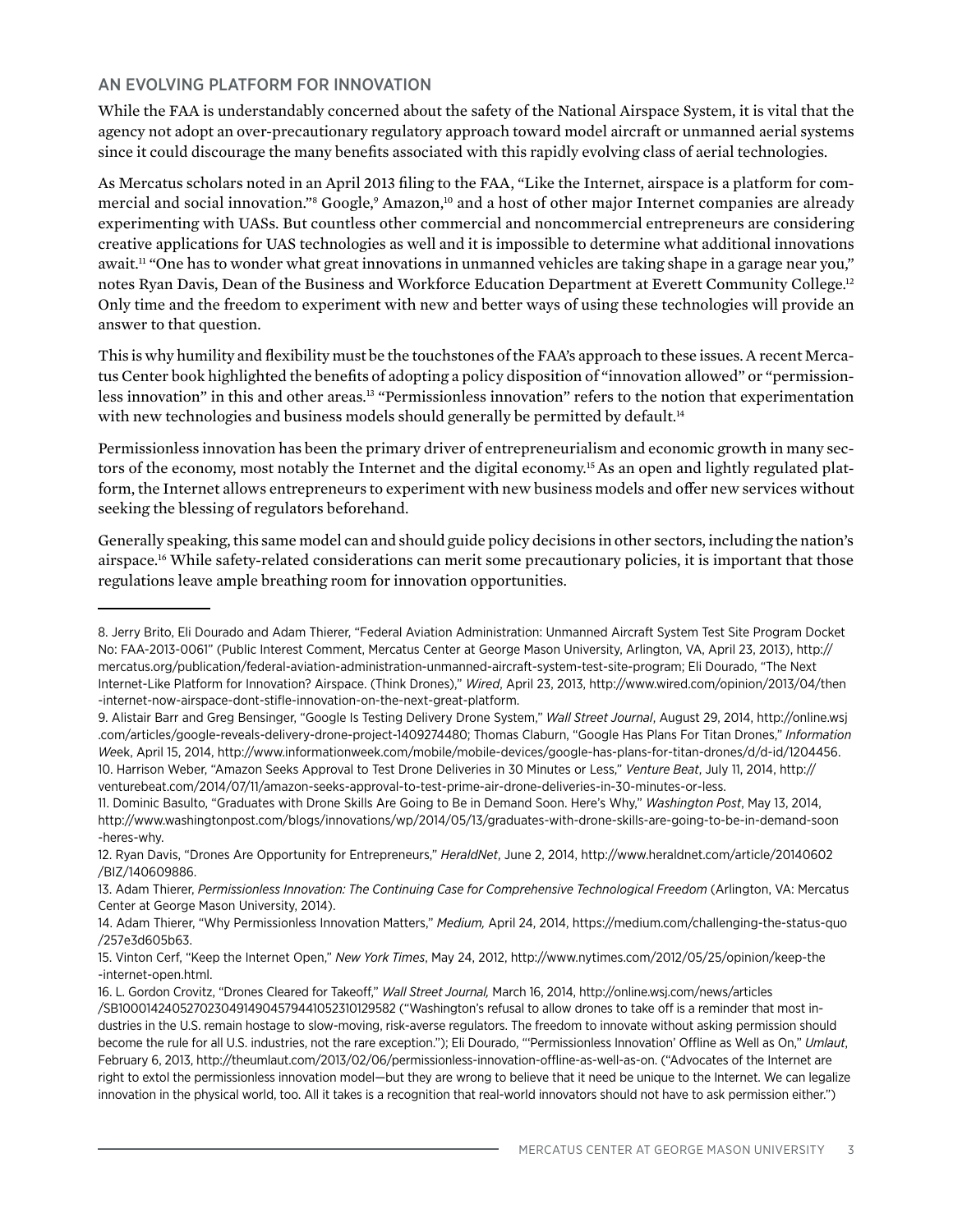We concur, therefore, with analysts at the Information Technology & Innovation Foundation when they call upon the FAA to appreciate the concept of "hobbyists as innovators" and to protect their entrepreneurial endeavors by adopting a "bottom-up" approach to these issues.<sup>17</sup>

Thus far, unfortunately, the FAA has been preoccupied with a more top-down approach through a narrow construction of its model aircraft rule that focuses on how such technologies "need to be operated purely for recreational or hobby purposes, and within the visual line of sight of the operator."

This standard needs to evolve if the FAA is to accommodate and further incentivize the amazing opportunities that await if creative minds are given the freedom and flexibility to experiment using airspace as a platform for innovation.

Importantly, because technologies continue to evolve so rapidly in this arena, "there is no longer a sharp distinction between a drone and a model aircraft."18 Thus, the FAA would be wise to embrace a holistic and principled approach to airspace innovation that clears the way for even more exciting future possibilities.

### LINE OF SIGHT RESTRICTIONS

First, the FAA must take a more flexible approach regarding line-of-sight–based restrictions. The FAA states that "the aircraft must be visible at all times to the operator" and that "an operator could not rely on another person to satisfy the visual line of sight requirement."<sup>19</sup> Such a prescriptive regulatory approach ignores the way new technologies—such as first-person view (FPV) goggles that allow pilots to guide unmanned vehicles at a distance might lessen the need for the aircraft to "be visible at all times to the operator" in order to ensure effective and safe operation. Moreover, the Academy of Model Aeronautics notes that the FAA's approach:

is inconsistent with current two-pilot manned aircraft operations where one pilot is allowed to monitor the environment. . . while the second pilot is allowed to operate the aircraft under virtual instrument conditions by wearing a device that completely obstructs the second pilot's view of the external environment.<sup>20</sup>

Thus, as ITIF has noted in its comments, the FAA's "Interpretation" "would ban or severely limit use of these emerging technologies," and such restrictions would be outside of Congress's original intentions as laid out under the FMRA.<sup>21</sup>

### COMMERCIAL RESTRICTIONS

Second, the FAA should not be preoccupied with the commercial nature of some of these new systems, nor should the agency take actions that penalize commercial aerial systems relative to noncommercial technologies.

In its "Interpretation," the FAA offers several examples of activities it would and would not consider to be "hobby or recreational."22 Instead of offering clarity, however, the guidance only seems to raise more questions. For example, the agency says that "viewing a field to determine whether crops need water when they are grown for personal enjoyment," constitutes a hobby or recreational activity. By contrast, "Determining whether crops need to be watered that are grown as part of commercial farming operation," would not be. This puts the FAA in the

19. FAA, *Interpretation of the Special Rule*, 36173.

<sup>17.</sup> Robert D. Atkinson, Daniel Castro, and Alan McQuinn, Information Technology and Innovation Foundation, *Comments to the FAA Regarding Interpretation of the Special Rule for Model Aircraft*, July 24, 2014, http://www2.itif.org/2014-faa-comments.pdf. 18. David F. Carr, "FAA Rules On Drones Vs. Model Aircraft Protested," *Information Week*, July 28, 2014, http://www.informationweek .com/government/mobile-and-wireless/faa-rules-on-drones-vs-model-aircraft-protested-/d/d-id/1297572.

<sup>20.</sup> Academy of Model Aeronautics, "The Academy of Model Aeronautics' Areas of Concern FAA Interpretive Rule Regarding the Special Rule for Model Aircraft," Comments to the FAA Regarding Interpretation of the Special Rule for Model Aircraft, June 27, 2014, https://www.modelaircraft.org/files/AMAObjectionstoFAAInterpretiveRule614.pdf.

<sup>21.</sup> ITIF comments, 6.

<sup>22.</sup> FAA, *Interpretation of the Special Rule*, 36174.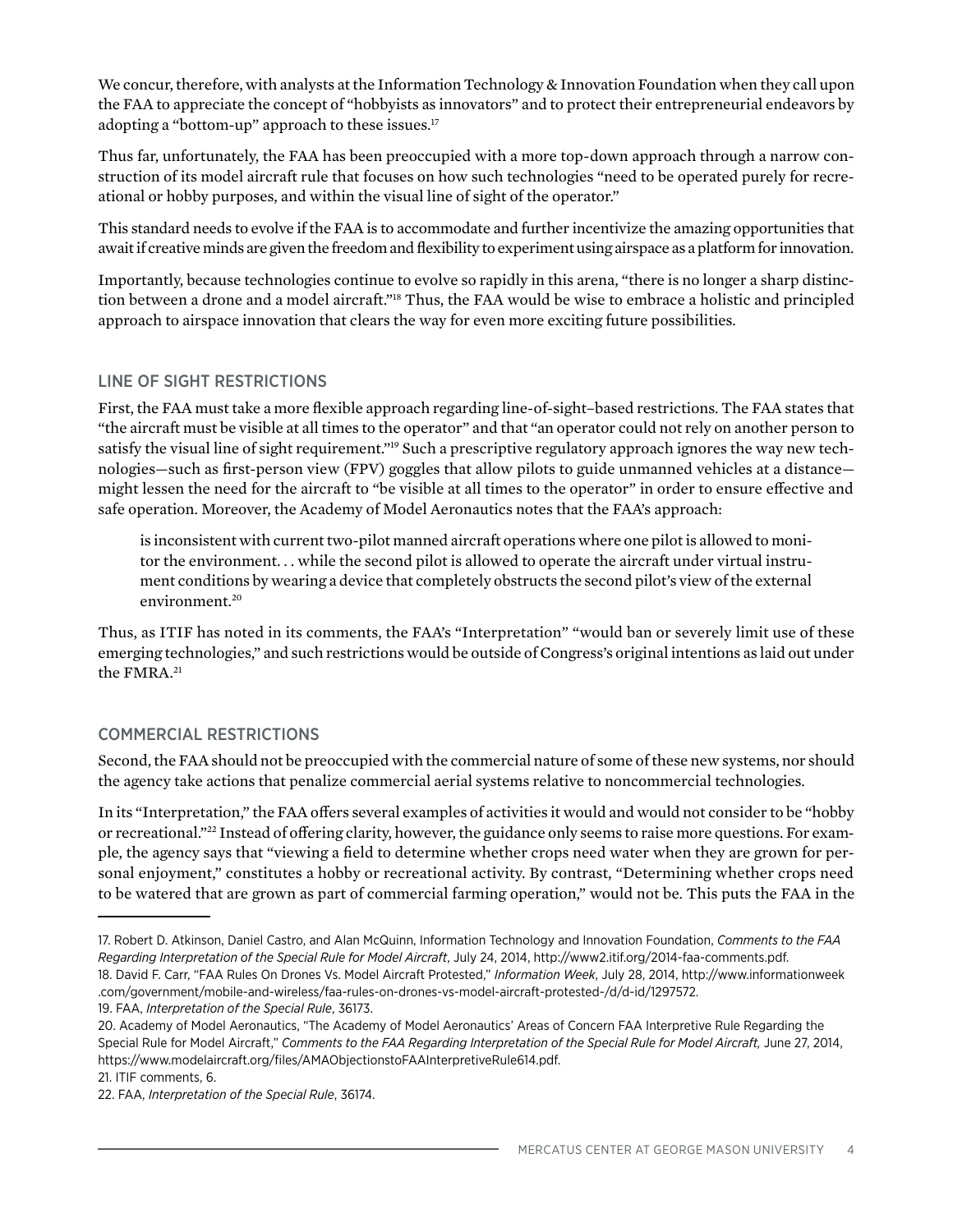business of regulating farmers. After all, many small farmers grow crops for personal consumption but then also sell some of their products to friends or at local farmer's markets. If model aircraft or UASs of any kind are used to monitor crops used for *both* purposes, it would seem illogical and costly for the FAA to pursue prohibitions against that class of activities.

Likewise, the agency states that "taking photographs with a model aircraft for personal use" qualifies as a hobby or recreation, but then it warns that "a person photographing a property or event and selling the photos to someone else" would not qualify as a hobby or recreation.<sup>23</sup> This, too, will prove challenging and costly to enforce while leaving the public with ambiguous guidance about the legality of various activities.

Consider wedding photography. Unmanned aerial systems are starting to become a popular choice for many couples looking to capture that perfect shot on their big day.24 Under the FAA's guidance, if a couple asks a friend to take photographs of their wedding with a model aircraft or other aerial vehicle but does not compensate them, apparently that would qualify for a "recreational use" exemption. But what if family members or friends who attended the wedding requested a copy of the same video or pictures, yet the photographer needed to charge a small fee to cover the cost of production or redistribution? What if the photographer merely asked for a donation to cover their costs? What if the photographer used Kickstarter to have wedding guests kick in funds beforehand to cover those costs?

The question that continues to linger is whether these and other innovative uses of drones that blur the line between commercial and recreational use are violating FAA rules. These definitional ambiguities will continue to haunt the FAA's enforcement regime and sow confusion among the public.

The more general problem with the FAA's approach is that it essentially treats commercial activities as fundamentally riskier than noncommercial "hobby or recreational" activities, even though there is no reason to believe that is the case. Commercial operators face greater liability when things go wrong and, therefore, are more likely to carry insurance for their business operations. Moreover, commercial operators face strong reputational incentives to prioritize safety considerations and remain in good standing with the public and the press.

Thus, the "noncommercial" vs. "commercial" distinction will become increasingly difficult to enforce and, to the extent the FAA aggressively pursue enforcement actions against the latter class of activities, it will discriminate unfairly against many beneficial—and entirely safe—types of activities. The public clearly demands many of these innovations but will only be able to access them if producers are compensated for their entrepreneurial endeavors.

### JOURNALISTIC PURSUITS AND FIRST AMENDMENT ISSUES

The FAA has also avoided any discussion of the thorny First Amendment-related issues in play here. In particular, restrictions on news-gathering uses by either commercial or noncommercial enterprises raises serious First Amendment concerns.<sup>25</sup> Sean Lawson, assistant professor in the Department of Communication at the University of Utah, has noted of the FAA's current approach that:

First, as currently applied, model aircraft are specifically banned for journalists, even though they are legal for hobbyists. This is an unconstitutional content-based restriction on speech because it discriminates on the basis of the speaker's identity. Second, just because First Amendment activity is undertaken for compensation or commercial purposes does not mean it loses its protection. If it did, newspapers would have no more protections than beer companies, which is not the case. Third,

<sup>23.</sup> Ibid.

<sup>24.</sup> Marianne Rohrlich, "Bird? Plane? No, It's the Wedding Photographer," *New York Times,* August 1, 2014, http://www.nytimes.com /2014/08/03/fashion/weddings/bird-plane-no-its-the-wedding-photographer.html?ref=weddings&\_r=0.

<sup>25.</sup> Rob Walker, "The U.S. Government Is Making It Very Difficult for Journalists to Use Drones. That's a Problem," *Yahoo News,* August 28, 2013, http://news.yahoo.com/drone-journalism-faa-restrictions-164543522.html.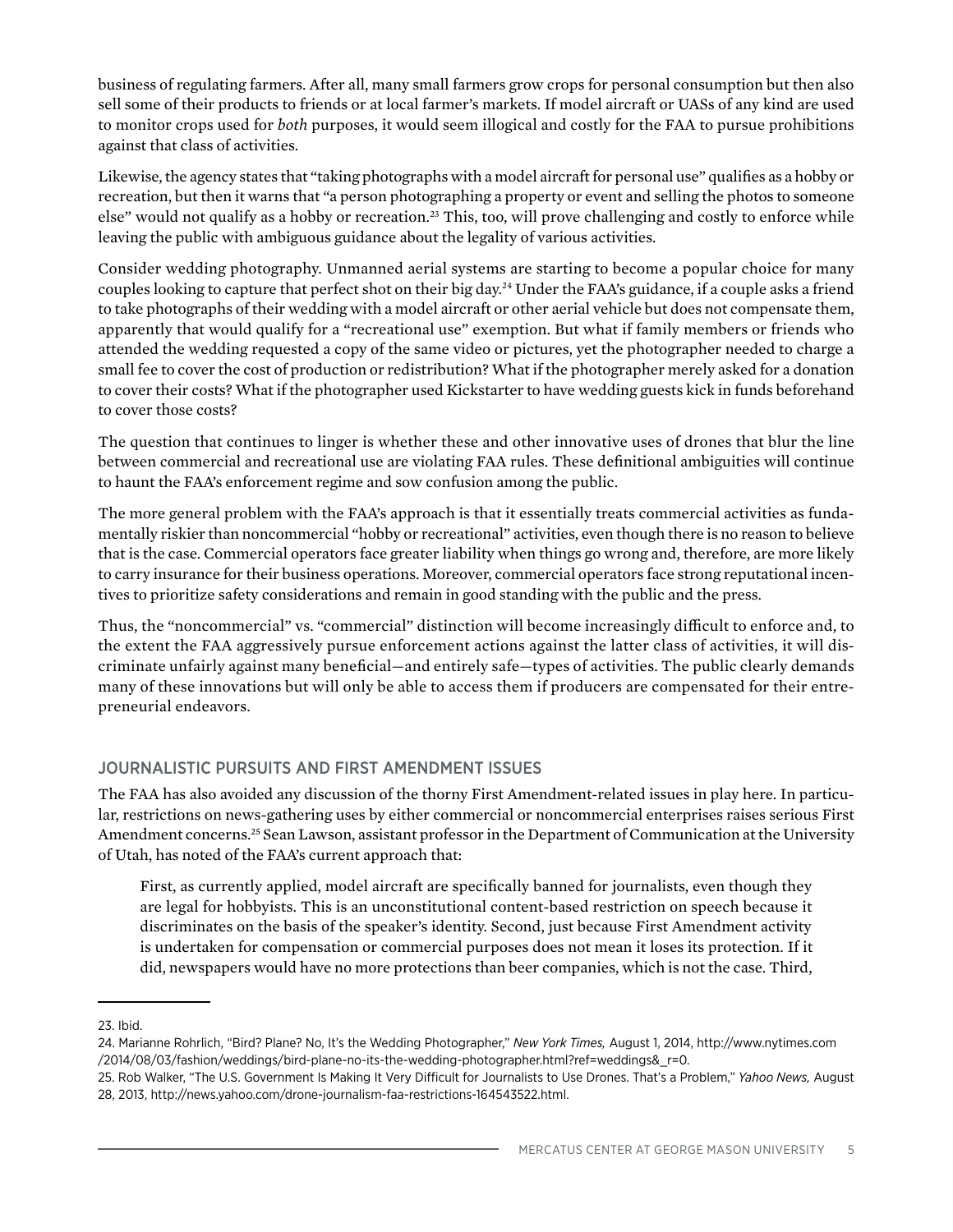telling a news organization that they should not publish content obtained by someone else is a classic prior restraint on speech and is unconstitutional.<sup>26</sup>

The agency can expect more tension along these lines in the coming months and years. For example, when protests erupted in Ferguson, Missouri, following the police shooting of an unarmed 18-year-old black man, many were wondering how drone footage could have helped monitor developments on the ground.<sup>27</sup> By ordering the creation of a no-fly zone over Ferguson on August 12, the FAA made monitoring the situation in that fashion impossible.<sup>28</sup>

Had the FAA or any other agency proposed preemptively banning the use of any other journalistic tools like this (cameras or microphones, for example), it would have faced an immediate First Amendment challenge. Going forward, the FAA will face increased legal challenges, as well as enforcement challenges, as more citizens use such technologies to report during emergencies or other major events.29 These are the sort of "novel legal or policy issues" that Executive Order 12866 spoke of that demand greater scrutiny and formal regulatory review.

### BOTTOM-UP GOVERNANCE

In closing, we agree with ITIF analysts when they recommend that "the FAA should use bottom-up community guidelines, rather than top-down regulations" to address these issues.<sup>30</sup> Specifically, ITIF details how safety guidelines are already in place thanks to best practices developed by the Academy of Model Aeronautics and the Association for Unmanned Vehicle Systems International. "There exists little evidence to suggest that these voluntary guidelines have been ineffective," notes ITIF.

Indeed, there is a long history of safe operation of these systems. The letter sent to the FAA from almost 30 concerned university academics noted that "model aircraft have been safely used in education and research since the earliest days of flight" and that "some of our nation's top scientists, engineers, pilots, and astronauts furthered their careers experimenting with model aircraft."31

To the extent fears about safety and privacy persist, it also is important to remember that unmanned aerial devices are governed by more than just FAA regulation.<sup>32</sup> It may be the case that existing laws and policies—property rights, nuisance law, torts, "peeping Tom" laws, etc.-could cover many of the scenarios that concern the agency.<sup>33</sup>

If the agency adopts this more dynamic, bottom-up approach and devises a flexible policy for these technologies, it can achieve a sensible balance between safety and innovation and unlock the dynamic potential of this sector.

<sup>26.</sup> Sean Lawson, "It's Time to Halt The FAA's Arbitrary and Expanding Domestic 'Drone' Ban," *Forbes,* April 8, 2014, http://www .forbes.com/sites/seanlawson/2014/04/08/its-time-to-halt-the-faas-arbitrary-and-expanding-domestic-drone-ban.

<sup>27.</sup> Jason Koebler, "When Will Someone Fly a Drone over Ferguson?" *Motherboard*, August 14, 2014, http://motherboard.vice.com /read/when-will-someone-fly-a-drone-over-ferguson.

<sup>28.</sup> Jeff John Roberts, "FAA Imposes No-Fly Zone Near St Louis, Where Civilian Drones Could Be Very Helpful Right Now," *GigaOm*, August 12, 2014, http://gigaom.com/2014/08/12/faa-imposes-no-fly-zone-near-st-louis-where-civilian-drones-could-be-very-helpful -right-now.

<sup>29.</sup> See Sean Lawson, Cynthia Love, and Avery Holton, "News from Above: First Amendment Implications of the Federal Aviation Administration Ban on Commercial Drones" (Mercatus Working Paper, Mercatus Center at George Mason University, Arlington, VA, September 2014), included as appendix A. It details the First Amendment-related issues associated with the FAA's current approach to private UAS regulation.

<sup>30.</sup> ITIF comment, 3–4.

<sup>31.</sup> Smith College, "Comment on FAA Notice of Interpretation FAA Docket No. FAA-2014-0396" (Picker Engineering Program, Smith College, Northampton, MA, July 25, 2014), http://www.kramerlevin.com/files/upload/UniversitiesSubmission.pdf. 32. See Thierer, *Permissionless Innovation*, 72–78.

<sup>33.</sup> Kenneth Anderson, "Domestic Drone Regulation for Safety and Privacy," *Volokh Conspiracy,* September 8, 2013, http://www .volokh.com/2013/09/08/domestic-drone-regulation-safety-privacy.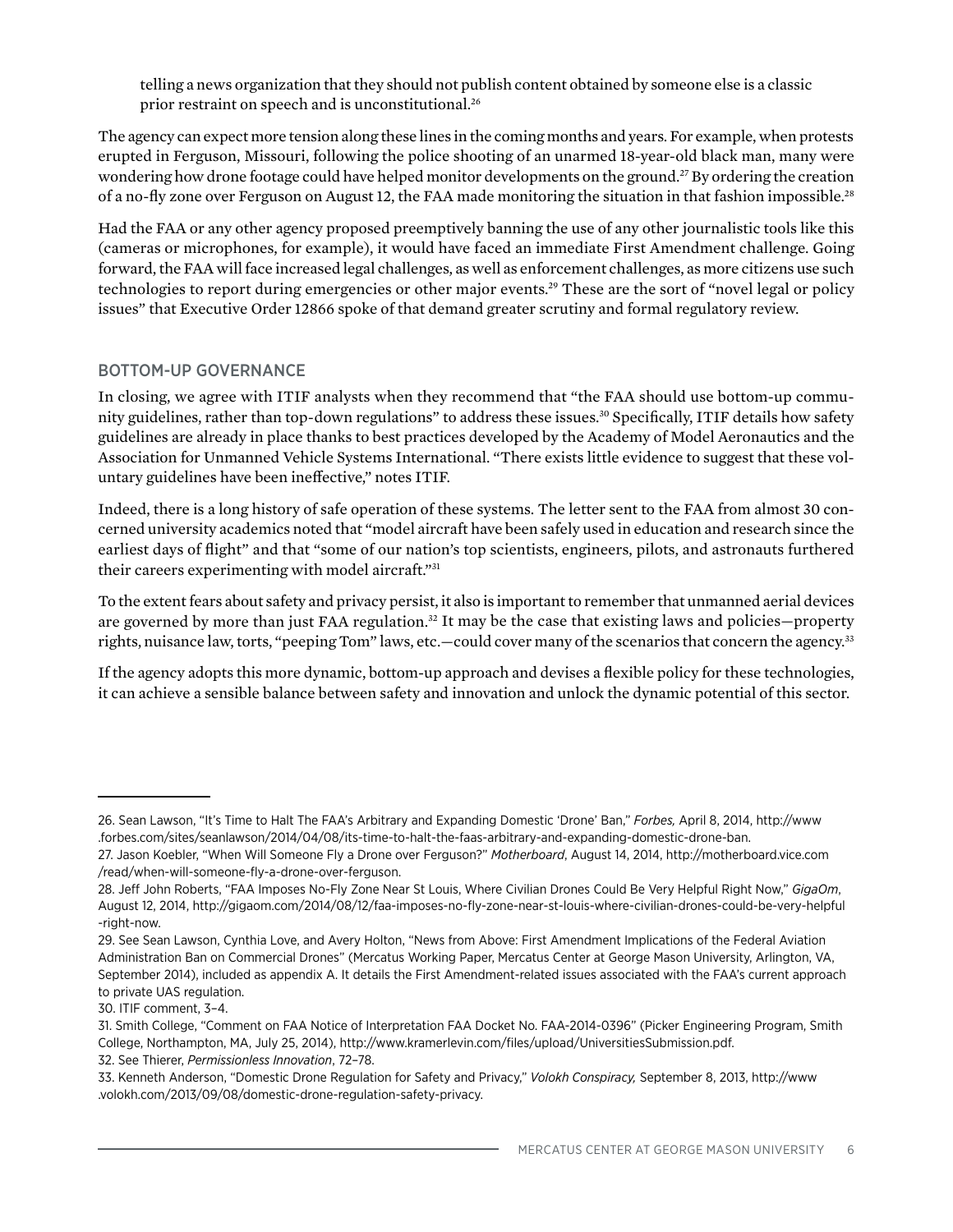

APPENDIX A

Bridging the gap between academic ideas and real-world problems

### NEWS FROM ABOVE: FIRST AMENDMENT IMPLICATIONS OF THE FEDERAL AVIATION ADMINISTRATION BAN ON COMMERCIAL DRONES

BY CYNTHIA D. LOVE, SEAN T. LAWSON, AND AVERY E. HOLTON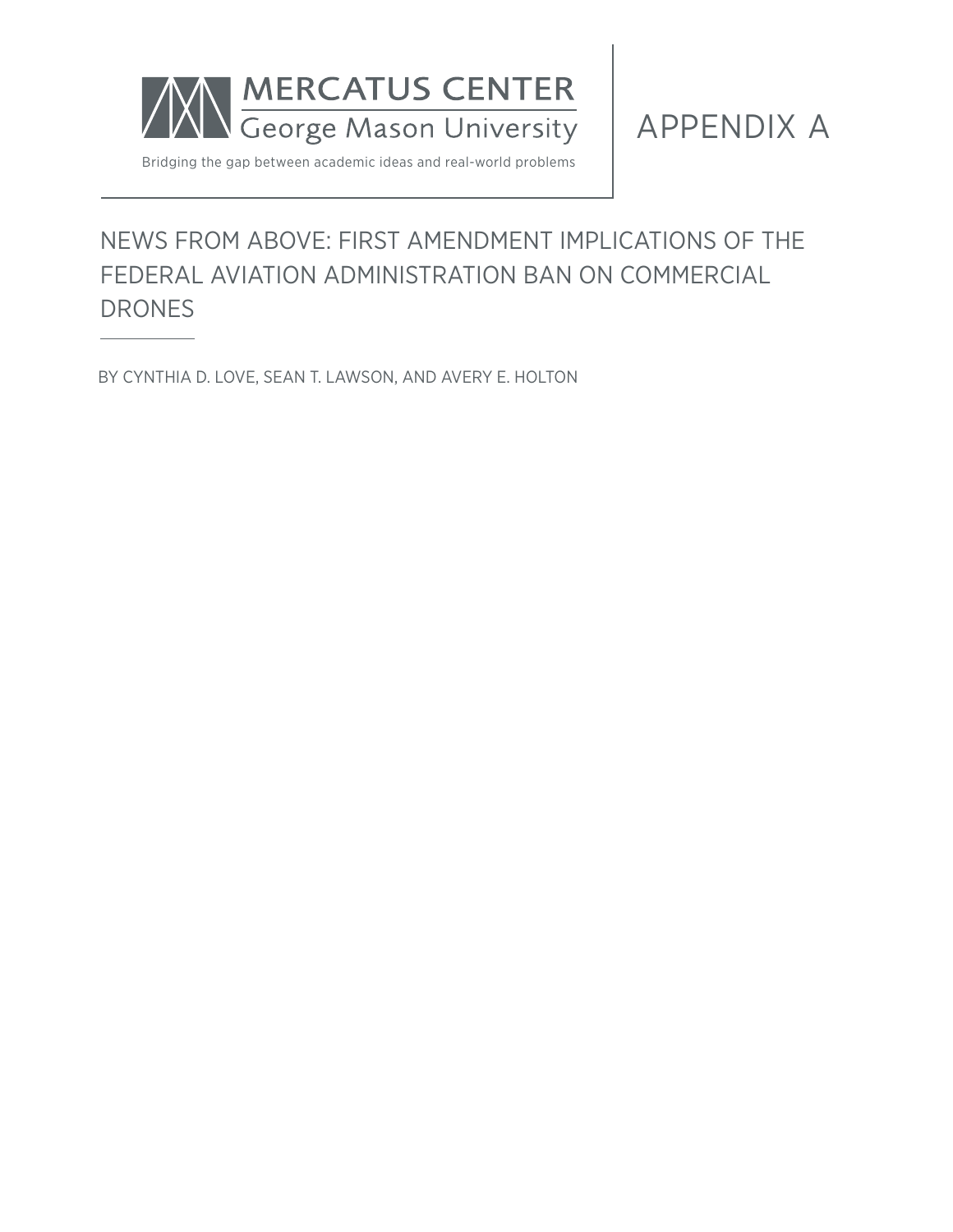# News from Above: First Amendment Implications of the Federal Aviation Administration Ban on Commercial Drones

Cynthia D. Love, Sean T. Lawson, and Avery E. Holton

*September 2014*

MERCATUS WORKING PAPER



3434 Washington Blvd., 4th Floor, Arlington, Virginia 22201 www.mercatus.org

All studies in the Mercatus Working Paper series have followed a rigorous process of academic evaluation, including (except where otherwise noted) a double-blind peer review. Working Papers are intended for further publication in an academic journal. The opinions expressed in Mercatus Working Papers are the authors' and do not represent official positions of the Mercatus Center or George Mason University.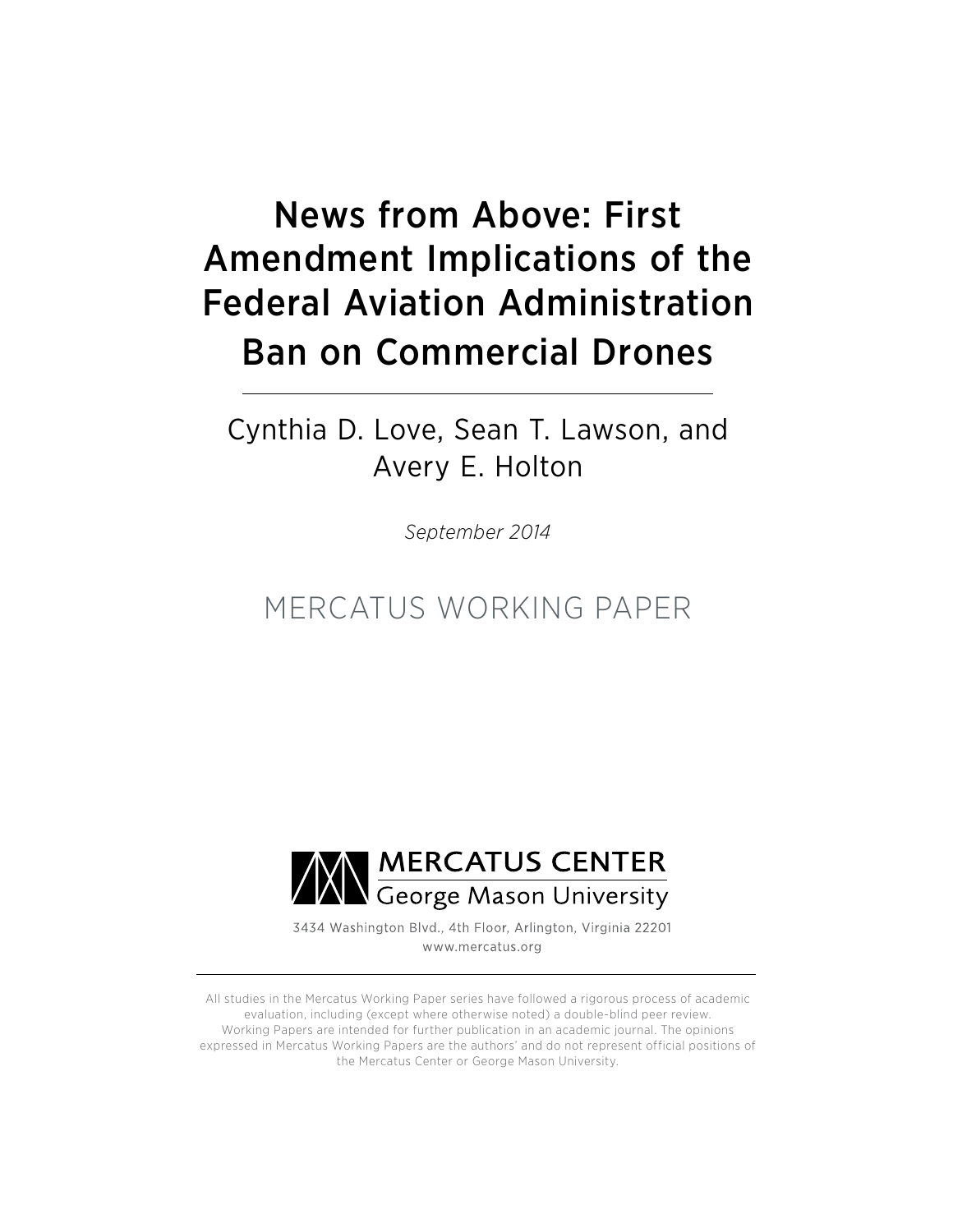Cynthia D. Love, Sean T. Lawson, and Avery E. Holton. "News from Above: First Amendment Implications of the Federal Aviation Administration Ban on Commercial Drones." Mercatus Working Paper, Mercatus Center at George Mason University, Arlington, VA, September 2014. [http://mercatus.org/publication/news-above-first-amendment-implications-federal-aviation](http://mercatus.org/publication/news-above-first-amendment-implications-federal-aviation-administration-ban-commercial) [-administration-ban-commercial](http://mercatus.org/publication/news-above-first-amendment-implications-federal-aviation-administration-ban-commercial).

### **Abstract**

Unmanned aircraft systems (UASs), commonly referred to as drones, have rocketed to public attention in the last decade, largely as a result of the U.S. military's use of this technology in the "War on Terror." As UASs have come home and have been put to a growing number of uses in domestic airspace, the Federal Aviation Administration has attempted to ban their commercial use. Efforts to enforce this ban have included sending dozens of cease-and-desist letters to UAS operators and even one attempt to levy a \$10,000 fine. Most often, these UAS operators have been engaging in aerial photography, sometimes for news-gathering purposes. To date, little attention has been paid to the First Amendment implications of the ban. This article argues that aerial photography with UASs, whether commercial or not, is protected First Amendment activity, particularly for news-gathering purposes. The FAA must take First Amendment– protected uses of this technology into account as it proceeds with meeting its congressional mandate to promulgate rules for domestic UASs.

*JEL* codes: K2, Z00

Keywords: drones, unmanned aircraft systems, FAA, First Amendment, journalism, drone journalism

### **Author Affiliation and Contact Information**

Cynthia D. Love, JD Law Clerk, Judge Carolyn B. McHugh United States Court of Appeals for the Tenth Circuit Cynthia Love@ca10.uscourts.gov

Sean T. Lawson, PhD Assistant Professor Department of Communication, University of Utah [sean.lawson@utah.edu](mailto:sean.lawson@utah.edu)

Avery E. Holton, PhD Assistant Professor Department of Communication, University of Utah [AveryHolton@gmail.com](mailto:AveryHolton@gmail.com)

The opinions and analyses expressed in this article are solely those of the authors.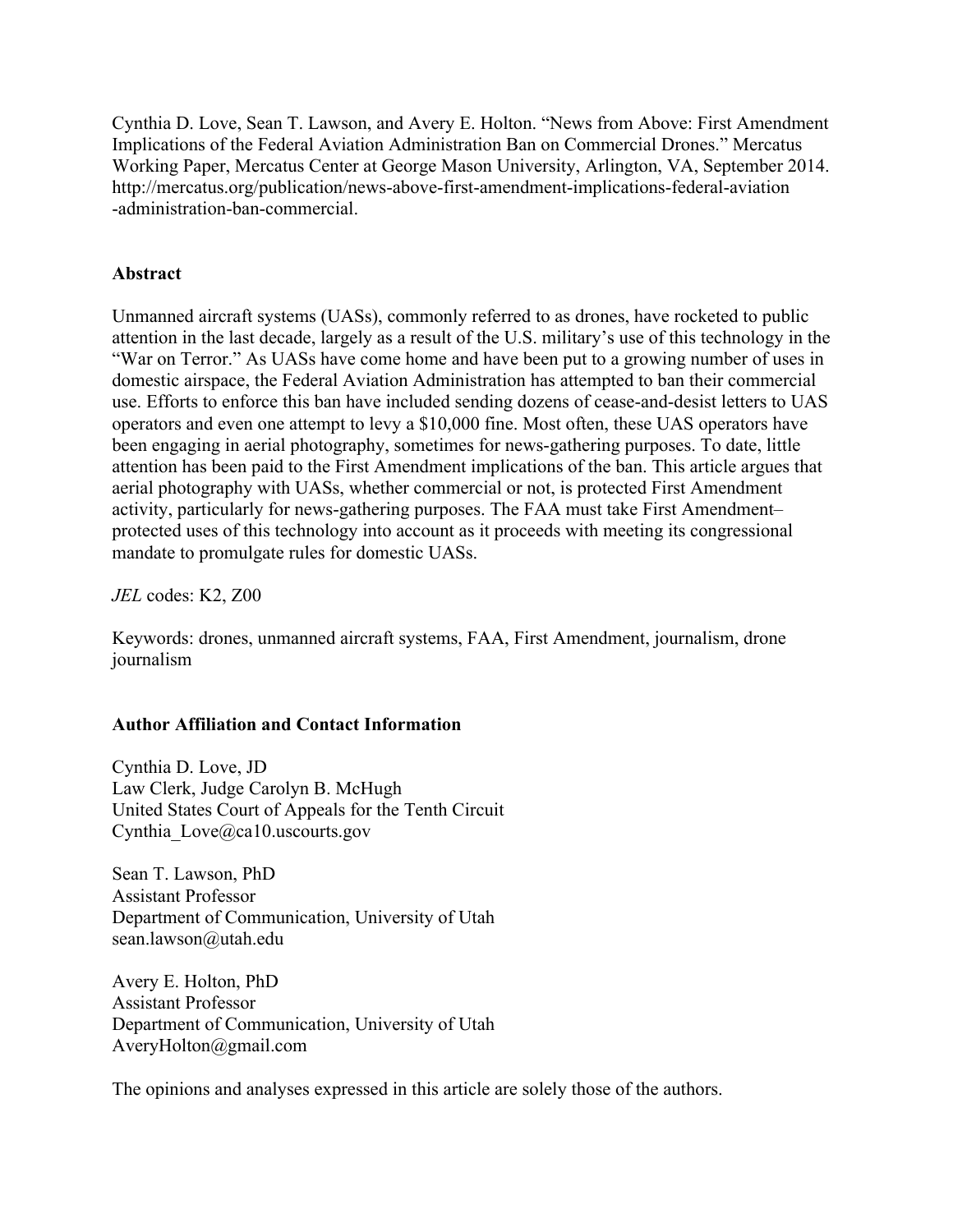### **News from Above:**

### **First Amendment Implications of the Federal Aviation Administration Ban on Commercial Drones**

Cynthia D. Love, Sean T. Lawson, and Avery E. Holton

### **I. Introduction**

In the last decade, unmanned aircraft systems (UASs), commonly referred to as drones, have captured the imagination of the news media, the public, and policymakers. This is largely the result of the United States' increasing reliance on UASs to carry out surveillance and targeted killings of suspected terrorists around the world. When news media, scholars, and policymakers have turned their attention to UASs, they have most often focused on the ethics, efficacy, and legality of using drones as a surveillance-strike platform against suspected terrorists.

But there also has been growing interest in the potential domestic use of UASs by both the public and private sectors. In the public sector, law enforcement agencies have shown the most interest. The Department of Homeland Security is already using UASs and even loans them to other federal, state, and local law enforcement agencies.<sup>1</sup> In the private sector, real estate agents have begun to use UASs to survey properties and to give prospective buyers a new perspective on their potential purchase.<sup>2</sup> Farmers are considering using UASs to survey crops and livestock,

 <sup>1</sup> Craig Whitlock & Craig Timberg, *Border-Patrol Drones Being Borrowed by Other Agencies More Often Than Previously Known*, WASH. POST (Jan. 15, 2014), [http://www.washingtonpost.com/world/national-security/border](http://www.washingtonpost.com/world/national-security/border-patrol-drones-being-borrowed-by-other-agencies-more-often-than-previously-known/2014/01/14/5f987af0-7d49-11e3-9556-4a4bf7bcbd84_story.html) [-patrol-drones-being-borrowed-by-other-agencies-more-often-than-previously-known/2014/01/14/5f987af0-7d49](http://www.washingtonpost.com/world/national-security/border-patrol-drones-being-borrowed-by-other-agencies-more-often-than-previously-known/2014/01/14/5f987af0-7d49-11e3-9556-4a4bf7bcbd84_story.html) [-11e3-9556-4a4bf7bcbd84\\_story.html;](http://www.washingtonpost.com/world/national-security/border-patrol-drones-being-borrowed-by-other-agencies-more-often-than-previously-known/2014/01/14/5f987af0-7d49-11e3-9556-4a4bf7bcbd84_story.html) Jason Koebler, *Police to Use Drones for Spying on Citizens*, U.S. NEWS & WORLD REP. (Aug. 23, 2012), [http://www.usnews.com/news/articles/2012/08/23/docs-law-enforcement-agencies](http://www.usnews.com/news/articles/2012/08/23/docs-law-enforcement-agencies-plan-to-use-domestic-drones-for-surveillance)<br>-plan-to-use-domestic-drones-for-surveillance.<br> $\frac{2 \text{ B}}{2}$ 

[<sup>-</sup>plan-to-use-domestic-drones-for-surveillance](http://www.usnews.com/news/articles/2012/08/23/docs-law-enforcement-agencies-plan-to-use-domestic-drones-for-surveillance). <sup>2</sup> *Bay Area Realtors Now Using Drones to Market High-End Properties*, CBS S.F. (Feb. 4, 2014, 8:33 AM), [http://](http://sanfrancisco.cbslocal.com/2014/02/04/bay-area-realtors-now-using-drones-to-market-high-end-property/) [sanfrancisco.cbslocal.com/2014/02/04/bay-area-realtors-now-using-drones-to-market-high-end-property/;](http://sanfrancisco.cbslocal.com/2014/02/04/bay-area-realtors-now-using-drones-to-market-high-end-property/) Winnie Hu, *Still Unconvinced, Home Buyer? Check Out the View from the Drone*, N.Y. TIMES (Dec. 23, 2013), [http://www](http://www.nytimes.com/2013/12/24/nyregion/still-unconvinced-home-buyer-check-out-the-view-from-the-drone.html) [.nytimes.com/2013/12/24/nyregion/still-unconvinced-home-buyer-check-out-the-view-from-the-drone.html.](http://www.nytimes.com/2013/12/24/nyregion/still-unconvinced-home-buyer-check-out-the-view-from-the-drone.html)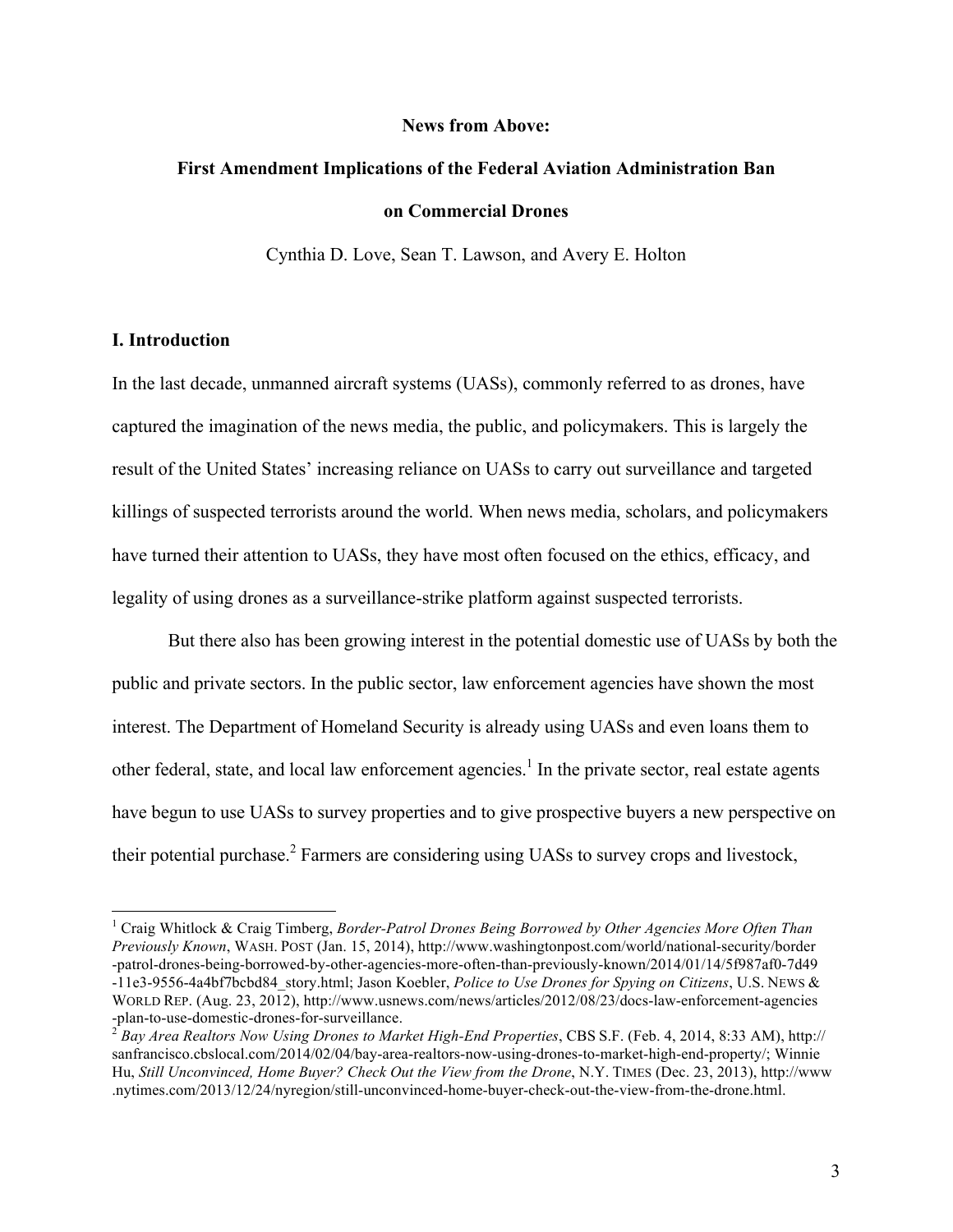spray pesticides and fungicides, and monitor for disease outbreaks.<sup>3</sup> Environmental scientists and natural resources managers are using UASs for tasks such as mapping and monitoring watersheds.<sup>4</sup> China is even exploring the use of UASs to combat Beijing's notorious air pollution.<sup>5</sup> Various companies, large and small, are experimenting with using UASs for delivery, from Amazon and UPS package delivery to more novel potential services such as the Tacocopter and Lakemaid beer delivery service.<sup>6</sup> There is even a growing "DIY drone" hobbyist community with its own online social network.<sup>7</sup> Indeed, the list of potential uses of UASs seems to grow daily, with journalism, the focus of this article, being one of the most promising.

Scholars have long demonstrated the important role that the news media play in determining which issues are added to the agenda of public concerns and, in the process, priming citizens and policymakers to think about these issues only in certain ways.<sup>8</sup> This is often done via problem framing, that is, by framing a problem or issue in such a way that it raises fear of the

 <sup>3</sup> Gosia Wozniacka, *Drones Could Revolutionize Agriculture, Farmers Say*, HUFFINGTON POST (Dec. 14, 2013, 6:15 PM), [http://www.huffingtonpost.com/2013/12/14/drones-agriculture\\_n\\_4446498.html;](http://www.huffingtonpost.com/2013/12/14/drones-agriculture_n_4446498.html) Rakesh Sharma, *Growing the Use of Drones in Agriculture*, FORBES (Nov. 26, 2013, 3:15 PM), [http://www.forbes.com/sites/rakeshsharma/2013](http://www.forbes.com/sites/rakeshsharma/2013/11/26/growing-the-use-of-drones-in-agriculture/) [/11/26/growing-the-use-of-drones-in-agriculture/](http://www.forbes.com/sites/rakeshsharma/2013/11/26/growing-the-use-of-drones-in-agriculture/). <sup>4</sup> Michael Belfiore, *Drones for Science: UAVs Map Terrain*, POPULAR MECHS. (Apr. 19, 2012, 2:25 PM), [http://](http://www.popularmechanics.com/technology/aviation/news/drones-for-science-the-first-step-in-a-civilian-uav-invasion-8210546)

[www.popularmechanics.com/technology/aviation/news/drones-for-science-the-first-step-in-a-civilian-uav-invasion](http://www.popularmechanics.com/technology/aviation/news/drones-for-science-the-first-step-in-a-civilian-uav-invasion-8210546) [-8210546](http://www.popularmechanics.com/technology/aviation/news/drones-for-science-the-first-step-in-a-civilian-uav-invasion-8210546).

<sup>5</sup> Victoria Woollaston, *China Successfully Clears Beijing Smog Using Drones*, DAILY MAIL (May 10, 2014, 8:12 AM), [http://www.dailymail.co.uk/sciencetech/article-2577347/China-successfully-tests-smog-fighting-drones-spray](http://www.dailymail.co.uk/sciencetech/article-2577347/China-successfully-tests-smog-fighting-drones-spray-chemicals-capture-air-pollution.html) [-chemicals-capture-air-pollution.html](http://www.dailymail.co.uk/sciencetech/article-2577347/China-successfully-tests-smog-fighting-drones-spray-chemicals-capture-air-pollution.html). <sup>6</sup> Alistair Barr, *Amazon Testing Delivery by Drone, CEO Bezos Says*, USA TODAY (Dec. 2, 2013, 1:32 PM),

[http://www.usatoday.com/story/tech/2013/12/01/amazon-bezos-drone-delivery/3799021/;](http://www.usatoday.com/story/tech/2013/12/01/amazon-bezos-drone-delivery/3799021/) Heather Kelly, *Beer-Delivery Drone Grounded by FAA*, CNN (Feb. 3, 2014, 10:03 AM), [http://www.cnn.com/2014/01/31/tech](http://www.cnn.com/2014/01/31/tech/innovation/beer-drone-faa/index.html) [/innovation/beer-drone-faa/index.html;](http://www.cnn.com/2014/01/31/tech/innovation/beer-drone-faa/index.html) Jason Gilbert, *Tacocopter Aims to Deliver Tacos Using Unmanned Drone Helicopters*, HUFFINGTON POST (Mar. 23, 2012, 5:33 PM), [http://www.huffingtonpost.com/2012/03/23/tacocopter](http://www.huffingtonpost.com/2012/03/23/tacocopter-startup-delivers-tacos-by-unmanned-drone-helicopter_n_1375842.html) [-startup-delivers-tacos-by-unmanned-drone-helicopter\\_n\\_1375842.html;](http://www.huffingtonpost.com/2012/03/23/tacocopter-startup-delivers-tacos-by-unmanned-drone-helicopter_n_1375842.html) Joanna Stern, *UPS Might Follow Amazon's Lead in Using Unmanned Flying Vehicles*, ABC NEWS (Dec. 3, 2013), [http://abcnews.go.com/Technology/amazon](http://abcnews.go.com/Technology/amazon-ups-drone-delivery-options/story?id=21086160) [-ups-drone-delivery-options/story?id=21086160.](http://abcnews.go.com/Technology/amazon-ups-drone-delivery-options/story?id=21086160) <sup>7</sup> For insight into the drone hobbyist community, see [http://www.diydrones.com;](http://www.diydrones.com) Heather Kelly, *Hobbyists Pilot* 

*Small Drones for Dogfights, Photography*, CNN (May 4, 2014, 6:15 AM), [http://www.cnn.com/2014/01/24/tech](http://www.cnn.com/2014/01/24/tech/innovation/drone-hobbyists/index.html) [/innovation/drone-hobbyists/index.html;](http://www.cnn.com/2014/01/24/tech/innovation/drone-hobbyists/index.html) Tara McKelvey, *Rise of the Drone Hobbyists*, BBC NEWS (Oct. 14, 2013), [http://www.bbc.co.uk/news/magazine-24468422.](http://www.bbc.co.uk/news/magazine-24468422)<br><sup>8</sup> David H. Weaver, *Thoughts on Agenda Setting, Framing, and Priming*, 57 J. COMM. 142 (2007); Dietram A.

Scheufele & David Tewksbury, *Framing, Agenda Setting, and Priming: The Evolution of Three Media Effects Models*, 57 J. COMM. 9 (2007); Robert M. Entman, *Framing Bias: Media in the Distribution of Power*, 57 J. COMM. 163 (2007).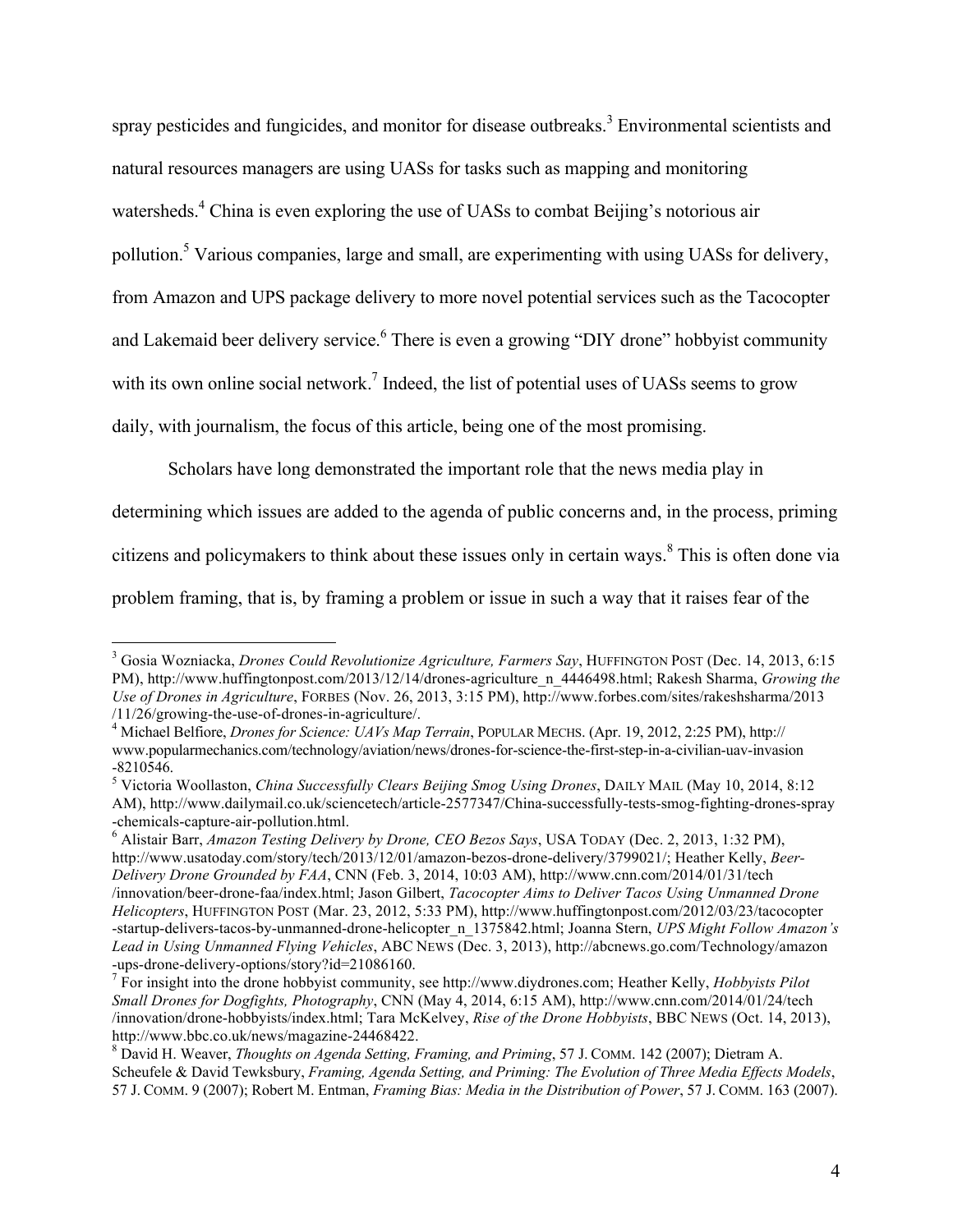issue and identifies it as a problem in need of a solution.<sup>9</sup> News media coverage and public policy discourse so often frame the adoption of new technologies as a problem to be feared and addressed through legislation or regulation that some observers have called the phenomenon a technopanic, a particular form of moral panic applied to technology.10 Most recently, problem framing and fear appeals have been prominent in public discourse around both actual and potential threats in and through cyberspace.<sup>11</sup> The proliferation of problem framing and fear appeals concerning such cyber threats often relies on conflating a number of different technologies and their uses—most of which are not particularly frightening on their own—under a larger category more likely to evoke fear and a demand for action.<sup>12</sup>

We can observe a similar pattern with similar effects in the area of domestic UASs.<sup>13</sup> News media coverage often makes little distinction between the large UASs used by the military for surveillance and targeted killing overseas and the small UASs—amounting to little more than children's toys—used most often in the domestic applications mentioned above. The generic "drone," undifferentiated in its specific technological attributes or actual uses, becomes the protagonist in stories that most often focus on potential threats to privacy or safety.<sup>14</sup> It is not

<sup>&</sup>lt;sup>9</sup> David L. Altheide, *The News Media, the Problem Frame, and the Production of Fear*, 38 Soc. Q. 647 (1997).<br><sup>10</sup> Adam Thierer, *Technopanics, Threat Inflation, and the Danger of an Information Technology Precautionary<br>* 

<sup>&</sup>lt;sup>11</sup> Id.; see also Myriam Dunn Cavelty, *Cyber-Terror—Looming Threat or Phantom Menace? The Framing of the US Cyber-Threat Debate*, 4 J. INFO. TECH. & POL. 19 (2007).<br><sup>12</sup> Sean Lawson, *Motivating Cybersecurity: Assessing the Status of Critical Infrastructure as an Object of Cyber* 

*Threats*, *in* SECURING CRITICAL INFRASTRUCTURES AND CRITICAL CONTROL SYSTEMS: APPROACHES FOR THREAT PROTECTION 168 (Atta Badii & Paul Vickers eds., 2013); Sean Lawson, *Putting the "War" in Cyberwar: Metaphor, Analogy, and Cybersecurity Discourse in the United States*, 17 FIRST MONDAY (2012), *available at* [http://first](http://firstmonday.org/htbin/cgiwrap/bin/ojs/index.php/fm/article/view/3848/3270) [monday.org/htbin/cgiwrap/bin/ojs/index.php/fm/article/view/3848/3270](http://firstmonday.org/htbin/cgiwrap/bin/ojs/index.php/fm/article/view/3848/3270). <sup>13</sup> Sean Lawson, *Domestic Drones Are the Next Object of Threat Inflation*, FORBES (Apr. 18, 2014, 3:09 PM),

[http://www.forbes.com/sites/seanlawson/2014/04/18/domestic-drones-are-the-latest-object-of-threat-inflation/.](http://www.forbes.com/sites/seanlawson/2014/04/18/domestic-drones-are-the-latest-object-of-threat-inflation/)<br><sup>14</sup> See, e.g., The Future of Drones: Technology vs. Privacy, CBS NEWS (Mar. 16, 2014), [http://www.cbsnews.com](http://www.cbsnews.com/news/the-future-of-drones-technology-vs-privacy/)

[<sup>/</sup>news/the-future-of-drones-technology-vs-privacy/](http://www.cbsnews.com/news/the-future-of-drones-technology-vs-privacy/); Alan Levin, *Woman Runs with the Bulls but Gets Clobbered by Drone Aircraft*, STANDARD-EXAMINER (Feb. 15, 2014, 12:25 PM), [http://www.standard.net/stories/2014/02/15](http://www.standard.net/stories/2014/02/15/woman-runs-bulls-gets-clobbered-drone-aircraft) [/woman-runs-bulls-gets-clobbered-drone-aircraft;](http://www.standard.net/stories/2014/02/15/woman-runs-bulls-gets-clobbered-drone-aircraft) Jim Hoffer, *Exclusive: Small Drone Crash Lands in Manhattan*, ABC 7 NEWS (Oct. 3, 2013),<http://abclocal.go.com/wabc/story?section=news/investigators&id=9270668>; Erica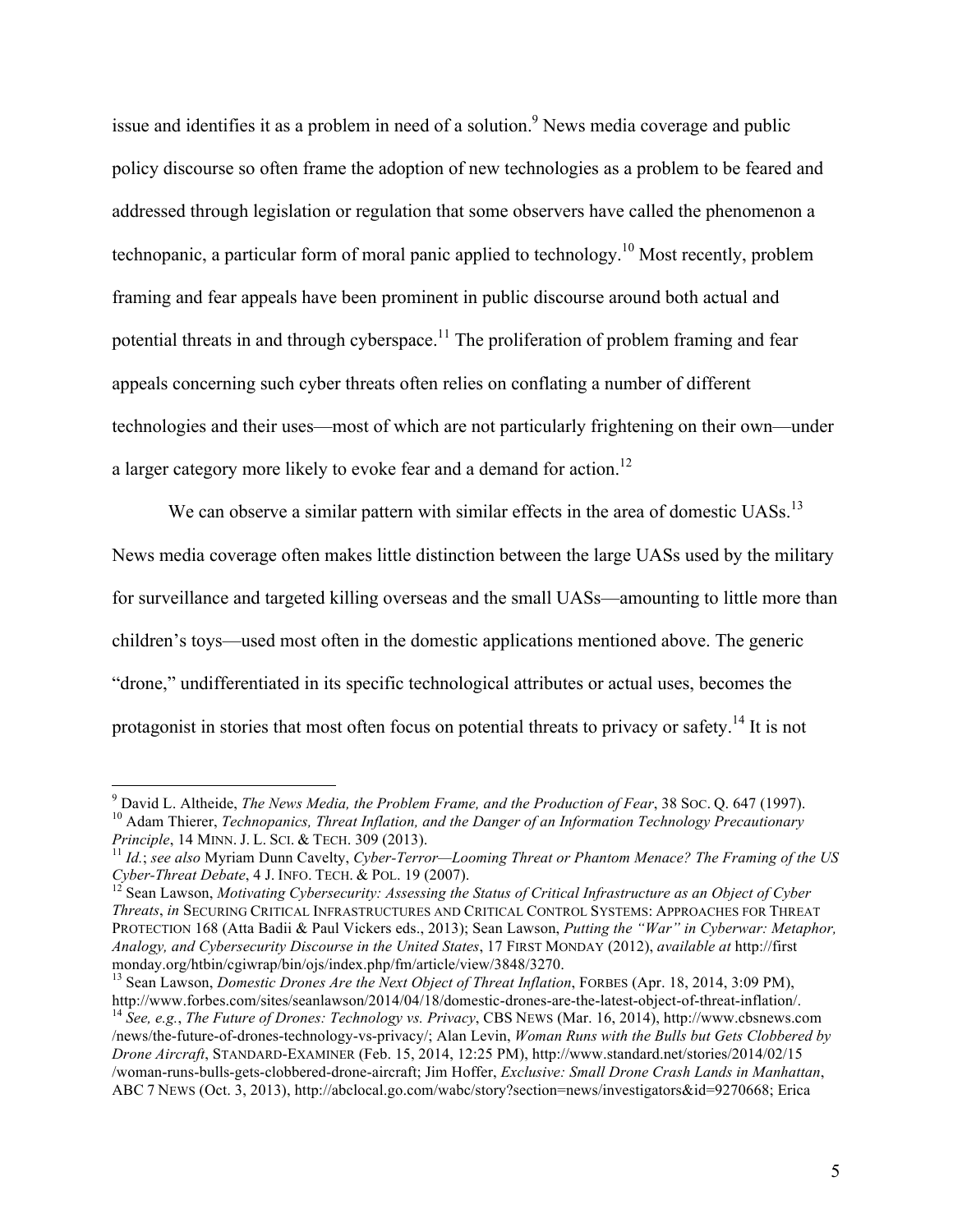surprising, therefore, to see that the public and policymakers increasingly have expressed concern about the domestic use of UASs. A September 2013 poll by the Associated Press found that a third of those polled expressed fear that law-enforcement use of UASs could lead to violations of individual privacy.<sup>15</sup> An April 2014 survey by the Pew Research Center found that sixty-three percent of respondents believed that "it would be a change for the worse if 'personal and commercial drones are given permission to fly through most U.S. airspace.<sup>"16</sup> Policymakers" have also begun to express concerns about the privacy implications of domestic UASs, sometimes calling for increased regulation.<sup>17</sup> Lawmakers at the state level have shown the most concern for the privacy implications of domestic UASs, with the result being legislation pending in forty-three states that seeks to limit the use of UASs, most often by law enforcement and other state agencies.<sup>18</sup> Finally, safety and privacy have also dominated concerns that the Federal Aviation Administration (FAA) has about domestic drones.<sup>19</sup>

We believe that these privacy concerns are legitimate and deserve the attention that they have received. Safeguards like those being explored in state legislatures are important for protecting people from possible government intrusions on privacy through the use of this new technology. Where privacy infringements by nongovernment actors are concerned, however, we

Fink, *This Drone Can Steal What's on Your Phone*, CNNMONEY (Mar. 20, 2014, 8:10 AM), [http://money.cnn.com](http://money.cnn.com/2014/03/20/technology/security/drone-phone/index.html)

<sup>&</sup>lt;sup>15</sup> Joan Lowy, *AP-NCC Poll: A Third of the Public Fears Police Use of Drones for Surveillance Will Erode Their Privacy, Associated Press (Sep. 27, 2013), http://ap-gfkpoll.com/uncategorized/our-latest-poll-findings-13.*  $16$  Aaron Smith, U.S. Views of Technology and the Future: Science in the Next 50 Years, PEW RESEARCH CENTER

<sup>(</sup>April 2014), available at [http://www.pewinternet.org/files/2014/04/US-Views-of-Technology-and-the-Future.pdf.](http://www.pewinternet.org/files/2014/04/US-Views-of-Technology-and-the-Future.pdf)<br><sup>17</sup> Andrea Drusch, *Dianne Feinstein Wants Drones Regulated*, POLITICO (Mar. 16, 2014, 8:26 PM), [http://www](http://www.politico.com/story/2014/03/drone-regulation-dianne-feinstein-104718.html)

[<sup>.</sup>politico.com/story/2014/03/drone-regulation-dianne-feinstein-104718.html](http://www.politico.com/story/2014/03/drone-regulation-dianne-feinstein-104718.html); Brendan Sasso, *Senators Fear Drones "Buzzing Overhead*,*"* THE HILL (Mar. 20, 2013, 7:06 PM), [http://thehill.com/blogs/hillicon-valley/technology](http://thehill.com/blogs/hillicon-valley/technology/289337-senators-worry-about-domestic-drone-surveillance)

[<sup>/289337-</sup>senators-worry-about-domestic-drone-surveillance.](http://thehill.com/blogs/hillicon-valley/technology/289337-senators-worry-about-domestic-drone-surveillance) <sup>18</sup> Allie Bohm, *Status of Domestic Drone Legislation in the States*, FREE FUTURE BLOG: AM. CIV. LIBERTIES UNION

<sup>&</sup>lt;sup>19</sup> NPR Staff, FAA Head: Safety, Privacy Concerns Abound in Regulating Drones, NAT'L PUBLIC RADIO (May 5, 2014, 3:01 PM), [http://www.npr.org/blogs/alltechconsidered/2014/05/05/309746615/faa-head-safety-privacy](http://www.npr.org/blogs/alltechconsidered/2014/05/05/309746615/faa-head-safety-privacy-concerns-abound-in-regulating-drones) [-concerns-abound-in-regulating-drones.](http://www.npr.org/blogs/alltechconsidered/2014/05/05/309746615/faa-head-safety-privacy-concerns-abound-in-regulating-drones)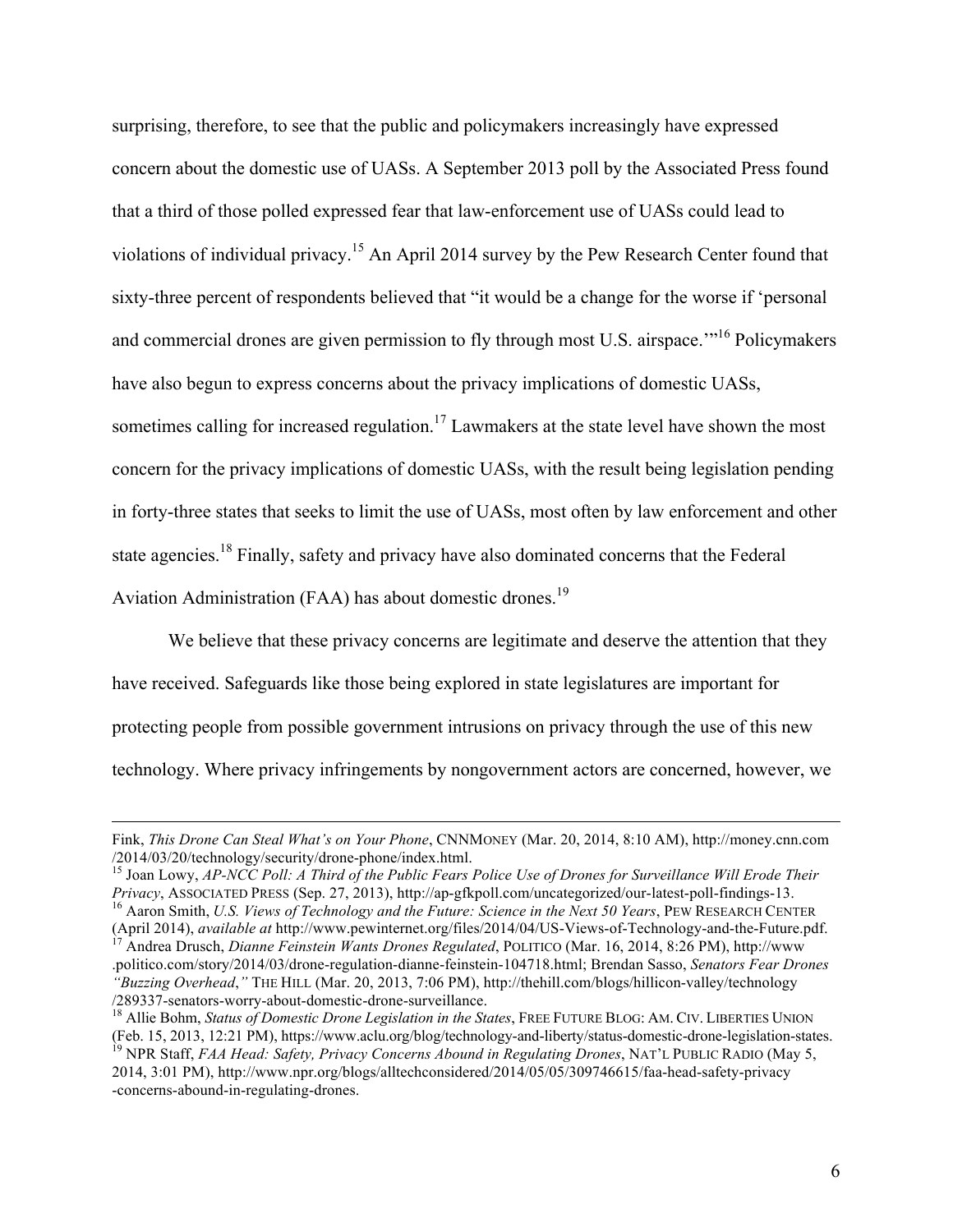believe that existing law provides adequate remedy in the form of privacy and trespass torts. Should these laws prove inadequate, it would be appropriate to enact new laws to protect individuals' privacy. In any case, more research should be conducted on the privacy implications of proliferating government and nongovernment use of UASs. But the focus of this article is the First Amendment implications of FAA attempts to ban the commercial use of UASs, an action that has received little attention to date. Additionally, as this article concerns First Amendment– protected uses of UASs in public spaces, where there is no expectation of privacy, we will leave discussion of privacy concerns for another article.

Five years before the passage of the FAA Modernization and Reauthorization Act of 2012 (FMRA 2012), and in response to these growing public concerns, the FAA released a notice of policy purporting to ban the use of UASs for commercial purposes. In doing so, the FAA fell victim to the kind of conflation of technologies and uses that so often drives technopanics. Technologically, the FAA did not differentiate between military UASs weighing thousands of pounds and radio-controlled children's toys weighing mere ounces. For example, the DJI Phantom has emerged as perhaps the most popular consumer-grade UAS and has been used often by those engaged in First Amendment–protected activity. This device can be obtained relatively inexpensively from online retailers like Amazon; it weighs approximately two pounds and is approximately eleven inches wide.<sup>20</sup> In fact, the FAA has said that a UAS can be as small as four ounces in weight and six inches wide, meaning that virtually any radio-controlled children's toy would now count as a UAS under the FAA definition and, therefore, be subject to the agency's purported regulations.<sup>21</sup> Similarly, in terms of use, the FAA has interpreted

 <sup>20</sup> For specifications of the DJI Phantom, see *Phantom*, DJI,<http://www.dji.com/product/phantom/spec>(last visited July 26, 2014).

<sup>21</sup> Unmanned Aircraft Operations in the National Airspace System, 72 Fed. Reg. 6689 (2007) [hereinafter *2007 Notice*].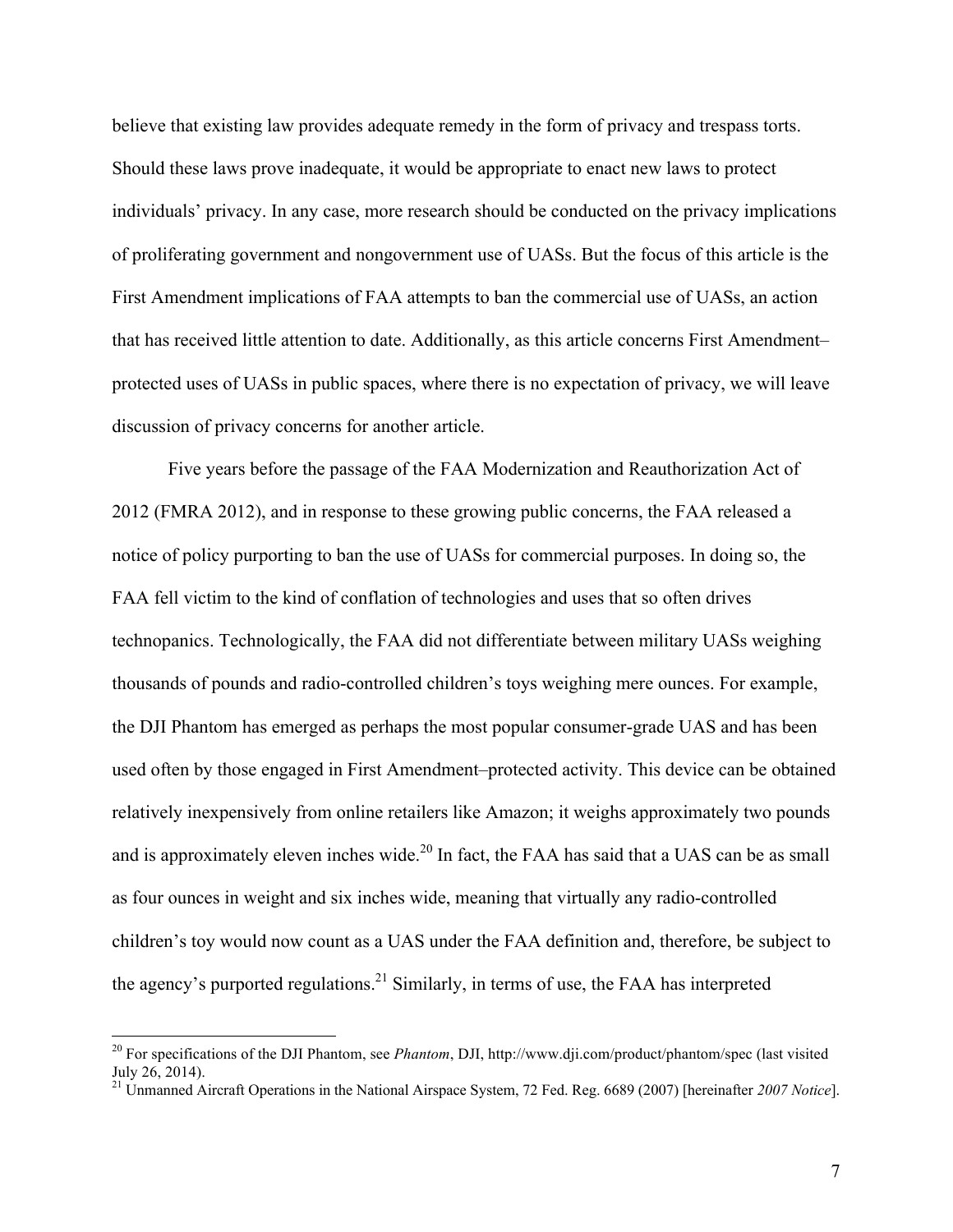commercial activity broadly, such that any use of a UAS for profit or by a for-profit organization—even if the use of the UAS does not specifically generate profit—is considered commercial activity and therefore banned. These definitions have guided the agency's enforcement actions, which have included sending more than a dozen cease-and-desist letters since 2007 to individuals and organizations that it believes are violating the ban. In the most widely reported case of FAA enforcement to date, the agency attempted to fine Raphael Pirker \$10,000 after he was paid to use a four-and-a-half-pound radio-controlled Styrofoam airplane with a camera on it to take aerial photography on behalf of the University of Virginia.<sup>22</sup>

This is not the first or only case of the FAA taking enforcement action against an individual engaged in aerial photography with a small UAS. In fact, as we will demonstrate, most of the agency's enforcement actions have been taken against individuals engaged in aerial photography. This article argues that aerial photography with UASs, whether commercial or not, is protected First Amendment activity, particularly when it is used for news-gathering purposes, as it has been in a number of instances where the FAA has taken enforcement action against domestic UAS operators. Though Congress has granted the FAA the power to regulate the integration of UASs into the domestic airspace, when those regulations apply to First Amendment–protected activity, they must comply with constitutional mandates. As currently formulated, the FAA's blanket ban on commercial use of UASs, which it asserts includes aerial photography and news gathering, constitutes an unconstitutional restriction on speech in a public forum.

The remainder of this article will explore the emerging uses of UASs for journalism, the current FAA policy on commercial use of UASs and how it has been enforced, and the First

 <sup>22</sup> Huerta v. Pirker, No. CP-217 (NTSB Mar. 6, 2014), *available at* [http://www.kramerlevin.com/files/upload/Pirker](http://www.kramerlevin.com/files/upload/PirkerDecision.pdf) [Decision.pdf.](http://www.kramerlevin.com/files/upload/PirkerDecision.pdf)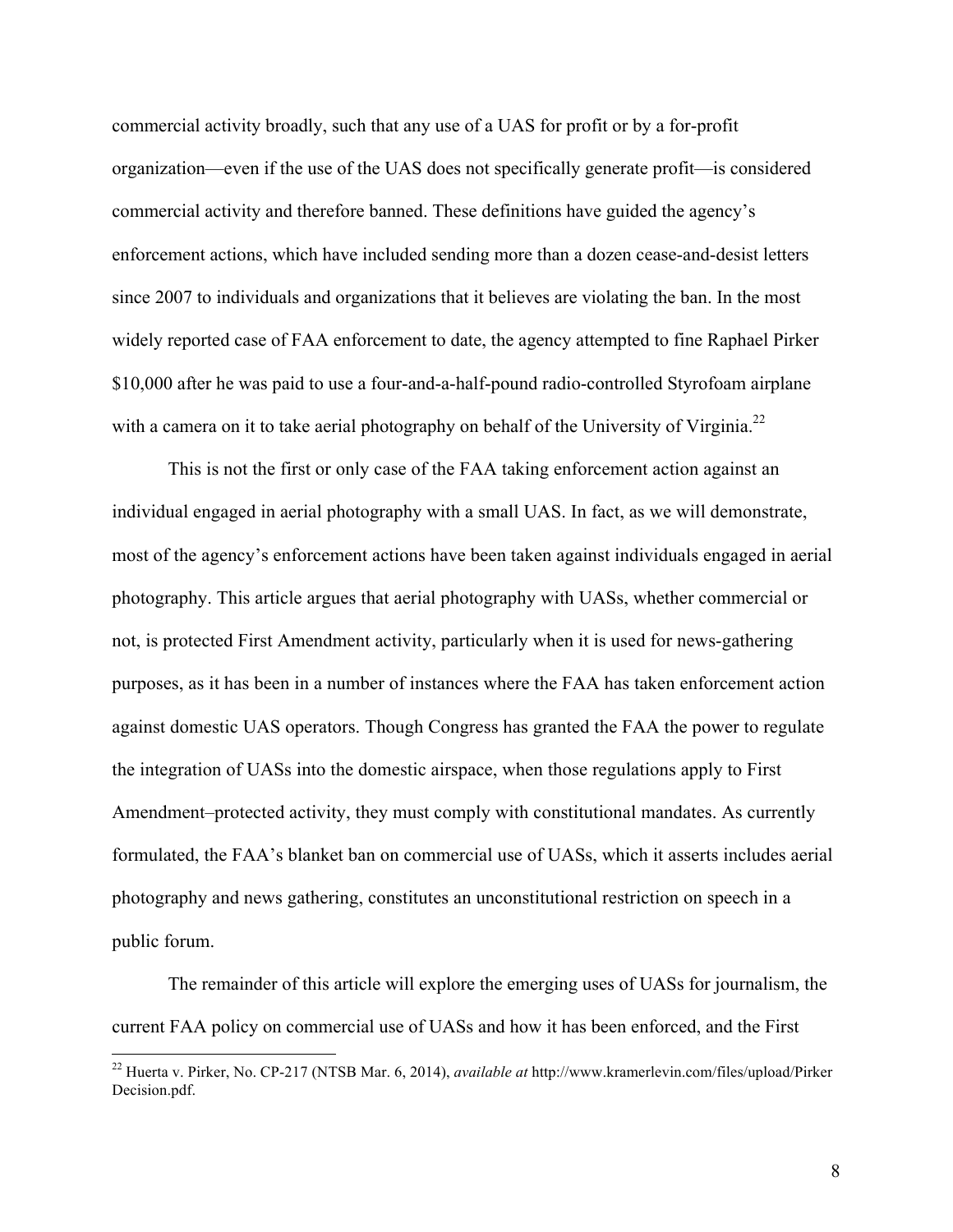Amendment implications of these. The article concludes by arguing that the FAA must do more to take First Amendment–protected uses of this technology into account as it proceeds with meeting its congressional mandate to promulgate rules for domestic use of UASs. We argue that where UAS restrictions in the name of safety potentially infringe First Amendment–protected uses, those restrictions must be narrowly tailored time, place, and manner restrictions. We provide general examples of what such restrictions might reasonably entail.

### **II. The Use of UASs for Aerial Photography and News Gathering**

The use of UASs for the capture and sharing of information is nothing new, although the technology has evolved over time. Cameras mounted on hot air balloons captured images of American cities as early as 1858, and commercial photographer George R. Lawrence popularized the use of aerial photography at the turn of the twentieth century by using kites and balloons to lift a specially outfitted forty-nine-pound camera over cityscapes.<sup>23</sup> Lawrence, who made a name for himself photographing the devastation of the 1906 San Francisco earthquake from several hundred feet in the air, created the Lawrence Captive Airship, which relied on seventeen large kites and a series of stability weights to lift a camera up to several thousand feet. European photographers followed suit, employing kite cameras alongside camera-carrying pigeons for aerial shots and wartime surveillance.<sup>24</sup> While archaic by today's standards, these early uses of UAS technology demonstrated some of the unique benefits UASs offer journalists today, of which four are briefly examined here: unique perspectives, safety, cost reduction, and innovation.

<sup>&</sup>lt;sup>23</sup> The Incredible Aerial Photographs of American Cities Taken by the World's First Drone, DAILY MAIL (June 23, 2013), [http://www.dailymail.co.uk/news/article-2347122/The-incredible-aerial-photographs-American-cities-taken](http://www.dailymail.co.uk/news/article-2347122/The-incredible-aerial-photographs-American-cities-taken-worlds-drone-Pioneer-took-images-1900s-cameras-attached-kites.html)

<sup>&</sup>lt;sup>24</sup> Meghan Neal, *A Brief History of Pre-drone Vintage Aerial Photography*, MOTHERBOARD (Jan. 9, 2014, 11:42 PM), [http://motherboard.vice.com/en\\_ca/blog/a-brief-history-of-pre-drone-vintage-aerial-photography.](http://motherboard.vice.com/en_ca/blog/a-brief-history-of-pre-drone-vintage-aerial-photography)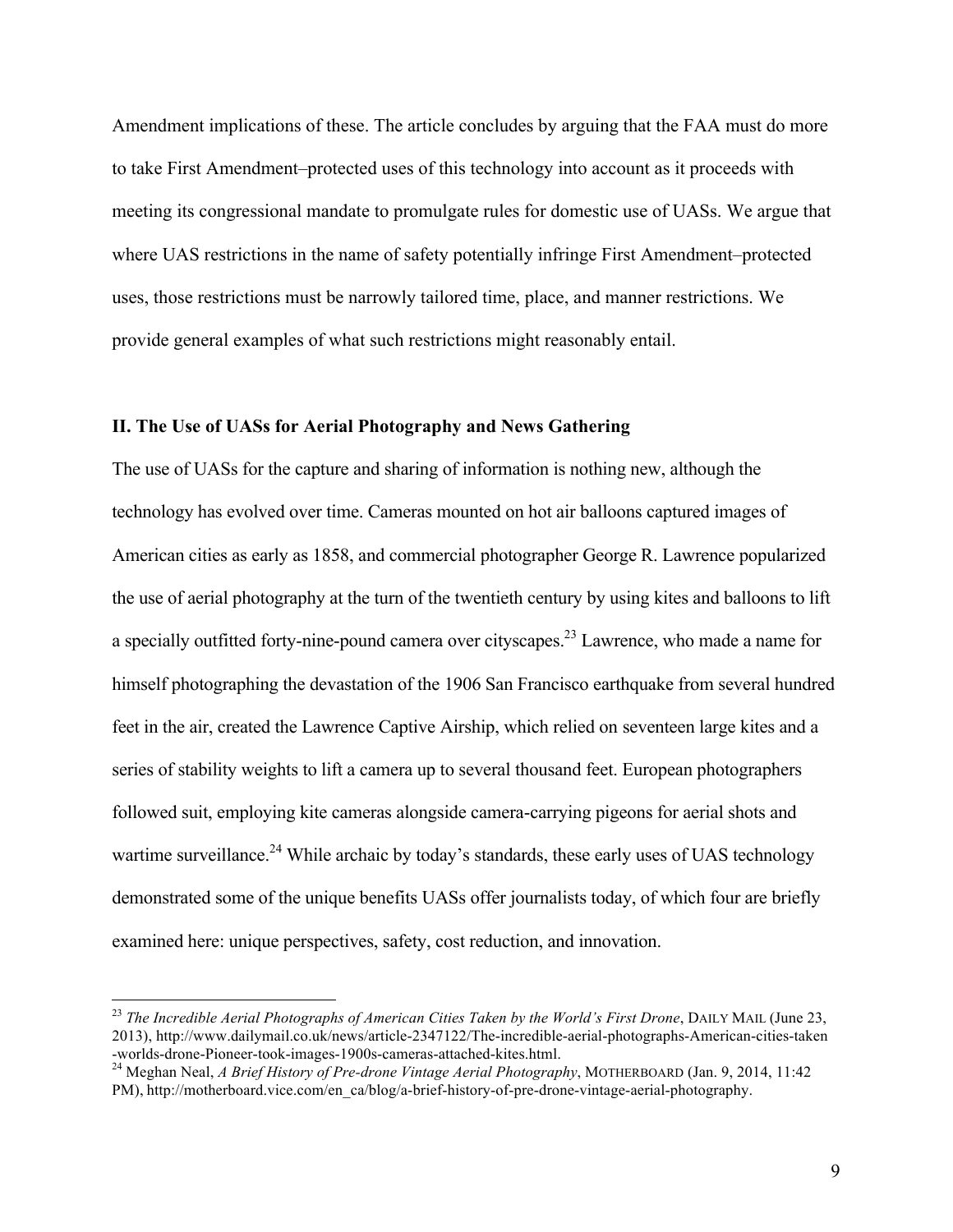*A. UASs Provide Unique Perspectives Unattainable with Other Means of News Gathering* News organizations have relied on video footage captured by journalists and citizens, some of it with UASs in the form of lightweight quadcopters or hexacopters, in their coverage of difficult-to-reach spaces, such as human rights rallies and areas devastated by natural disasters. Consider the case of Typhoon Haiyan, which swept across the Philippines in November 2013, taking more than 6,000 lives and creating a natural disaster zone that was difficult for most journalists to reach.<sup>25</sup> With traditional journalistic resources, news organizations would have largely relied on eyewitness accounts and delayed dispatches from the area. Efforts to display images would have been hampered by a collapse in local infrastructure, including the loss of necessary resources to transmit photos and videos (i.e., power for equipment, Internet access for transmittal). Even when those resources were restored, journalists would have been encumbered by the inability to traverse a landscape ravaged by winds of more than 200 miles per hour and extensive flooding and mudslides. Yet images and videos of the devastation channeled across the globe with unexpected expediency, thanks in part to the use of UASs.<sup>26</sup> CNN was among the first news organizations to deploy a UAS in one of the more remote and devastated areas of the Philippines, Tacloban. Reporter Karl Penhaul used a drone to broadcast images of the devastation ten days after the typhoon struck, narrating as a UAS hovered above heaps of debris and rescue workers.<sup>27</sup>

 <sup>25</sup> *Typhoon Haiyan Devastates the Philippines*, NPR (Nov. 21, 2013), [http://www.npr.org/series/244773443/typhoon](http://www.npr.org/series/244773443/typhoon-haiyan-devastates-the-philippines) [-haiyan-devastates-the-philippines](http://www.npr.org/series/244773443/typhoon-haiyan-devastates-the-philippines). <sup>26</sup> BarcroftTV, *Drone Captures Devastation after Super-Typhoon*, DAILYMOTION (Nov. 18, 2013), [http://www.daily](http://www.dailymotion.com/video/x17c5ln_drone-captures-devastation-after-super-typhoon-haiyan_news)

[motion.com/video/x17c5ln\\_drone-captures-devastation-after-super-typhoon-haiyan\\_news;](http://www.dailymotion.com/video/x17c5ln_drone-captures-devastation-after-super-typhoon-haiyan_news) BarcroftTV, *Typhoon Haiyan: New Drone Footage Shows Destruction of Tacloban Phillipines*, YOUTUBE (Nov. 21, 2013), [https://www](https://www.youtube.com/watch?v=hU_rw2j-CPk) [.youtube.com/watch?v=hU\\_rw2j-CPk.](https://www.youtube.com/watch?v=hU_rw2j-CPk) <sup>27</sup> *A Bird's Eye View of Haiyan Devastation*, CNN (Nov. 18, 2013), [http://us.cnn.com/video/?/video/world/2013/11](http://us.cnn.com/video/?/video/world/2013/11/18/philippines-drone-camera-penhaul.cnn&video_referrer=http%3A%2F%2Fwww.dronejournalism.org%2Fnews%2F2013%2F11%2Fcnn-deploys-drone-to-cover-typhoon-haiyan-devastation)

[<sup>/18/</sup>philippines-drone-camera-penhaul.cnn&video\\_referrer=http%3A%2F%2Fwww.dronejournalism.org%2Fnews](http://us.cnn.com/video/?/video/world/2013/11/18/philippines-drone-camera-penhaul.cnn&video_referrer=http%3A%2F%2Fwww.dronejournalism.org%2Fnews%2F2013%2F11%2Fcnn-deploys-drone-to-cover-typhoon-haiyan-devastation) [%2F2013%2F11%2Fcnn-deploys-drone-to-cover-typhoon-haiyan-devastation](http://us.cnn.com/video/?/video/world/2013/11/18/philippines-drone-camera-penhaul.cnn&video_referrer=http%3A%2F%2Fwww.dronejournalism.org%2Fnews%2F2013%2F11%2Fcnn-deploys-drone-to-cover-typhoon-haiyan-devastation).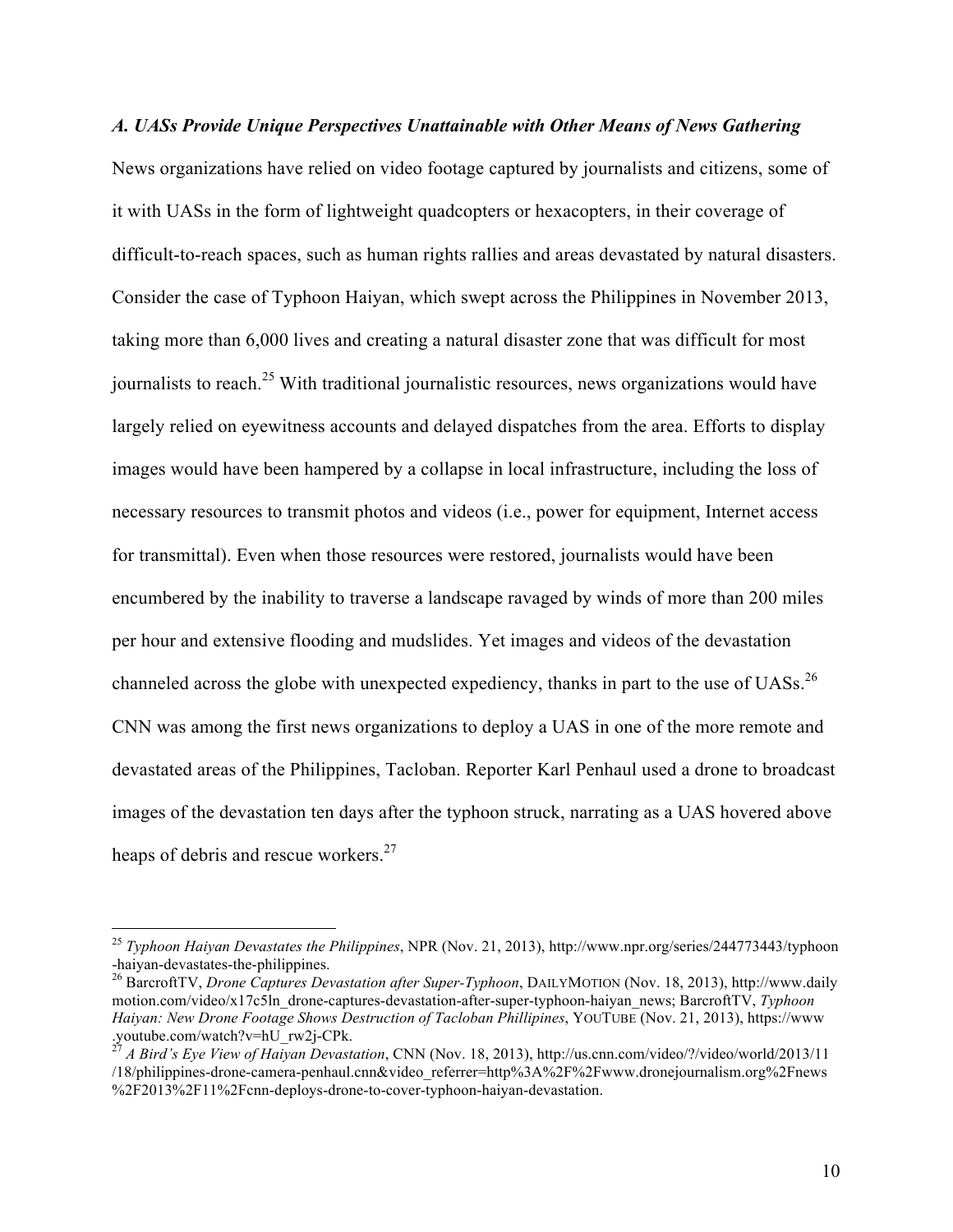Citizen journalists, who play an increasingly critical role in the news process,  $28$  have made similar use of UASs. When a gas leak caused a major explosion in the East Harlem section of New York City in March 2014, business systems expert Brian Wilson was among the first at the scene. After asking responding authorities for permission to film, Wilson launched his quadcopter above the blast zone and captured more than thirty minutes of footage that was widely used among local and national news organizations.<sup>29</sup> Wilson was able to provide early coverage that showed the damage of the explosion and was also able to provide footage from a vantage point not even news helicopters could reach. News organizations have also relied on UASs to provide unique perspectives for rockslides in Italy,<sup>30</sup> devastating bushfires in New South Wales,<sup>31</sup> fiery Ukrainian uprisings beginning in February 2014,<sup>32</sup> tornado damage in Arkansas in April 2014,<sup>33</sup> and a display of dolphin megapods off the coast of California.<sup>34</sup> In each of these cases, journalists would otherwise have been limited to ground reporting without visual contextualization, given the inability to either reach the areas covered or complete their reporting outside harm's way.

 <sup>28</sup> Kevin DeLuca & Sean Lawson, *OWS and Social Media News Sharing after the Wake of Institutional Journalism*, *in* CITIZEN JOURNALISM: GLOBAL PERSPECTIVES, VOLUME 2 (Stuart Allan & Einar Thorsen eds., 2014); Andrea Caumont, *12 Trends Shaping Digital News*, PEW RES. CTR. (Oct. 16, 2013), [http://www.pewresearch.org/fact-tank](http://www.pewresearch.org/fact-tank/2013/10/16/12-trends-shaping-digital-news/) [/2013/10/16/12-trends-shaping-digital-news/;](http://www.pewresearch.org/fact-tank/2013/10/16/12-trends-shaping-digital-news/) Z. Papacharissi & M. de Fatima Oliveira, *Affective News and* 

<sup>&</sup>lt;sup>29</sup> Bill Hutchinson, *Drone Captures Scene at East Harlem Explosion that Flattened Two Buildings*, N.Y. DAILY NEWS (Mar. 13, 2014, 12:02 AM), [http://www.nydailynews.com/new-york/uptown/drone-captures-e-harlem](http://www.nydailynews.com/new-york/uptown/drone-captures-e-harlem-explosion-scene-video-article-1.1719988) [-explosion-scene-video-article-1.1719988;](http://www.nydailynews.com/new-york/uptown/drone-captures-e-harlem-explosion-scene-video-article-1.1719988) Sandra Oshiro, *N.Y. Daily News Uses Drone Video in Harlem Explosion Coverage*, POYNTER (Mar. 13, 2014, 6:27 PM), [http://www.poynter.org/latest-news/mediawire/243434/n-y-daily](http://www.poynter.org/latest-news/mediawire/243434/n-y-daily-news-uses-drone-video-in-harlem-explosion-coverage/) [-news-uses-drone-video-in-harlem-explosion-coverage/.](http://www.poynter.org/latest-news/mediawire/243434/n-y-daily-news-uses-drone-video-in-harlem-explosion-coverage/) <sup>30</sup> *Incredible Video Shows How Boulders Demolished a 300-Year-Old Italian Farmhouse*, YAHOO NEWS (Jan. 29,

<sup>2014, 3:23</sup> PM), [http://news.yahoo.com/blogs/trending-now/incredible-images-show-how-boulders-demolished-a](http://news.yahoo.com/blogs/trending-now/incredible-images-show-how-boulders-demolished-a-300-year-old-italian-farmhouse-202351467.html) [-300-year-old-italian-farmhouse-202351467.html.](http://news.yahoo.com/blogs/trending-now/incredible-images-show-how-boulders-demolished-a-300-year-old-italian-farmhouse-202351467.html) <sup>31</sup> Madame H, *VIDEO: Drone Films Lithgow Fire*, TRIPLEM (Oct. 24, 2013), [http://www.triplem.com.au/melbourne](http://www.triplem.com.au/melbourne/breaking-news/blog/2013/10/drone-footage-shows-bushfire-devastation-in-lithgow-blue-mountains/)

[<sup>/</sup>breaking-news/blog/2013/10/drone-footage-shows-bushfire-devastation-in-lithgow-blue-mountains/.](http://www.triplem.com.au/melbourne/breaking-news/blog/2013/10/drone-footage-shows-bushfire-devastation-in-lithgow-blue-mountains/) <sup>32</sup> *Ukraine: Dramatic Drone Footage Captures Battle for Central Kiev Square—Video*, GUARDIAN (Feb. 19,

<sup>2014),</sup> [http://www.theguardian.com/world/video/2014/feb/19/ukraine-dramatic-drone-footage-captures-battle](http://www.theguardian.com/world/video/2014/feb/19/ukraine-dramatic-drone-footage-captures-battle-kiev-square-video)

[<sup>-</sup>kiev-square-video](http://www.theguardian.com/world/video/2014/feb/19/ukraine-dramatic-drone-footage-captures-battle-kiev-square-video).<br><sup>33</sup> *Aerial Drone Footage Shows Extent of Central U.S. Tornado Destruction*, SUAS NEWS (Apr. 28, 2014), [http://](http://www.suasnews.com/2014/04/28837/aerial-drone-footage-shows-extent-of-central-u-s-tornado-destruction/)<br>www.suasnews.com/2014/04/28837/aerial-drone-footage-shows-extent-of-central-u-s-tornado-d

<sup>&</sup>lt;sup>34</sup> Beth Buczynski, *Drone Captures Rare Footage of Dolphin Megapod Stampeding with Whales*, INHABITAT (Mar.

<sup>4, 2014),</sup> [http://inhabitat.com/drone-captures-rare-footage-of-dolphin-megapod-stampeding-with-whales-video/.](http://inhabitat.com/drone-captures-rare-footage-of-dolphin-megapod-stampeding-with-whales-video/)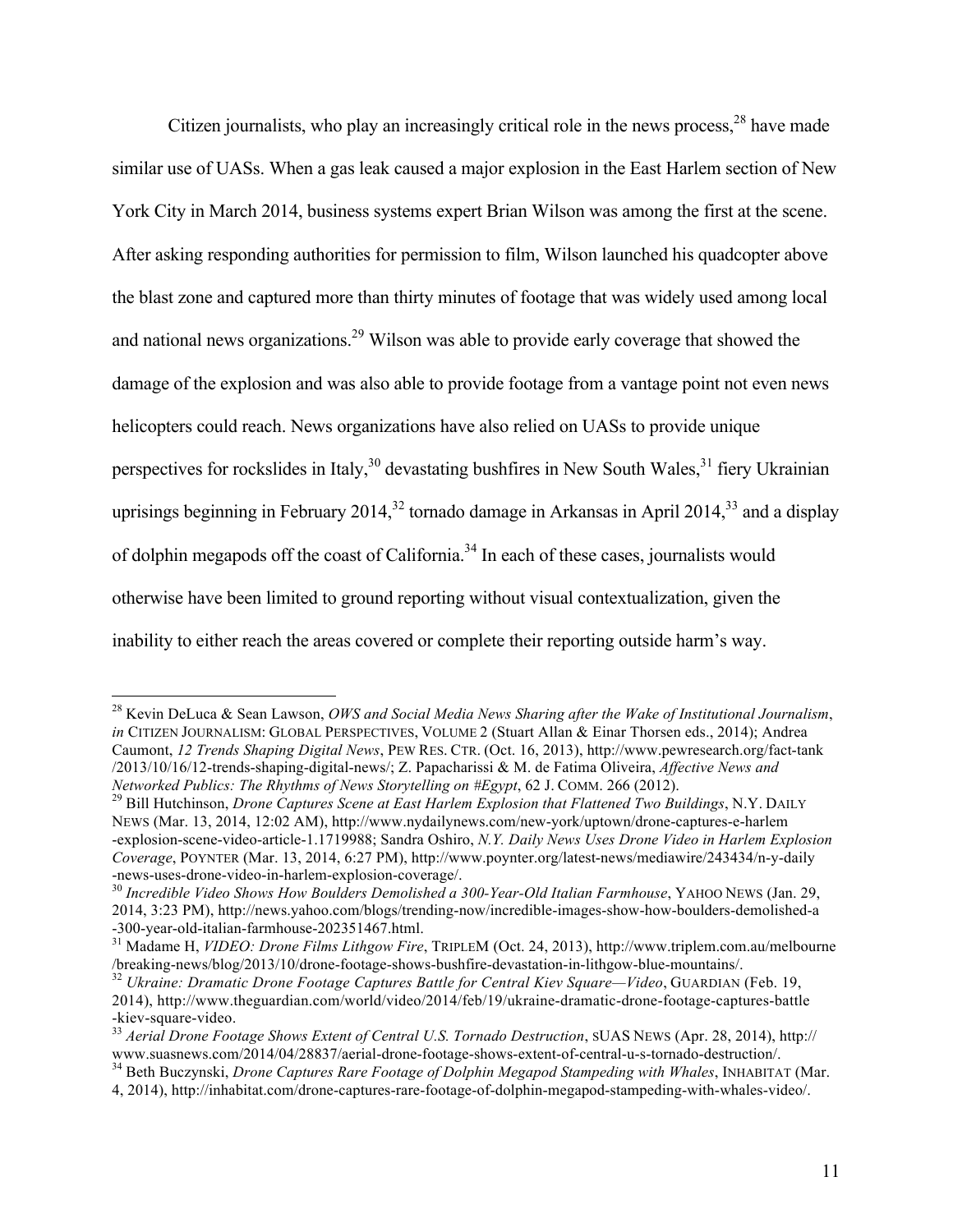### *B. UASs Are Safer Than Traditional Means of Aerial News Gathering*

Many news organizations have begun relying on the public to contribute user-generated content (UGC) to their coverage, most notably in the form of breaking news through social networking services (SNSs) and through sharing photos and videos in those situations as well as in crises and otherwise potentially dangerous events.<sup>35</sup> Nearly ninety percent of Americans with smart phones have watched videos on these phones, and more than a third have used them to capture and share news-related videos.<sup>36</sup> News organizations have incorporated these videos and related SNS content into their news coverage of events such as the Tunisian and Egyptian Revolutions of 2011 and the Ukrainian protest rallies of 2014.<sup>37</sup> Rather than relying on untrained individuals to capture the most telling angles of hazardous news stories, news organizations could employ UASs in such areas, allowing them to control their coverage without endangering the lives of journalists (and without exploiting the free labor of individuals who *are* endangering their lives by capturing and sharing such content). Still, as the Professional Society of Drone Journalists points out, the use of UASs for news and information gathering is not without peril.<sup>38</sup> Indeed, UASs can navigate into dangerous spaces, such as active volcanoes, that most journalists and other individuals could never safely approach. But when UASs are operated in crowded areas or above active disaster scenes where rescuers are at work, their dangers should not be ignored. Strong wind gusts, radio

 <sup>35</sup> A. Hermida, *Twitter as an Ambient News Network*, *in* TWITTER AND SOCIETY 359 (K. Weller et al. eds., 2014); Papacharissi & de Fatima Oliveira, *supra* note 28; Justin Ellis, *New Technology, New Money, New Newsrooms, Old Questions: The State of the News Media in 2014*, NIEMAN JOURNALISM LAB (Mar. 26, 2014, 12:01 AM), [http://www](http://www.niemanlab.org/2014/03/new-technology-new-money-new-newsrooms-old-questions-the-state-of-the-news-media-in-2014/) [.niemanlab.org/2014/03/new-technology-new-money-new-newsrooms-old-questions-the-state-of-the-news-media](http://www.niemanlab.org/2014/03/new-technology-new-money-new-newsrooms-old-questions-the-state-of-the-news-media-in-2014/)

[<sup>-</sup>in-2014/](http://www.niemanlab.org/2014/03/new-technology-new-money-new-newsrooms-old-questions-the-state-of-the-news-media-in-2014/). <sup>36</sup> Amy Mitchell, *State of the News Media 2014: Overview*, PEW RES. JOURNALISM PROJECT (Mar. 26, 2014), [http://](http://www.journalism.org/2014/03/26/state-of-the-news-media-2014-overview/)

<sup>&</sup>lt;sup>37</sup> G. Lotan et al., *The Arab Spring: The Revolutions Were Tweeted: Information Flows During the 2011 Tunisian and Egyptian Revolutions, 5 INT'L J. COMM. 1375 (2011).* 

<sup>&</sup>lt;sup>38</sup> Matthew Schroyer, *Two Recent, Very Different, Instances of Drones Deployed in Dangerous Situations*, PROF'L SOC'Y DRONE JOURNALISTS (Mar. 13, 2014), [http://www.dronejournalism.org/news/rtg1a2tz552ojqg2n8p2y1sywl3thu.](http://www.dronejournalism.org/news/rtg1a2tz552ojqg2n8p2y1sywl3thu)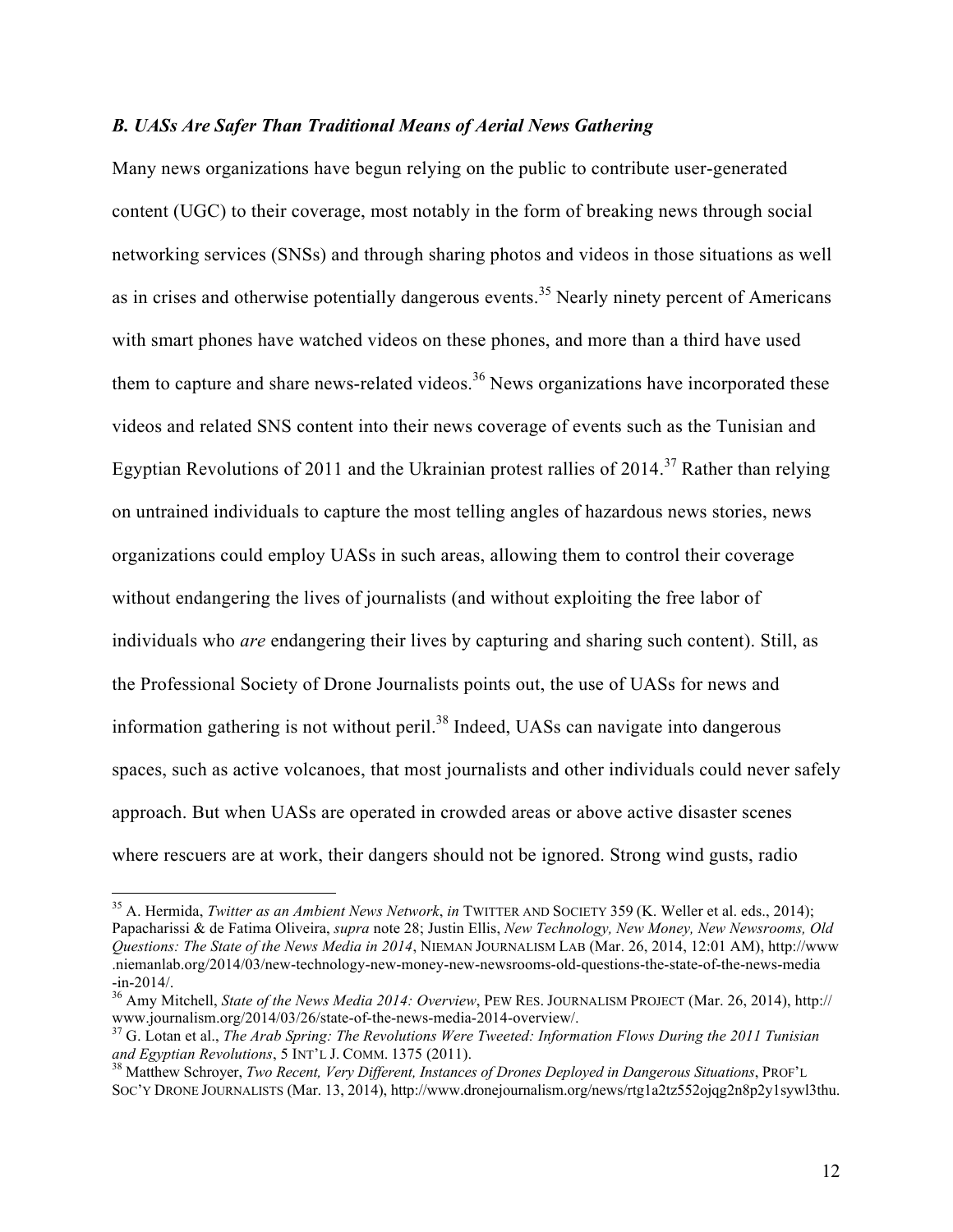interference, mechanical malfunction, and operator errors could bring down a UAS with potentially deadly force.<sup>39</sup>

Yet these same conditions could be even more catastrophic with current news-gathering technologies. Consider the case of a local television helicopter crash in a bustling part of Seattle in 2014 that claimed the lives of two individuals. The helicopter crashed while lifting off to cover a news story near the city's famous Space Needle, killing the pilot and a news photographer while injuring several people on the ground.<sup>40</sup> News organizations around the United States regularly employ such means of news coverage for traffic reports, crowd flyovers, and breaking news—all of which could be covered more safely, more cost efficiently, and less invasively with UASs. Indeed, helicopters rank among the most dangerous of transportation vehicles, recording a crash rate of 9.84 per 100,000 hours as compared to the crash rate of all general aircraft (e.g., airplanes, helicopters, balloons, blimps, etc.), which is approximately thirty-five percent lower than that of helicopters alone. <sup>41</sup> Similarly, *Slate* reported an annual rate of 1.44 fatalities per 100,000 flying hours for nonmilitary helicopters versus 0.017 fatalities per 100,000 driving hours, suggesting "helicopters are 85 percent more dangerous than driving."<sup>42</sup> In short, as one drone law expert observed, "When a fuel-filled, 1,500-pound JetRanger becomes controlled solely by gravity, the risks, in terms of loss of life, injury and property damage are vastly worse than if the same were to occur with a batterypowered, 3-pound model aircraft."<sup>43</sup>

<sup>39</sup> *Id.* <sup>40</sup> *2 Killed as KOMO News Helicopter Crashes Near Space Needle*, KOMONEWS (Mar. 18, 2014, 7:54 AM), [http://](http://www.komonews.com/news/local/News-helicopter-crashes-burns-beside-Space-Needle-250790281.html)

[www.komonews.com/news/local/News-helicopter-crashes-burns-beside-Space-Needle-250790281.html.](http://www.komonews.com/news/local/News-helicopter-crashes-burns-beside-Space-Needle-250790281.html)<br><sup>41</sup> Christopher Beam, *Hellish Copters: Why Are Choppers Always Crashing?*, SLATE (Oct. 30, 2009, 5:36 PM),<br>http://www.slate.co

<sup>&</sup>lt;sup>42</sup> Brian Palmer, *Are Helicopters Safer Than Cars?*, SLATE (June 3, 2011, 3:57 PM), [http://www.slate.com/articles](http://www.slate.com/articles/news_and_politics/explainer/2011/06/are_helicopters_safer_than_cars.html) [/news\\_and\\_politics/explainer/2011/06/are\\_helicopters\\_safer\\_than\\_cars.html](http://www.slate.com/articles/news_and_politics/explainer/2011/06/are_helicopters_safer_than_cars.html).

<sup>43</sup> *About Peter Sachs*, DRONE L.J., <http://dronelawjournal.com/about-peter-sachs/>, last visited Sept. 17, 2014.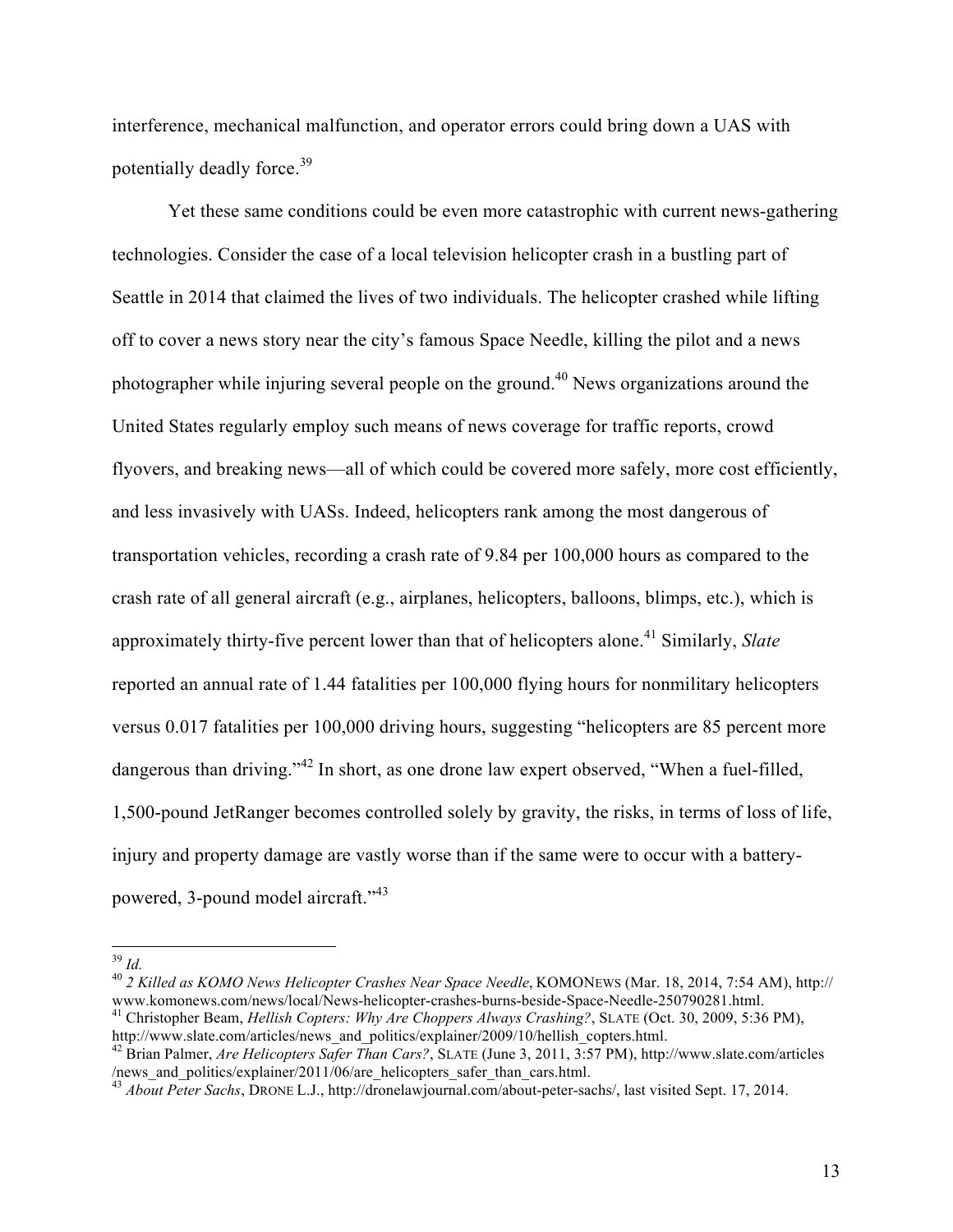### *C. UASs Reduce the Cost of Aerial News Gathering*

As the *New York Times* pointed out, UASs not only provide journalists with a safer, more effective mechanism of reporting on certain events, they also present a cost-saving alternative to aerial coverage at a time when news organizations are struggling with economic sustainability.<sup>44</sup> Helicopters, which many news organizations rely on daily, cost hundreds of thousands of dollars and require significant funds to operate, including large amounts of fuel and significant ongoing operation costs. Even the most effective UASs available for journalistic purposes cost less than \$1,000 and can be operated at a fraction of the cost of their heavier and less reliable helicopter counterparts.<sup>45</sup> At least one prominent engineering expert has noted that the cost of operating UASs will likely drop to below \$10 per hour in the coming years.<sup>46</sup>

Even without helicopters, ground reporting—especially that which provides unique perspectives to convey powerfully visual contextualization—can often be a costly venture. The BBC's Richard Westcott notes that bulky and expensive equipment often makes for stressful reporting, but that such anxiety (and costs) could be significantly reduced by employing UASs to "go close to something then soar into the air in one smooth movement" rather than having a reporter "creep along the ground, shimmy a fence, crawl through a tree then climb to 400-ft for a spectacular panorama."<sup>47</sup> All this is accomplished without hefty video cameras, dollies, grips, news vehicles, and other resources frequently needed for news broadcasts.

<sup>&</sup>lt;sup>44</sup> Leslie Kaufman & Ravi Somaiya, *Drones Offer Journalists a Wider View*, N.Y. TIMES (Nov. 24, 2013), [http://](http://www.nytimes.com/2013/11/25/business/media/drones-offer-journalists-a-wider-view.html?_r=0)<br>www.nytimes.com/2013/11/25/business/media/drones-offer-journalists-a-wider-view.html? r=0.

<sup>&</sup>lt;sup>45</sup> *About Peter Sachs, supra* note 43.<br><sup>46</sup> *Id.*<br><sup>47</sup> Richard Westcott, "Hexacopter" Changes the Way TV Reporters Work, BBC (Oct. 28, 2013), [http://www.bbc](http://www.bbc.com/news/business-24712136) [.com/news/business-24712136](http://www.bbc.com/news/business-24712136).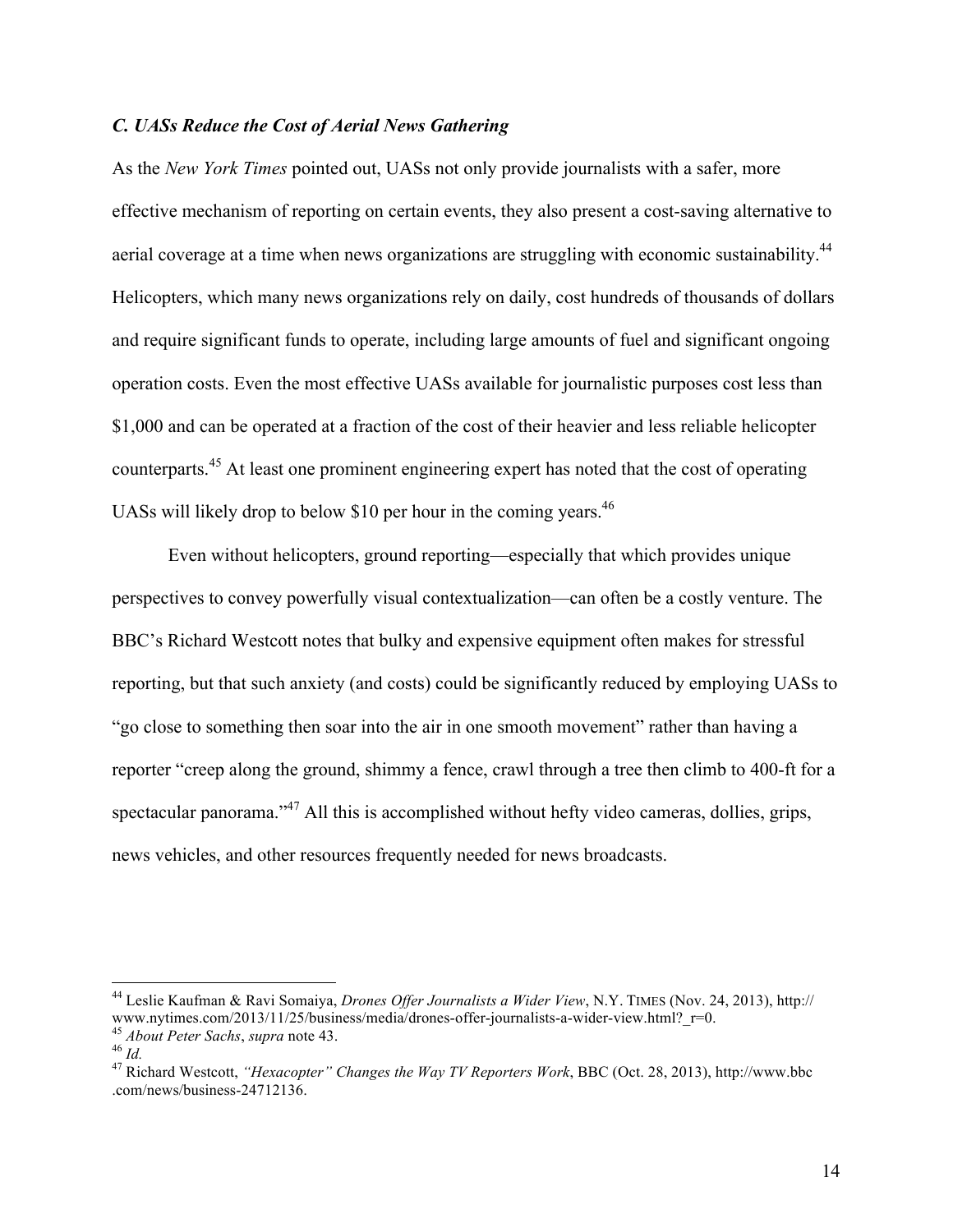### *D. UASs Are the Future of Innovation in News Gathering*

Despite the potential cost-saving benefit of UASs, news organizations remain cautious in their approach, demonstrating a willingness to use drone-generated content from citizens without assuming any of the innovative risk that the incorporation of any new technology might require. Such innovation is instead being led by hobbyists like Brian Wilson and by media scholars, who are less bound by journalistic norms and the regulations of news organizations and perhaps better positioned to experiment with drone technology on personal and professional levels. As media professor Matt Waite said about the Drone Journalism Lab he helped to develop at the College of Journalism and Mass Communication at the University of Nebraska–Lincoln in 2011, "Journalists are increasingly faced with two problems: a growing appetite for unique online video in an environment of decreased budgets; and restricted or obstructed access to stories ranging from disaster coverage to Occupy Wall Street protests."<sup>48</sup> While current organizational policies may restrict some journalists from making use of UASs, Waite and other scholars are encouraging the innovative incorporation of UASs in news coverage by students, who represent the journalists of tomorrow, and by citizen journalists, who continue to provide most of the UAS-captured footage used by news organizations. Both the Drone Journalism Lab at Nebraska and the Missouri Drone Journalism Program have run up against FAA scrutiny, but they continue to seek clarity in legal restrictions while offering unique collaborations and partnerships with local and national news organizations, many of whom have closely monitored the progress of these programs.<sup>49</sup> Similar programs have begun to surface elsewhere in the United States and Canada at universities such as the College of the North Atlantic and the University of Utah, both

<sup>&</sup>lt;sup>48</sup> DRONE JOURNALISM LAB, <http://www.dronejournalismlab.org/about> (last visited Mar. 31, 2014).<br><sup>49</sup> THE MISSOURI DRONE JOURNALISM PROGRAM, <http://www.missouridronejournalism.com/>(last visited Mar. 31, 2014).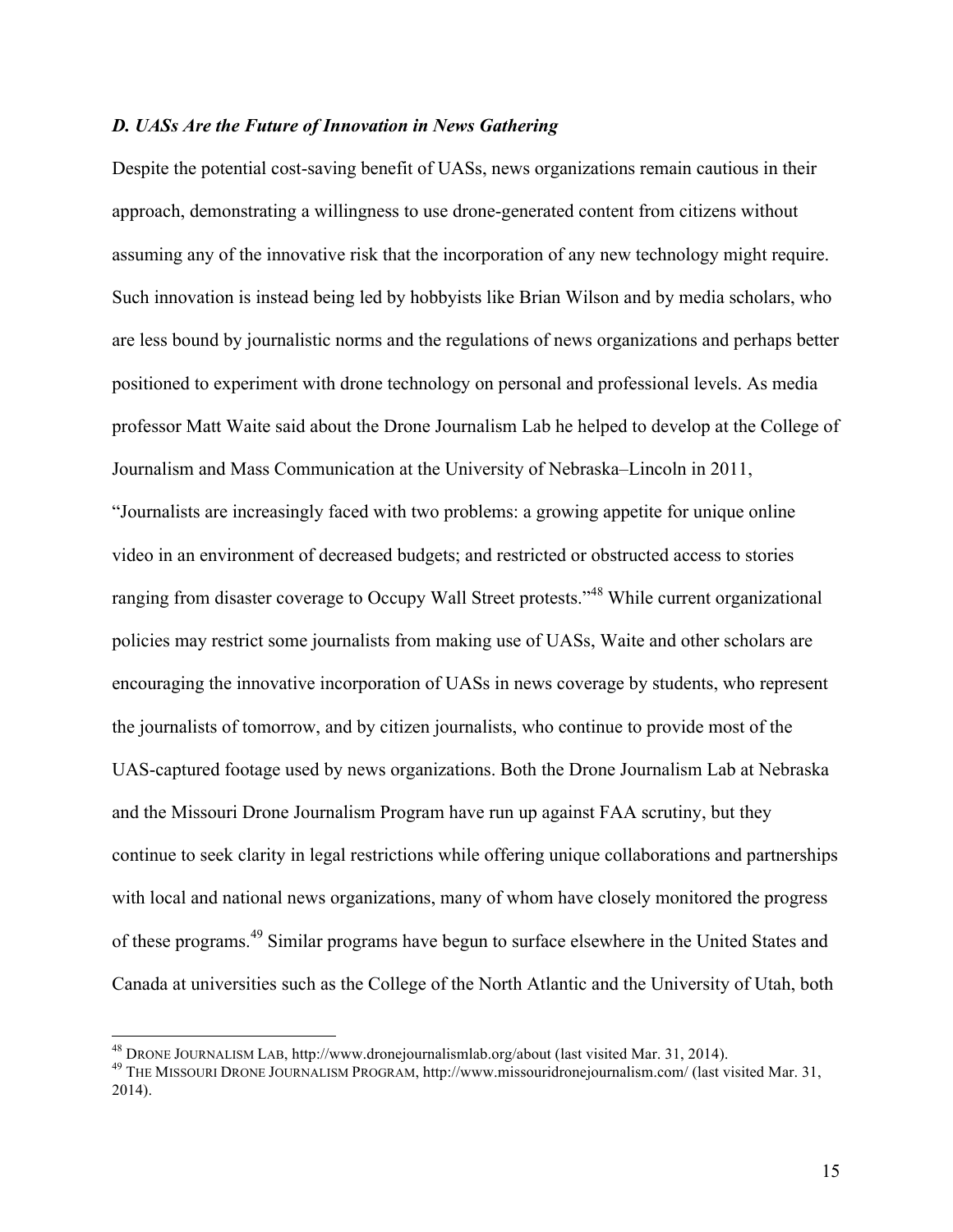of which have courses scheduled for 2014 that examine the legal and ethical aspects of UASs, as well as their innovative repurposing for journalism and beyond.

#### **III. FAA Definitions and Actions Regarding UASs and Commercial Activity**

The FAA has taken enforcement action on more than a dozen occasions against individuals employing drones for the purposes of aerial photography and news gathering. The basis of this enforcement is twofold. First, the agency's definition of a UAS is so broad as to include radiocontrolled model aircraft (RCMA), a type of flying device not traditionally regulated by the FAA. The RCMA is also the type of device most commonly used by aerial photographers and drone journalists. Second, the FAA's broad definition of commercial activity makes no distinction between First Amendment–protected activity and nonprotected activity. Enforcement actions based on these definitions have resulted in an effective government ban on aerial photography and news-gathering activities using a type of device that has existed for decades but has never before been subject to regulation.

### *A. The FAA Definition of a UAS Is Overly Broad*

As mentioned above, conflation of a number of distinct entities or activities under a larger category is a key rhetorical strategy that encourages technopanics and subsequent calls for greater regulation of new technologies.<sup>50</sup> This phenomenon is at work in the FAA's attempts to define UASs. Its 2007 policy statement on Unmanned Aircraft Operations in the National Airspace System, which purported to ban commercial use of UASs, is the foundation of its enforcement actions. In this document, the agency defines a UAS as "a device that is used, or is

 <sup>50</sup> *See supra* notes 9, 10, 13, and accompanying text.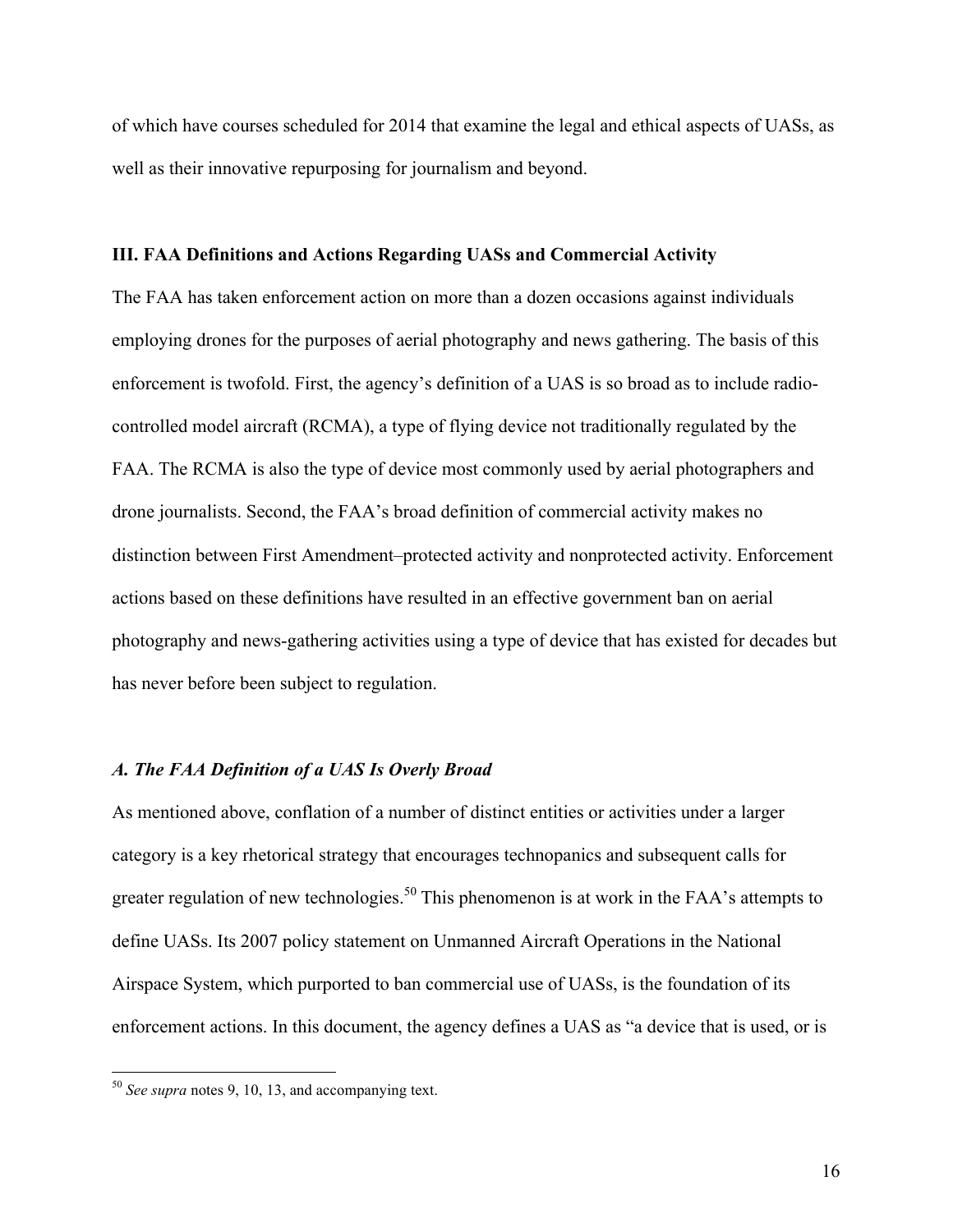intended to be used, for flight in the air with no onboard pilot." It acknowledges that this includes military drones like those used in Afghanistan, but says that UASs also include "remotely controlled model aircraft" (RCMA), the type of devices most used by aerial photographers and journalists. Of course, Predator drones and RCMAs constitute an extremely broad spectrum of devices. The broadness of the definition seems intentional, given that the FAA policy says that UASs can be "controlled either manually or through an autopilot using a data link," that their dimensions can range from "wingspans of six inches to 246 feet," and that they can "weigh from approximately four ounces to over 25,600 pounds."<sup>51</sup>

In a definitional snowball effect, the agency's attempts to carry out enforcement against operators of devices falling under this broad definition of a UAS have also resulted in their attempt to broaden the category of "aircraft" in general. In the most severe case of enforcement to date, as mentioned above, the FAA tried to assess a civil penalty of \$10,000 against Raphael Pirker for operating his Styrofoam, camera-carrying RCMA weighing four and a half pounds.<sup>52</sup> The FAA sought to fine him for operating "an aircraft in a careless or reckless manner so as to endanger the life or property of another."<sup>53</sup> The FAA argued that "The aircraft referenced above is an Unmanned Aircraft System (UAS)" and argued that it is subject to regulation under Part 91 of Federal Aviation Regulations (FARs) Section 91.13(a). But because "the classification UAS does not appear in the FARs,"<sup>54</sup> the FAA asserted that the device in question was not just a UAS, but an "aircraft" as defined in 14 C.F.R. Part 1, Section 1.1, which is a "device that is used or

<sup>&</sup>lt;sup>51</sup> 2007 Notice, supra note 21, at 6689.<br><sup>52</sup> Mot. to Dismiss at 2, Huerta v. Pirker, No. CP-217 (NTSB Mar. 6, 2014).<br><sup>53</sup> Cmplt. at 1, Huerta v. Pirker.<br><sup>54</sup> Huerta v. Pirker, No. CP-217, at 4 (N.T.S.B. Mar. 6, 2014), [/upload/PirkerDecision.pdf.](http://www.kramerlevin.com/files/upload/PirkerDecision.pdf)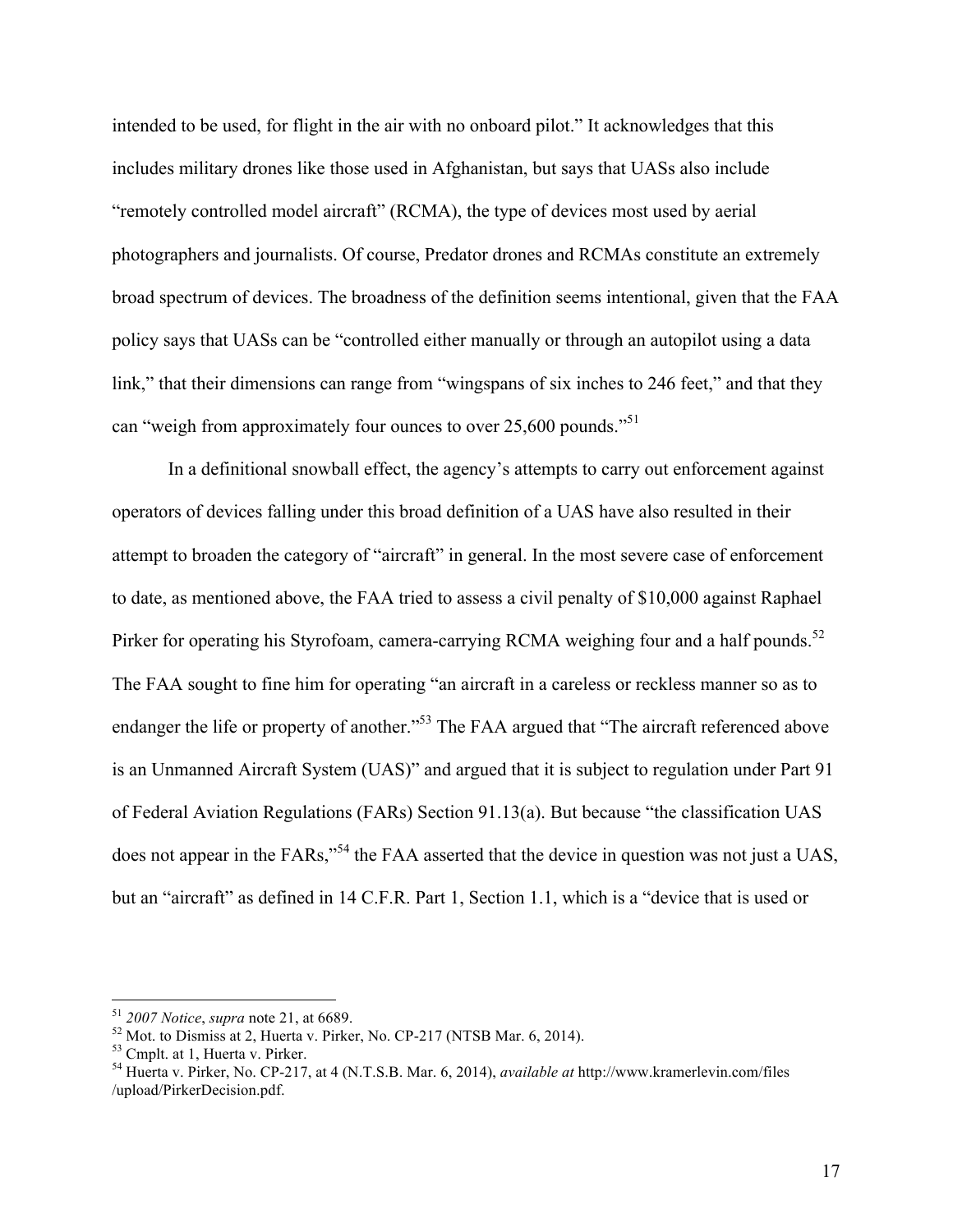intended to be used for flight in the air."<sup>55</sup> Thus, the FAA argued, in essence, that even if existing regulations do not define a UAS as something that the agency can regulate, they do give the agency the ability to regulate "aircraft," which includes virtually anything and everything that flies in the air.

However, the administrative law judge for the National Transportation Safety Board, in granting the defendant's motion to dismiss, held that the FAA's asserted definition of aircraft is overly broad to the point of being laughable in its implications. The judge wrote,

To accept Complainant's interpretive argument would lead to a conclusion that those definitions include as an aircraft all types of devices/contrivances intended for, or used for, flight in the air. The extension of that conclusion would then result in the risible argument that a flight in the air of, *e.g.*, a paper aircraft, or a toy balsa wood glider, could subject the "operator" to the regulatory provisions of FAA Part 91, Section 91.13(a).<sup>56</sup>

The judge ultimately held that an RCMA does not meet the statutory or regulatory definition of an aircraft subject to FAA regulation.<sup>57</sup>

Further evidence of the FAA's attempt to conflate previously distinct entities under a broader category is found in the judge's observation "that FAA historically has not required model aircraft operators to comply with" the kinds of requirements now being imposed on operators of the newly minted category of UASs, which the FAA says includes RCMAs. "The reasonable inference," the judge said, "is not that FAA has overlooked the requirements, but, rather that FAA has distinguished model aircraft as a class excluded from the regulatory and statutory definitions."58 The judge viewed as correct the FAA's historical distinction between RCMAs and aircraft and, therefore, rejected the agency's attempt to erase that distinction by conflating the two.

<sup>55</sup> *Id.* at 2. <sup>56</sup> *Id.* at 3. <sup>57</sup> *Id.* at 7. The FAA is appealing the decision. <sup>58</sup> *Id.* at 3.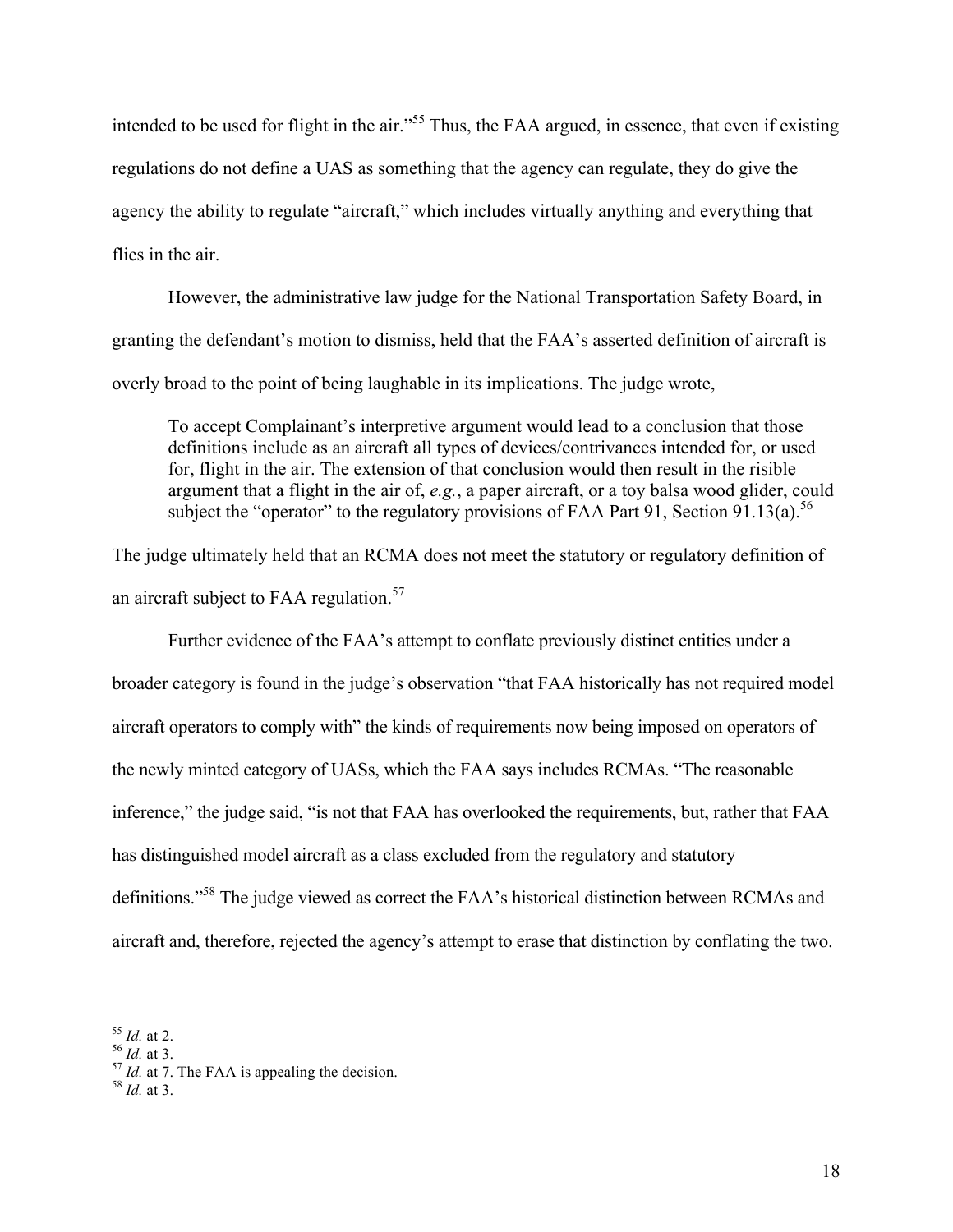### *B. The FAA Identifies Three Categories of UAS Use*

Of course, any agency must make decisions about when—and when not—to take enforcement action. But the FAA's overly broad definition of a UAS does not allow for making distinctions as to type of device. Therefore the primary distinctions deployed by the FAA for purposes of deciding when to take enforcement action are based on by whom and for what purposes the UAS is used, rather than on its technical attributes, that is, how, when, and where it is used.

In its 2007 policy statement on UASs, the FAA says that its "current policy is based on whether the unmanned aircraft is used as a public aircraft, civil aircraft or as a model aircraft."<sup>59</sup> Public aircraft are those used by government agencies, such as the military and law enforcement, for government purposes. To operate a UAS as a public aircraft, the FAA policy is that these agencies must apply for and receive a Certificate of Waiver or Authorization (COA), obtain a Department of Defense airworthiness statement, or demonstrate the UAS's safety "by other approved means."<sup>60</sup>

All uses of a UAS that are not public are civil, with a special category carved out for recreational and sport use of RCMAs. According to the policy, any use of a UAS "for hire," or for "commercial" or "business purposes," falls under the category of civil use. Two things are of note here. First, FAA policy states that "operators who wish to fly an unmanned aircraft for civil use must obtain an FAA airworthiness certificate, the same as any other type of aircraft."<sup>61</sup> Civil use requires prior government approval. Second, the only kind of airworthiness certificate offered by the FAA at this time is for experimental aircraft; it is rarely given and places serious restrictions on how a UAS can be used. As of the 2007 policy statement, the FAA had only

<sup>59</sup> *2007 Notice*, *supra* note 21. <sup>60</sup> *Id.* <sup>61</sup> *Id.*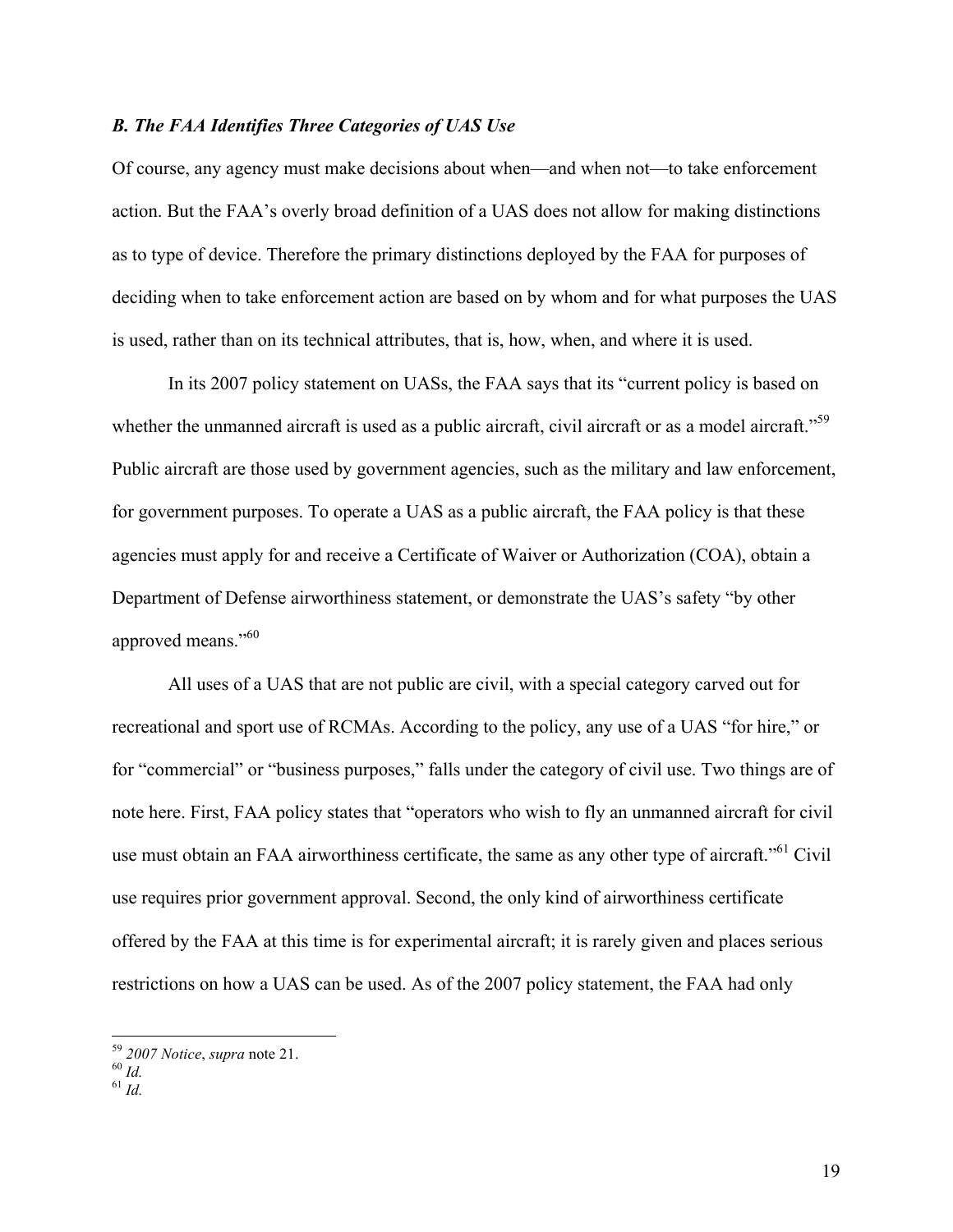issued five of these certificates. All five certificates were "for purposes of research and development, marketing surveys, or crew training."<sup>62</sup>

Neither aerial photography nor news gathering are among the purposes for which the FAA will issue a certificate. This is likely because some of the provisions of the certification would make it impossible to do these activities. Operating a UAS under the experimental certification requires describing for the FAA, in advance, "the time or number of flights . . . along with a description of the areas over which the aircraft would operate.<sup>563</sup> A professional or citizen journalist using a UAS for news-gathering purposes is not likely to fly it in only one location and to know in advance when and how many times it will fly. These factors will be dictated by breaking news events over which the journalist has no control. Finally, in any case, the FAA is explicit that "UAS issued experimental certificates may not be used for compensation or hire."64 Even if a certificate is issued, the aerial photographer or journalist cannot be paid for his or her work because the FAA will deem this a violation of its policy and, therefore, an illegal use of a UAS.

As mentioned above, there is a sub-category carved out within the civil use category for recreational and sport uses of RCMAs. In 1981, the FAA developed a set of voluntary guidelines for operators of RCMAs, which are spelled out in *Advisory Circular 91-57, Model Aircraft Operating Standards* (AC 91-57). The devices most commonly used by aerial photographers and journalists fall within this category, at least in terms of their technical characteristics. In response to this kind of use for RCMAs, the FAA noted in its 2007 policy that "some operators have used [AC 91-57] as the basis for commercial flight operations"; however "AC 91-57 only applies to modelers, and thus specifically excludes its use by persons or companies for business

- 62 *Id.* 63 *Id.* 64 *Id.*
-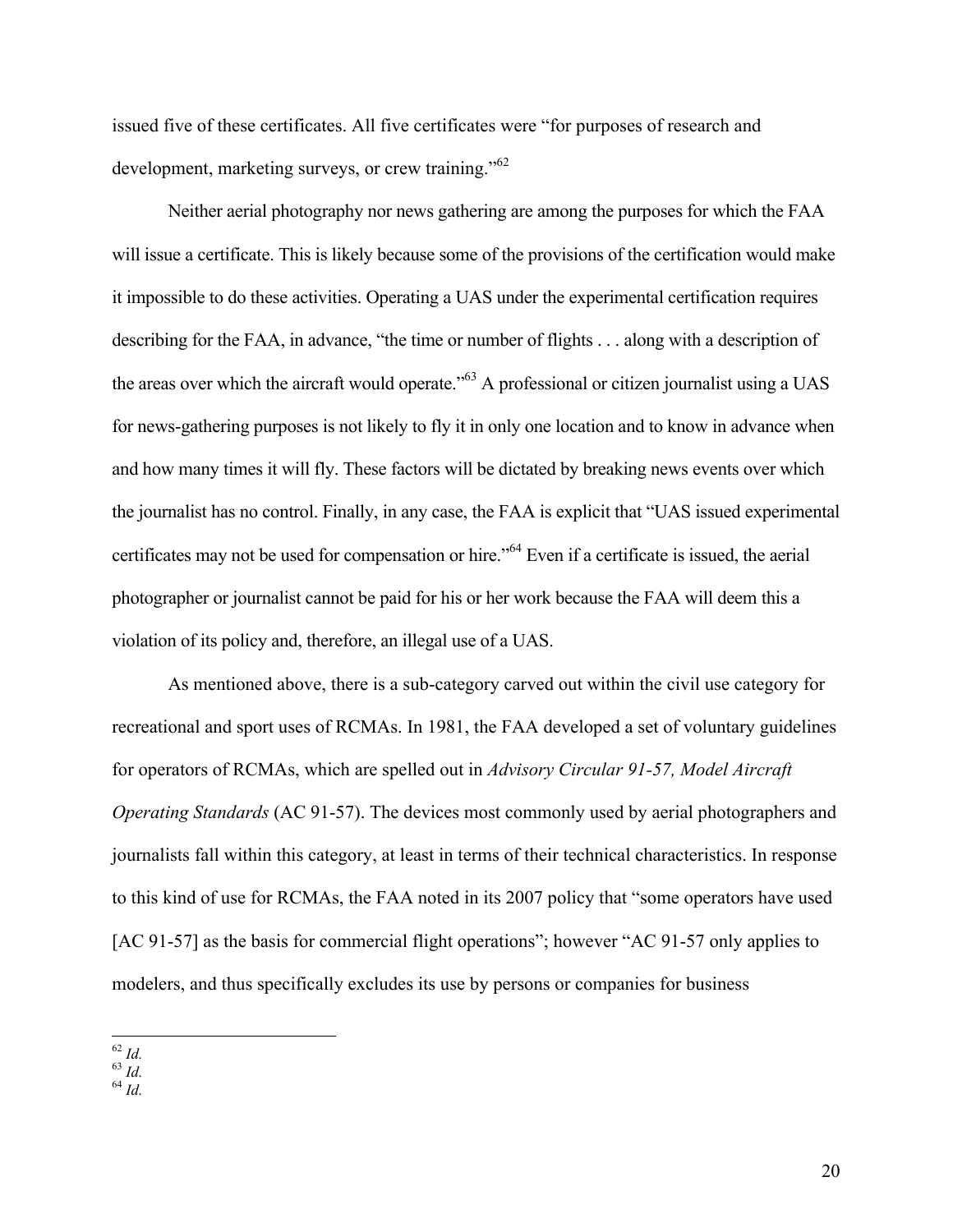purposes."65 In the FAA's current understanding, using an RCMA for commercial or business purposes transforms it into a UAS in the civil aircraft category and, as such, makes its operation illegal without prior approval from the  $FAA$ .<sup>66</sup>

Finally, it is not exactly clear what the FAA considers to be a "commercial" or "business" use. As the judge in the Pirker decision noted, "'business' is not defined, so it is unclear if the term is limited to ongoing enterprises held out to the general public, or if it includes a one-time operation for any form or amount of compensation."<sup>67</sup> The closest that the FAA comes to a definition in its 2007 policy statement is when it says that a UAS operating under experimental certification "may not be used for compensation or hire."<sup>68</sup> Whatever the case, it will become clear in the following section that the FAA considers paid aerial photography and news gathering with a UAS to be a commercial or business use of the device and, as such, illegal.

The bottom line, from the FAA's perspective, is that any use of a UAS, no matter its technical characteristics, requires government approval. The 2007 policy statement clearly asserts that "no person may operate a UAS in the National Airspace System without specific authority."69 Public aircraft require a COA. Civil aircraft require an experimental airworthiness certificate, which is hard to get and restrictive. RCMAs operate under AC 91-57, unless used for commercial or business purposes, in which case they fall under the civil aircraft rules. We will see in the following section that a significant portion of the FAA's enforcement actions under the

<sup>&</sup>lt;sup>65</sup> *Id.* In fact, AC 91-57 makes no mention of business use of RCMAs and is, in any case, a set of voluntary guidelines without the authority to specifically exclude any particular use or set of users. *See* FEDERAL AVIATION ADMINISTRATION, ADVISORY CIRCULAR 91-57, MODEL AIRCRAFT OPERATING STANDARDS (1981). <sup>66</sup> Huerta v. Pirker, No. CP-217, at 5 (N.T.S.B. Mar. 6, 2014), *available at* [http://www.kramerlevin.com/files/upload](http://www.kramerlevin.com/files/upload/PirkerDecision.pdf)

[<sup>/</sup>PirkerDecision.pdf](http://www.kramerlevin.com/files/upload/PirkerDecision.pdf) ("[B]y such [business] use the model aircraft is deemed an UAS, requiring special airworthiness certification.").<br> $67$  *Id.* 

<sup>67</sup> *Id.* <sup>68</sup> *2007 Notice*, *supra* note 21. <sup>69</sup> *Id.*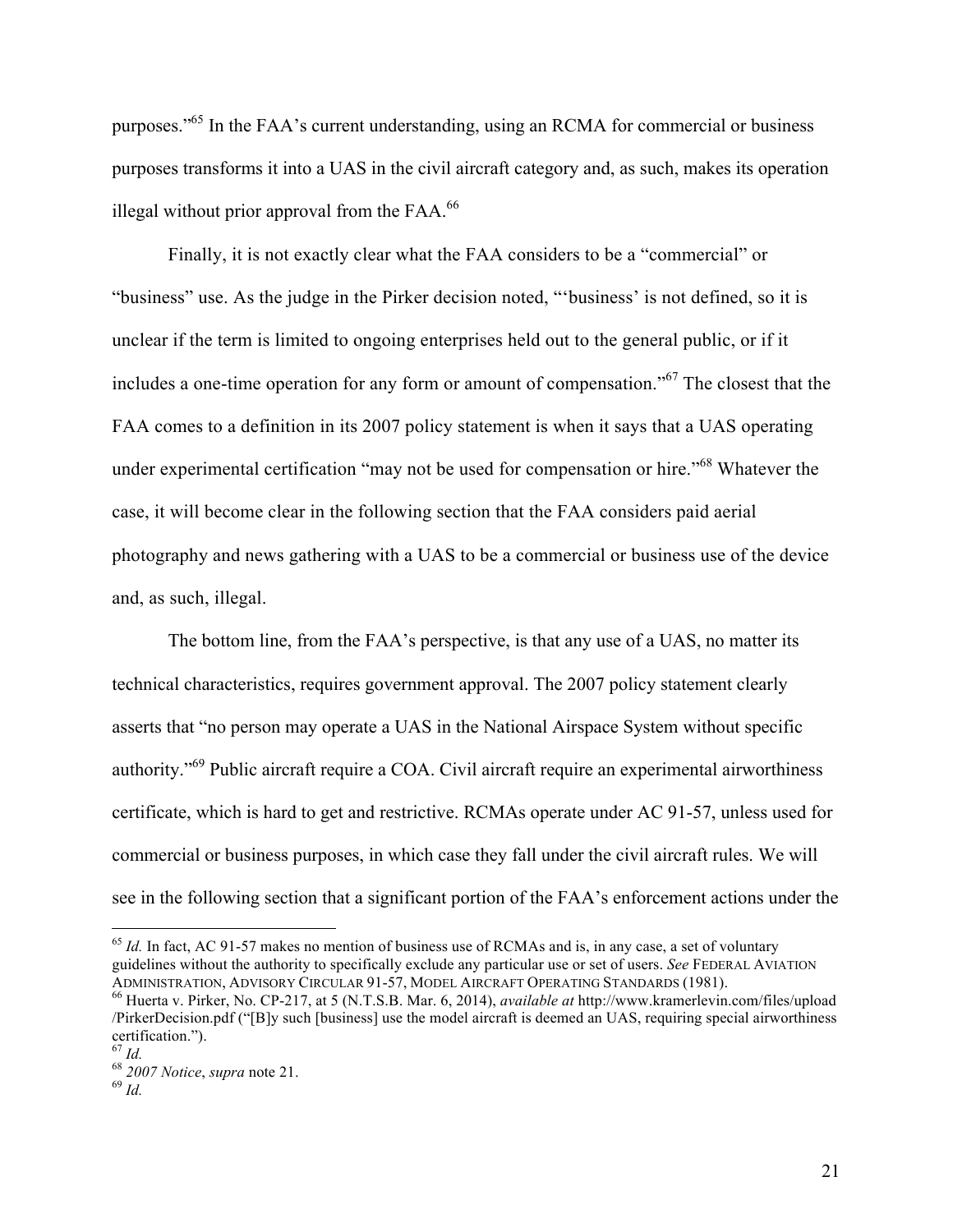2007 policy statement have been against aerial photographers or journalists for using an RCMA for commercial or business purposes.

# *C. The FAA Has Sought to Enforce a Ban on Photography and News Gathering with UASs* A string of news reports, seventeen FAA cease-and-desist letters released as a result of a Freedom of Information Act (FOIA) request, and statements from FAA spokespeople all establish that the FAA views photography and news gathering with drones as inherently commercial and, therefore, illegal. The FAA has taken action on a number of occasions to stop individuals from using RCMAs for photography or news gathering without distinguishing between First Amendment–protected activities and nonprotected activities. In fact, the FAA has sought to enforce a ban on both, based on the same reasoning—that is, commercial and business use is illegal.

In the category of clearly nonprotected activity, perhaps the most famous case to date is the FAA informing the Lakemaid Beer Company in Wisconsin that it was in violation of the FAA's purported ban on commercial use of UASs in the wake of national news coverage of the company's plans to use radio-controlled octocopters to deliver its beer to ice fishermen on the state's frozen lakes.<sup>70</sup> Given the potential safety concerns, this action against Lakemaid Beer seems at least somewhat reasonable. Radio-controlled vehicles carrying twelve-packs of beer through the air obviously have the potential to cause harm if they crash or drop their payload prematurely. Nonetheless, it is important to note that this action is still on shaky legal footing, given the lack of notice-and-comment-rulemaking. It also raises concerns about overbroad regulations stifling innovation.

 <sup>70</sup> Kelly, *supra* note 6; Bill Chappell, *Beer Drone Can Buzz the Skies No More, FAA Says*, NPR (Jan. 30, 2014), [http://www.npr.org/blogs/thetwo-way/2014/01/30/269039542/beer-drone-can-buzz-the-skies-no-more-faa-says.](http://www.npr.org/blogs/thetwo-way/2014/01/30/269039542/beer-drone-can-buzz-the-skies-no-more-faa-says)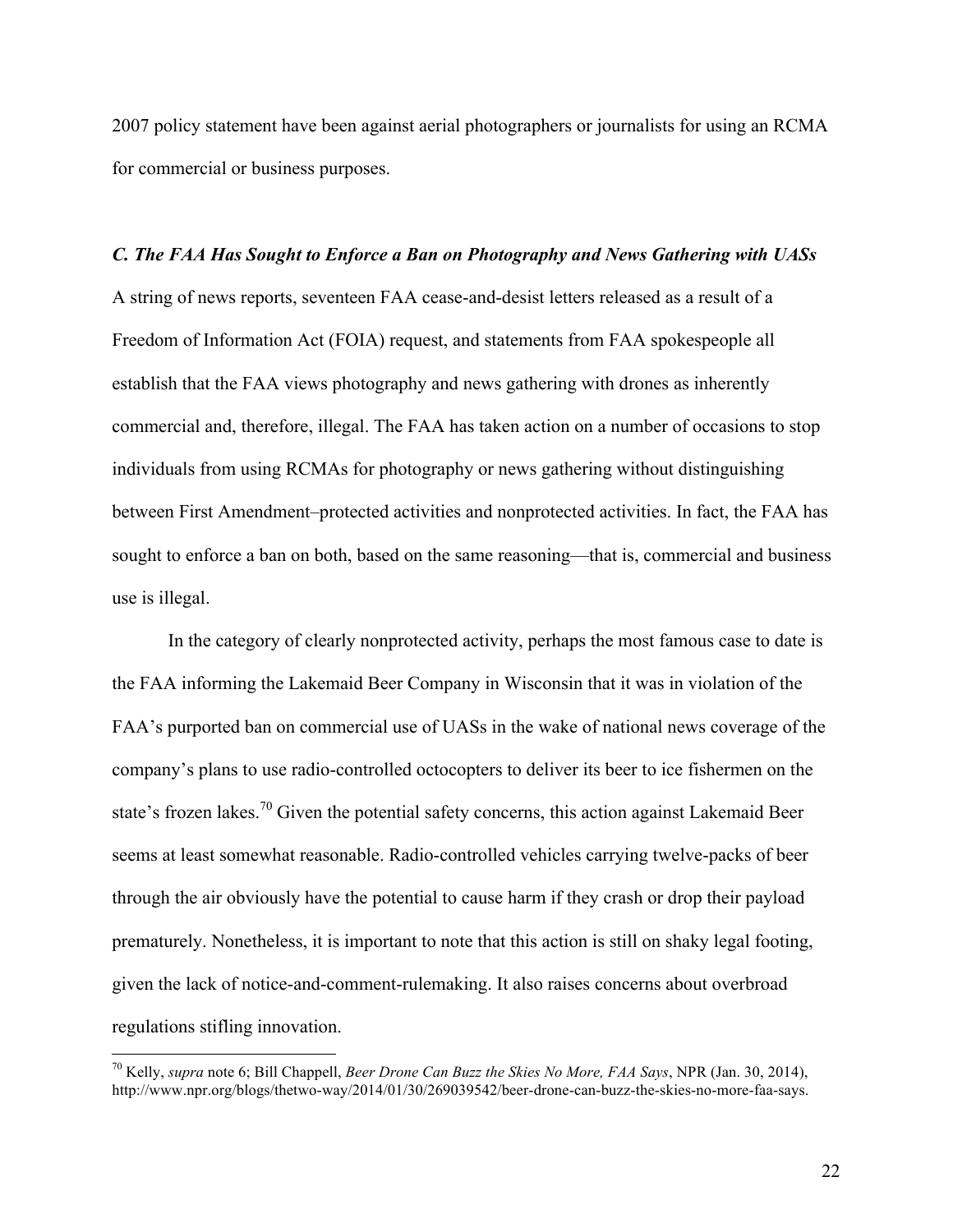Perhaps more troubling, however, is the release of seventeen FAA cease-and-desist letters, as well as a number of news reports, indicating that the majority of FAA enforcement actions have been carried out against individuals or organizations engaged in First Amendment–protected activity. Patrick McKay, who won the release of the documents, reports that his initial analysis of the letters indicates that "FAA seems to be exclusively targeting UAS operators who are using drones for commercial aerial photography.<sup> $271$ </sup> A more extensive analysis of the documents by journalist Jason Koebler of *Motherboard* also indicates that the majority of the released cease-and-desist letters cited aerial photography for commercial purposes as the violation that prompted the letter.<sup>72</sup> Our own analysis of the letters shows that all but four of the seventeen letters identified either aerial photography or videography for commercial purposes as the offense that triggered the sending of the letter. Finally, as mentioned above, in the case of Raphael Pirker, the FAA sought to impose a \$10,000 civil penalty after Pirker was hired by a marketing company to take video for the University of Virginia using his camera-carrying RCMA.<sup>73</sup>

One case in particular has made it abundantly clear that the FAA considers news gathering with drones to be illegal. In January 2014, photographer Jesse Tinsley used a personal, radio-controlled quadcopter to shoot a video of the New Year's Day polar bear plunge at Lake Coeur d'Alene, Idaho. Tinsley is also a journalist employed by the *Spokesman-Review* newspaper in Spokane, Washington. After his video was published on the newspaper's website, an FAA spokesperson commented that this constituted an illegal use of a UAS for commercial or

 <sup>71</sup> Patrick McKay, *FOIA Response Reveals FAA Routinely Misrepresents the Law Regarding Unmanned Aircraft*, DIYDRONES.COM (Feb. 4, 2014), [http://diydrones.com/profiles/blogs/foia-response-reveals-faa-routinely](http://diydrones.com/profiles/blogs/foia-response-reveals-faa-routinely-misrepresents-the-law)

<sup>&</sup>lt;sup>72</sup> Jason Koebler, *These Are the Companies the FAA Has Harassed for Using Drones*, MOTHERBOARD (Feb. 6, 2014), http://motherboard.vice.com/blog/these-are-the-companies-the-faa-has-harassed-for-using-drones.

<sup>&</sup>lt;sup>73</sup> Huerta v. Pirker, No. CP-217, at 5 (N.T.S.B. Mar. 6, 2014), *available at* [http://www.kramerlevin.com/files](http://www.kramerlevin.com/files/upload/PirkerDecision.pdf) [/upload/PirkerDecision.pdf.](http://www.kramerlevin.com/files/upload/PirkerDecision.pdf)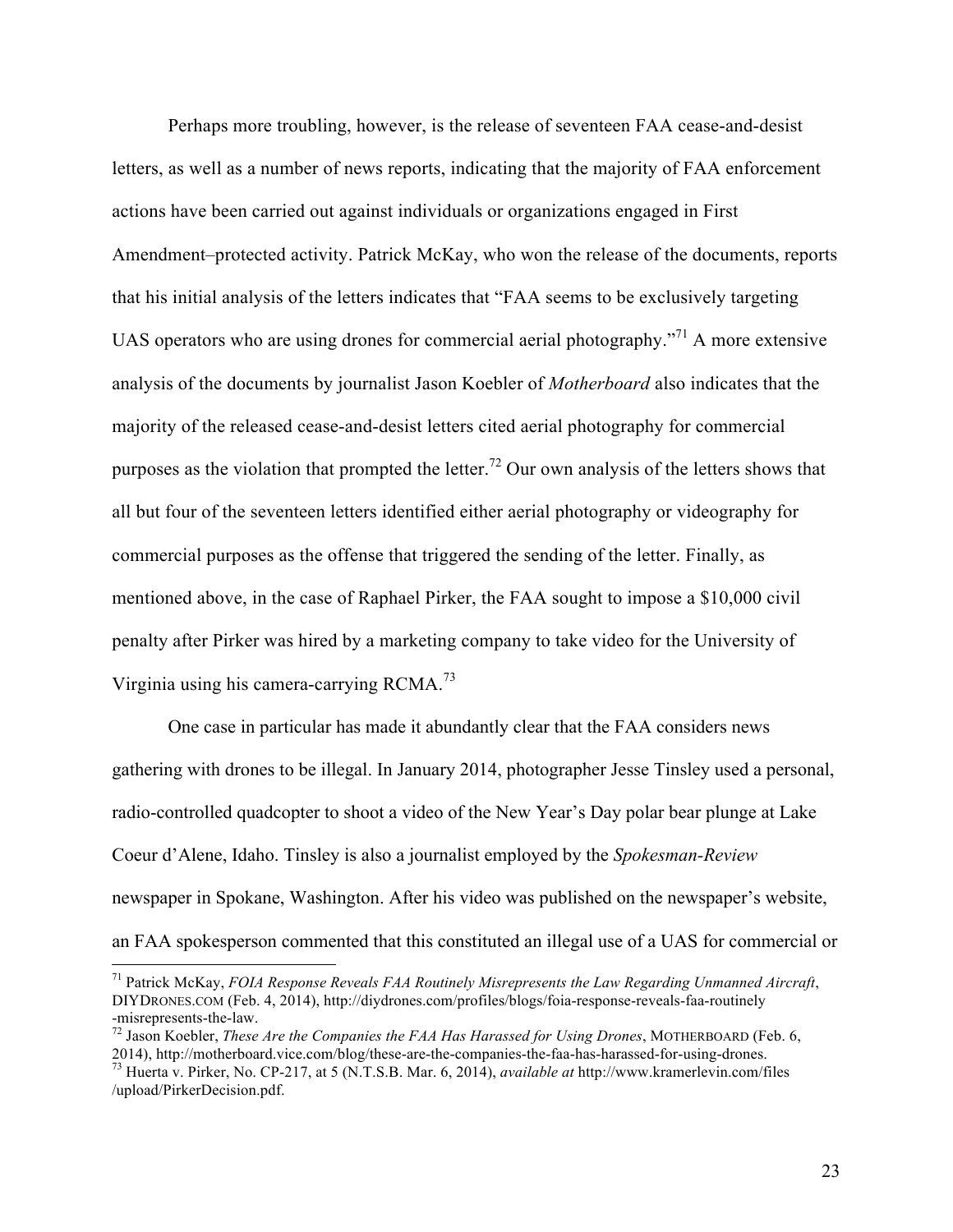business purposes.74 Tinsley responded that he had operated his RCMA in his personal capacity, not in an official capacity or at the direction of the newspaper, that the device in question was his personal property, and that he had taken the video on his day off. Thus, he believed that his use of the RCMA fell into a "gray area" of current law regarding the use of UASs for aerial photography.75 In response to Tinsley, FAA spokesman Les Dorr asserted that "there is no gray area." He told *Poynter.org* that "if you're using [a UAS] for any sort of commercial purposes, including journalism, that's not allowed." He said that the FAA's "main goal" in sending ceaseand-desist letters "is to get them to stop."<sup>76</sup> Dorr continued,

It's an attractive technology for journalists, and people would like to be able to use it. . . . That said, the FAA is responsible for the safety of the air space. And as much as we'd like to encourage them, we can't let them do it as long as there are no rules in place.<sup>77</sup>

In a similar case, the FAA warned a television station in Little Rock, Arkansas, that it was in violation of the ban on the commercial use of drones after it aired video footage of tornado damage that had been taken with a small UAS. As in the case above, the journalist works for the news outlet, but the journalist, not his employer, privately owns the small, camera-wielding UAS used to take the video. The news director of the television station has disputed the claim that use of the video is a violation of the FAA's purported ban because, he said, the journalist is not required by the news outlet to take video with his small UAS and, as such, any UAS-created video he provides is the same as that provided by any other citizen volunteer. According to the news director, the FAA informed him that "they are aware of our

 <sup>74</sup> Jacob Jones, *FAA Takes Issue with Recent* Spokesman *Drone Video*, INLANDER (Jan. 6, 2014), [http://www](http://www.inlander.com/Bloglander/archives/2014/01/06/faa-takes-issue-with-recent-spokesman-drone-video)

<sup>&</sup>lt;sup>75</sup> Jeremy Barr, *Photographer Says* Spokesman-Review's Drone-Shot Video Occurred in a "Gray Area," POYNTER.ORG (Jan. 3, 2014), [http://www.poynter.org/latest-news/mediawire/235099/photographer-says-spokesman](http://www.poynter.org/latest-news/mediawire/235099/photographer-says-spokesman-reviews-drone-shot-video-occurred-in-a-gray-area/) [-reviews-drone-shot-video-occurred-in-a-gray-area/](http://www.poynter.org/latest-news/mediawire/235099/photographer-says-spokesman-reviews-drone-shot-video-occurred-in-a-gray-area/).<br><sup>76</sup> Jeremy Barr, *FAA on Drone Recordings by Journalists: "There Is No Gray Area*," POYNTER.ORG (Jan. 6, 2014),

[http://www.poynter.org/latest-news/mediawire/235239/faa-on-drone-recordings-by-journalists-there-is-no-gray-area/.](http://www.poynter.org/latest-news/mediawire/235239/faa-on-drone-recordings-by-journalists-there-is-no-gray-area/) <sup>77</sup> *Id.*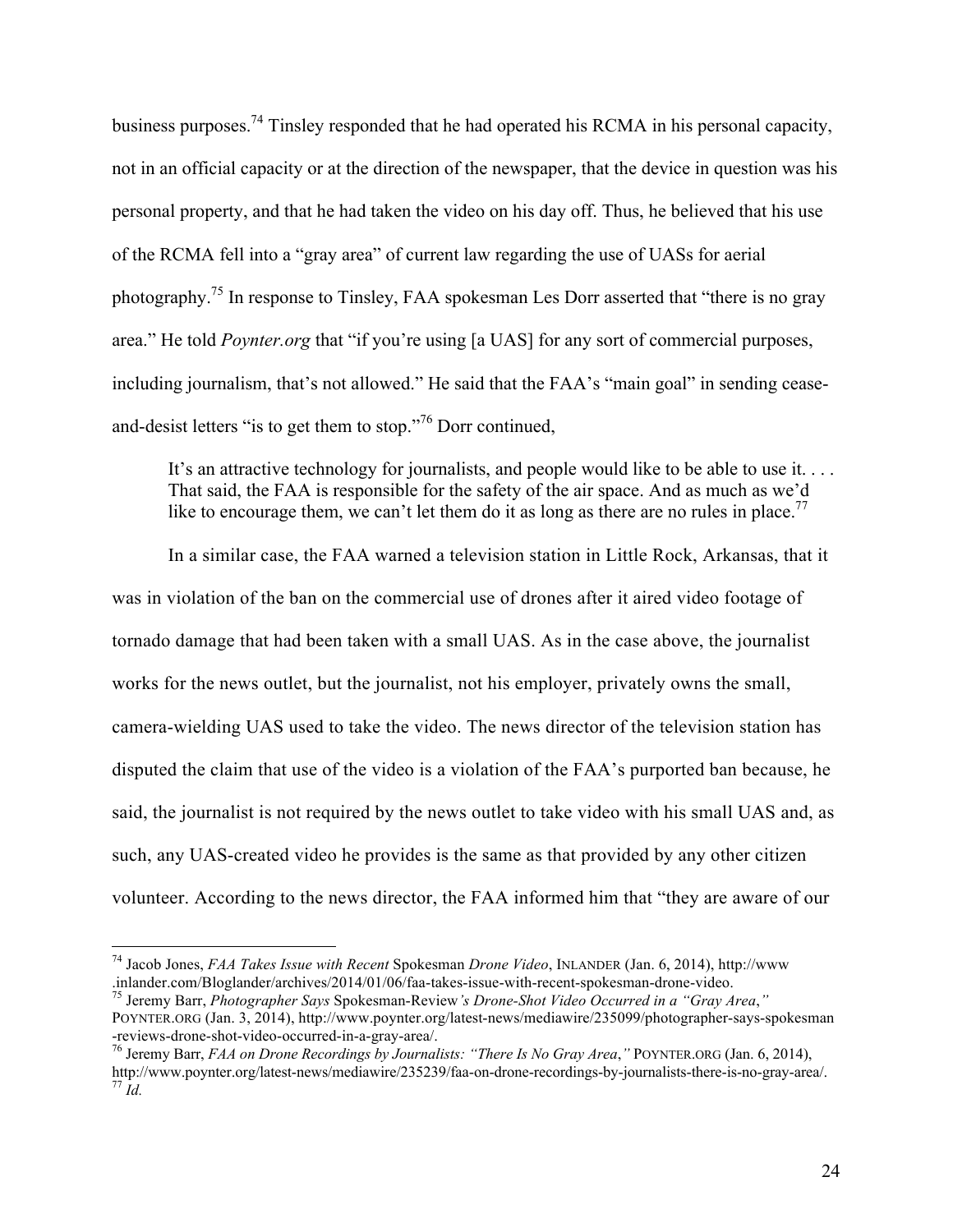drone and aware of our driving it, and in the FAA's eyes that is a violation." Nevertheless, he said that he would continue using video taken with the device because, in his view, "This video is being used to advance the story and advance public information. . . . We don't use it because it's cool."<sup>78</sup>

The FAA has even launched investigations or taken enforcement actions in several instances when the use of UASs for aerial photography and news gathering were not conducted explicitly for commercial or business purposes, raising questions about the consistency of agency enforcement. In two of the four released FAA cease-and-desist letters that did not mention photography or videography, the FAA identified using a "UAS for journalism education purposes" by two public universities, the University of Missouri and the University of Nebraska (referred to above), as the underlying offense.<sup>79</sup> Though it has not taken enforcement action, the FAA is reported to be investigating the use of UASs in two recent cases, one in which an offduty journalist used a radio-controlled, camera-carrying quadcopter to capture video of an accident scene in Connecticut and another in which a private citizen, operating the same device used in the Connecticut case and with permission of first responders, captured aerial video of a building explosion in New York City.<sup>80</sup> Finally, in one case, a cease-and-desist letter sent to a company advertising aerial photography for hire seemed to indicate that *any* use of a drone for aerial photography is illegal. Though the letter sent to Hybird Video LLC identified the

<sup>&</sup>lt;sup>78</sup> Diana Marszalek, *KATV Stands Behind Its Use of Drone Video*, TVNEWSCHECK.COM (May 6, 2014, 10:54 AM), http://www.tvnewscheck.com/article/76101/katv-stands-behind-its-use-of-drone-video.

 $heta^9$  Letter from Christopher L. Grotewohl, Aviation Safety Inspector, FAA, to Missouri School of Journalism, University of Missouri (July 10, 2013) (on file with authors); Letter from Christopher L. Grotewohl, Aviation Safety Inspector, FAA, to College of Journalism and Mass Communication, University of Nebraska–Lincoln (July 10, 2013) (on file with authors).

<sup>80</sup> Jason Koebler, *A Journalist Is Suing the Police Who Grounded His Drone*, MOTHERBOARD (Feb. 17, 2014), [http://](http://motherboard.vice.com/blog/journalist-is-suing-the-police-who-grounded-his-drone) [motherboard.vice.com/blog/journalist-is-suing-the-police-who-grounded-his-drone;](http://motherboard.vice.com/blog/journalist-is-suing-the-police-who-grounded-his-drone) Jim Hoffer, *Investigation into Drone over East Harlem Explosion*, ABC NEWS (Mar. 20, 2014), [http://abclocal.go.com/wabc/story?section=news](http://abclocal.go.com/wabc/story?section=news/investigators&id=9474104) [/investigators&id=9474104](http://abclocal.go.com/wabc/story?section=news/investigators&id=9474104).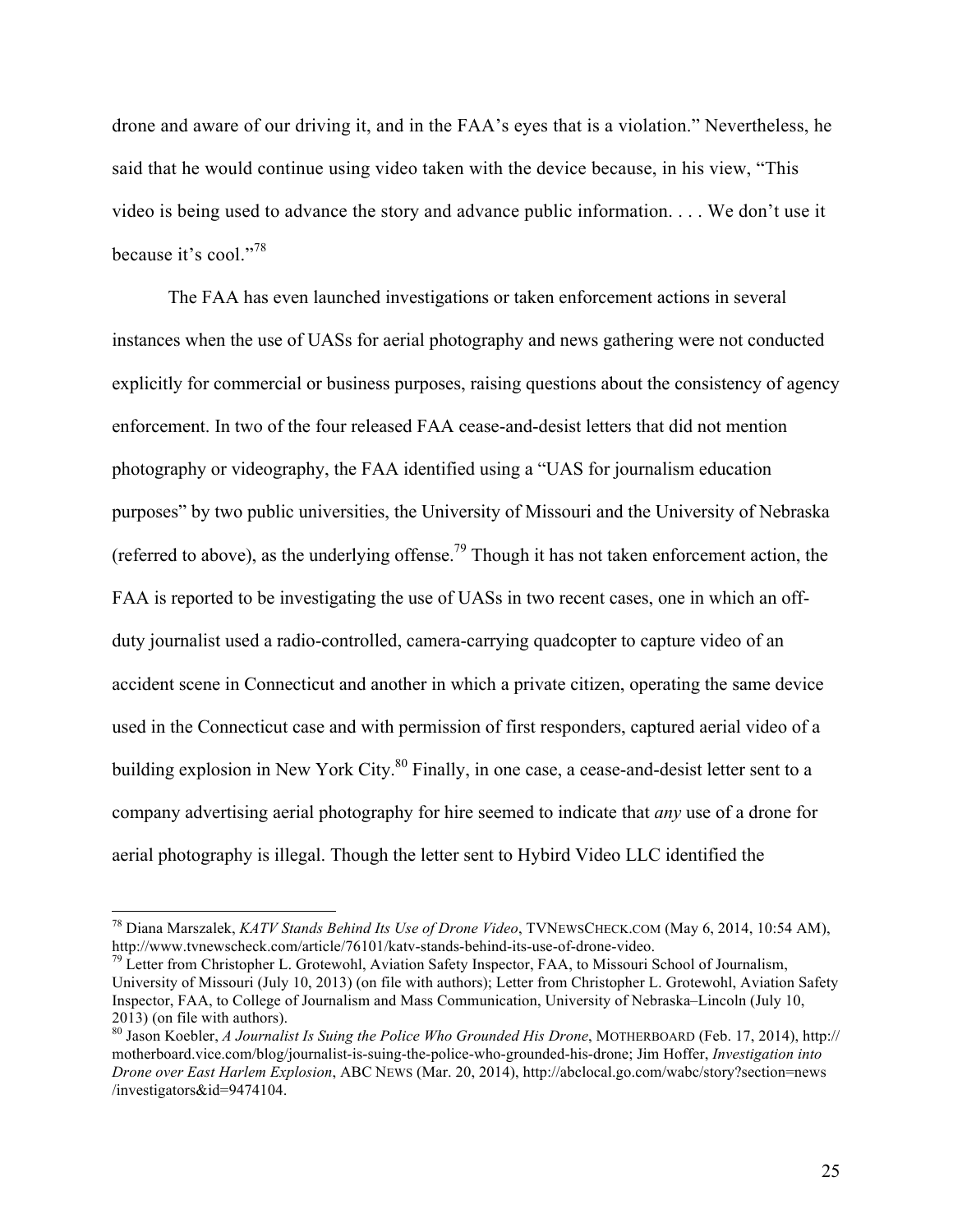company's commercial use of a drone as an offense, it also stated, "The use of a Quadcopter UAS for aerial photography is prohibited without proper authorization."<sup>81</sup>

The agency has subsequently indicated that its view of what constitutes commercial activity does not require direct compensation for the use of a UAS or RCMA and that journalistic use of these devices is prohibited. In June 2014, the agency released its proposed Interpretation of the Special Rule for Model Aircraft (Interpretation) for public comment. This Interpretation seeks to clarify the FAA's understanding of Section 336 of FMRA 2012, which provides guidelines to the agency about what constitutes a model aircraft and places strict limits on how the agency can regulate them. The Interpretation asserts that a model aircraft may not be used for any commercial purpose, including not only direct compensation for a flight, but any flight "in furtherance of a business, or incidental to a person's business."<sup>82</sup> The Interpretation goes on to provide examples of prohibited uses, including "A person photographing a[n] . . . event and selling the photos to someone else.<sup>83</sup> It identifies that very same activity—photography of an event—as permissible for hobbyists, however.

In the most disturbing case, an FAA spokeswoman implied that even publishing drone video footage obtained by and provided to the news outlet by citizen volunteers is illegal. After a fire in Dayton, Ohio, local hobbyists offered to donate to the *Dayton Business Journal* video footage of the fire taken with their model aircraft. When the news outlet asked the FAA about the legality of using the footage, an FAA spokeswoman advised the news outlet to "err on the side of caution" and not publish because, the spokeswoman said, "It's still prohibited in the U.S. to use drones for commercial operations, and if it had to go through the court we would get our lawyers

<sup>&</sup>lt;sup>81</sup> Letter from Christopher L. Grotewohl, Aviation Safety Inspector, FAA, to Hybird Video LLC (June 6, 2013) (on file with authors).

<sup>&</sup>lt;sup>82</sup> Interpretation of the Special Rule for Model Aircraft, 79 Fed. Reg. 36,171, 36,174 (2014).<br><sup>83</sup> *Id.*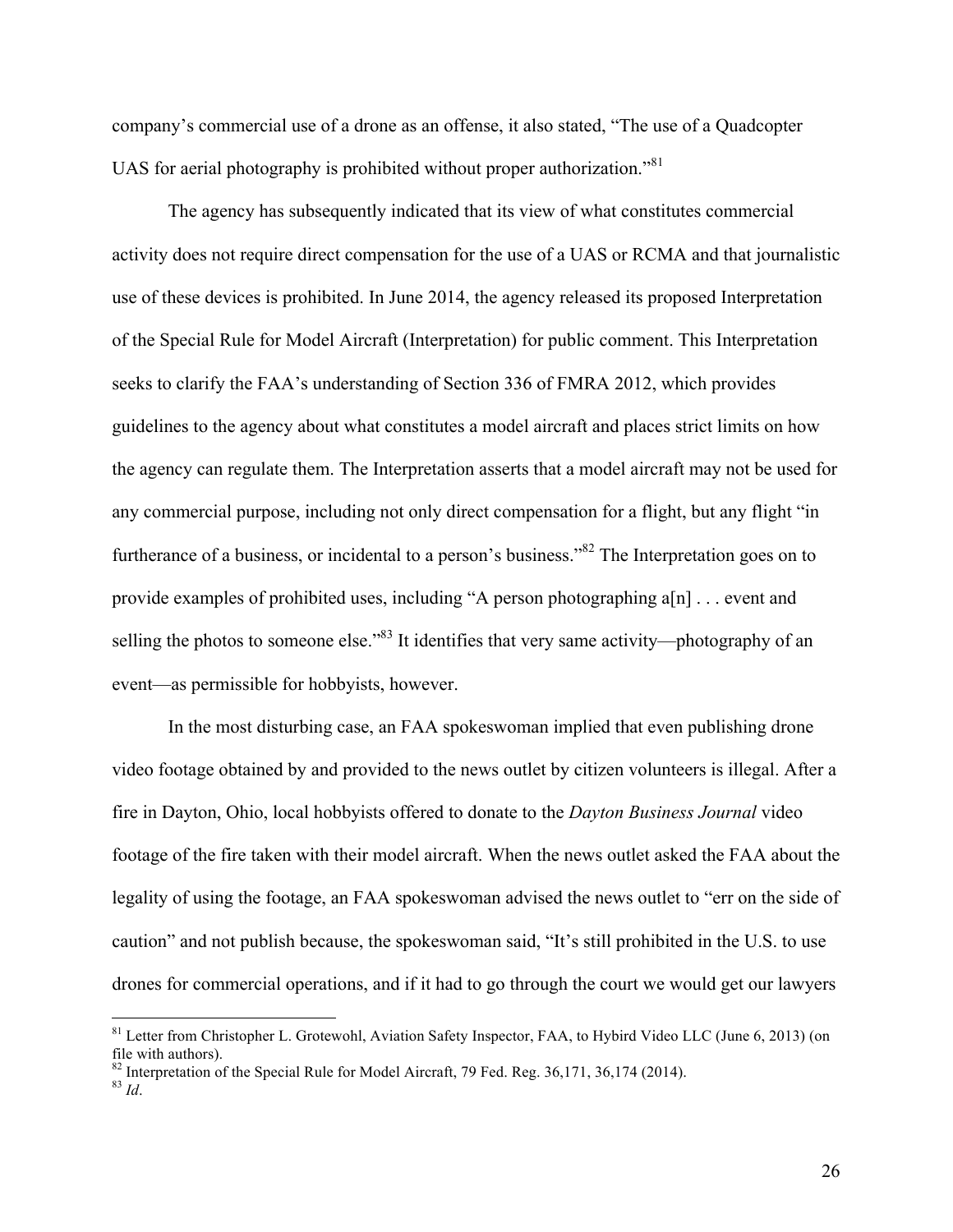involved." The news outlet explained that this warning was the reason "[w]hy you won't see drone footage from the downtown fire on our site."<sup>84</sup>

It is clear, based on news reports, FAA cease-and-desist letters, and official statements from the FAA, that it sees aerial photography and news gathering with UASs as illegal. The most common rationale used by the FAA when seeking to enforce this ban via the use of cease-anddesist letters, or even civil fines, is the belief that aerial photography and journalism are inherently commercial or business activities, no different from delivering beer, and are, therefore, subject to FAA restrictions. In other cases, even when the photography or journalistic activity in question was not for compensation, the FAA has still taken enforcement actions or, at the least, publicly announced that it was conducting an investigation of the activity in question. In cases where enforcement has been taken, the FAA has been clear that its goal is "to get them to stop."85 It is reasonable to expect that an off-duty journalist or private citizen, upon learning of an FAA investigation into his or her use of a UAS for photography or news gathering, would likely stop those activities. At the same time, however, while claiming that the commercial ban is necessary to promote safety, the agency has allowed the very same uses for average citizens. In the next section, we analyze the First Amendment implications of this regulatory scheme, arguing that it runs afoul of the Constitution. We then conclude the article by proposing guidelines for reasonable time, place, and manner restrictions that would better promote the safety of the national airspace while avoiding the constitutional problems of the agency's current regulatory scheme.

 <sup>84</sup> Tristan Navera, *Why You Won't See Drone Footage from Downtown Fire on Our Site*, DAYTON BUS. J. (Apr. 4, 2014, 1:25 PM),<http://www.bizjournals.com/dayton/blog/2014/04/why-you-won-t-see-drone-footage-from> [-downtown-fire.html?utm\\_source=feedburner&utm\\_medium=feed&utm\\_campaign=Feed%3A+industry\\_7+](http://www.bizjournals.com/dayton/blog/2014/04/why-you-won-t-see-drone-footage-from) [\(Industry+Technology\)](http://www.bizjournals.com/dayton/blog/2014/04/why-you-won-t-see-drone-footage-from).

<sup>85</sup> Barr, *supra* note 76.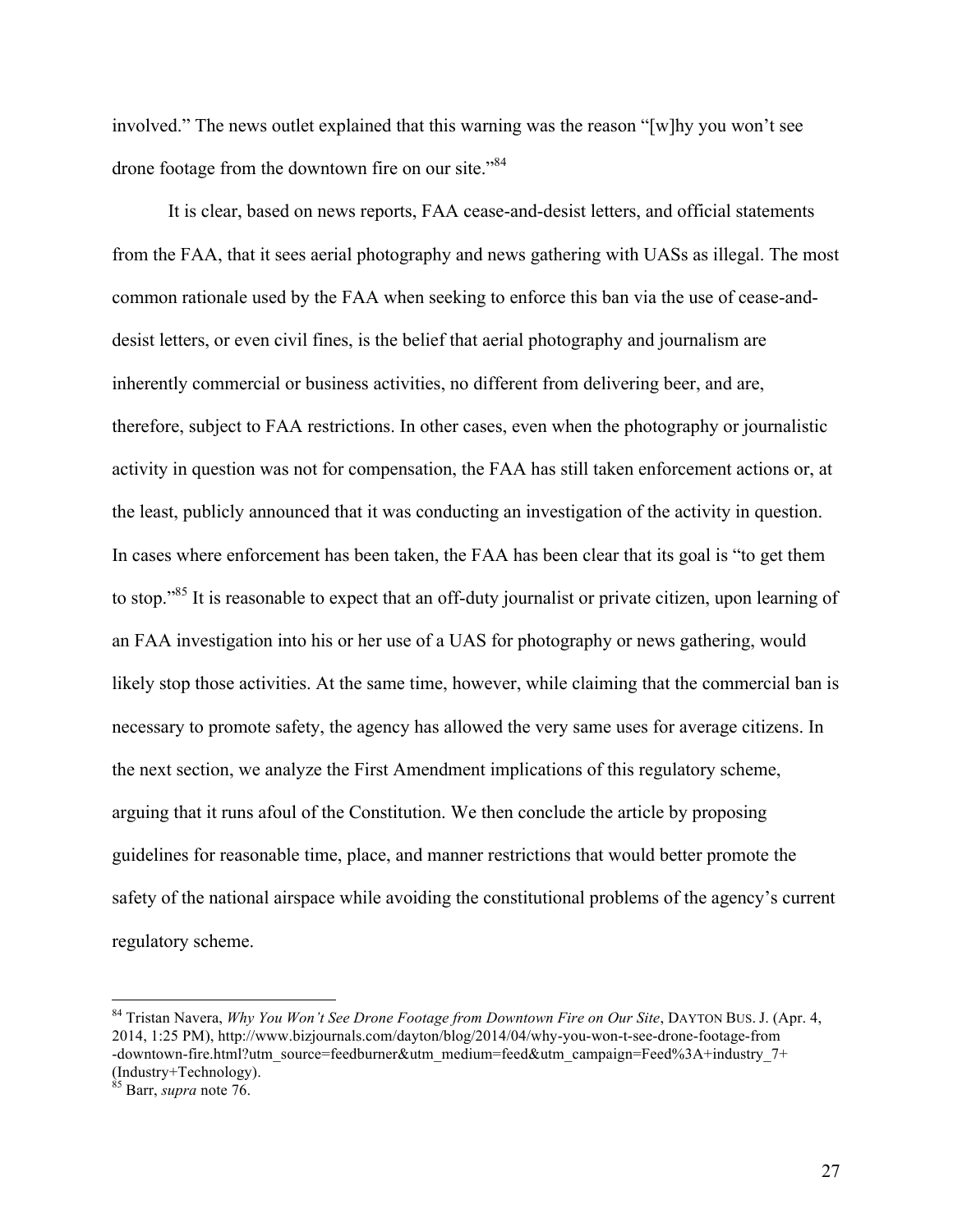#### **IV. First Amendment Implications**

As we have established, the FAA's proposed regulatory structure broadly interprets the definition of aircraft to include any and all devices designed to fly in the air, leading the FAA to classify small RCMAs in the same fashion as large, military-grade Predator drones. Further, the FAA's three categories of UAS use—public, civil, and recreational—has the practical effect of classifying all civil nonrecreational use of UASs as commercial. Because the FAA asserts that all commercial uses require prior approval from the FAA in the form of airworthiness certificates that, in turn, are only rarely issued, the FAA's asserted regulatory power effectively bans all commercial use in the United States. The FAA's ban on commercial use is even more troubling when combined with the FAA's assertion that all aerial photography, including that used for news gathering, is inherently commercial and thus illegal.

This section addresses the serious First Amendment implications of the FAA's proposed regulatory scheme and concludes that the FAA's overregulation fails constitutional scrutiny. Specifically, we argue that aerial photography and videography are First Amendment–protected activities. First, we argue that the First Amendment protects a basic right to gather news that guarantees journalists at least as much right to access to information as the general public. Second, we argue that these activities do not lose their First Amendment protection merely because they are carried out for compensation. Finally, in addition to a general news-gathering right, we argue that the First Amendment specifically protects photography and videography as part of the news-gathering process.

We then turn our attention to whether the FAA's proposed regulatory scheme impermissibly infringes on journalists' First Amendment rights. We argue that it does so in two ways. First, we argue that aerial photography and videography—as practiced with small UAS

28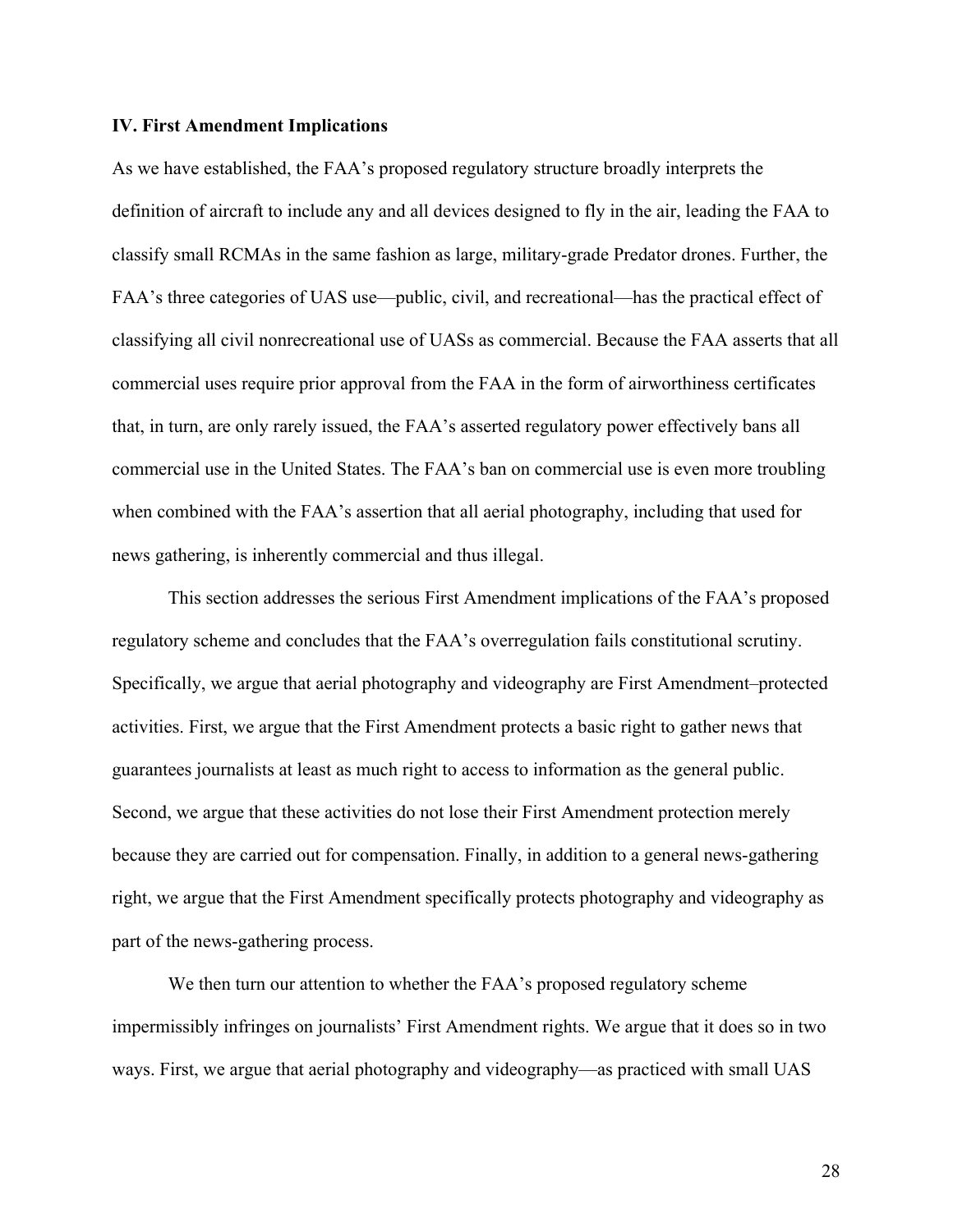technologies—occurs in public forums. As such, the FAA's proposed regulatory scheme must qualify as a content-neutral time, place, or manner restriction. We argue that it does not. Second, we argue that the FAA's licensing scheme acts as a prior restraint on speech. Accordingly, the FAA must put in place narrowly drawn, definite licensing standards that prevent arbitrary enforcement actions by government officials. We argue that the FAA has failed to articulate a set of specific standards for when and how a party may seek a license to utilize UAS technology for journalistic purposes. As such, the FAA's blanket ban on commercial UAS use acts as an unconstitutional prior restraint on speech. Additionally, when the FAA's definitions and reasoning are adopted by other agencies of government, enforcement actions by those agencies also result in infringements on First Amendment rights.

### *A. Aerial Photography and Videography Are First Amendment–Protected Activities*

*1. The right to gather news is guaranteed by the First Amendment.* The FAA has asserted broadly that journalists' use of UAS technology for news-gathering operations constitutes "commercial" activity that falls within the FAA's purported ban. The FAA's position rests on a fundamental mischaracterization of the status of news gathering under the First Amendment. Though the precise contours of the news-gathering right are not well defined, the existence of the right is firmly established.

The First Amendment protects the "unfettered interchange of ideas for the bringing about of political and social changes desired by the people."<sup>86</sup> The law recognizes the importance of a free-flowing exchange of ideas on issues of public importance. Indeed, the Supreme Court has expressly recognized the existence of a "profound national commitment to the principle that

 <sup>86</sup> Roth v. United States, 354 U.S. 476, 484 (1957).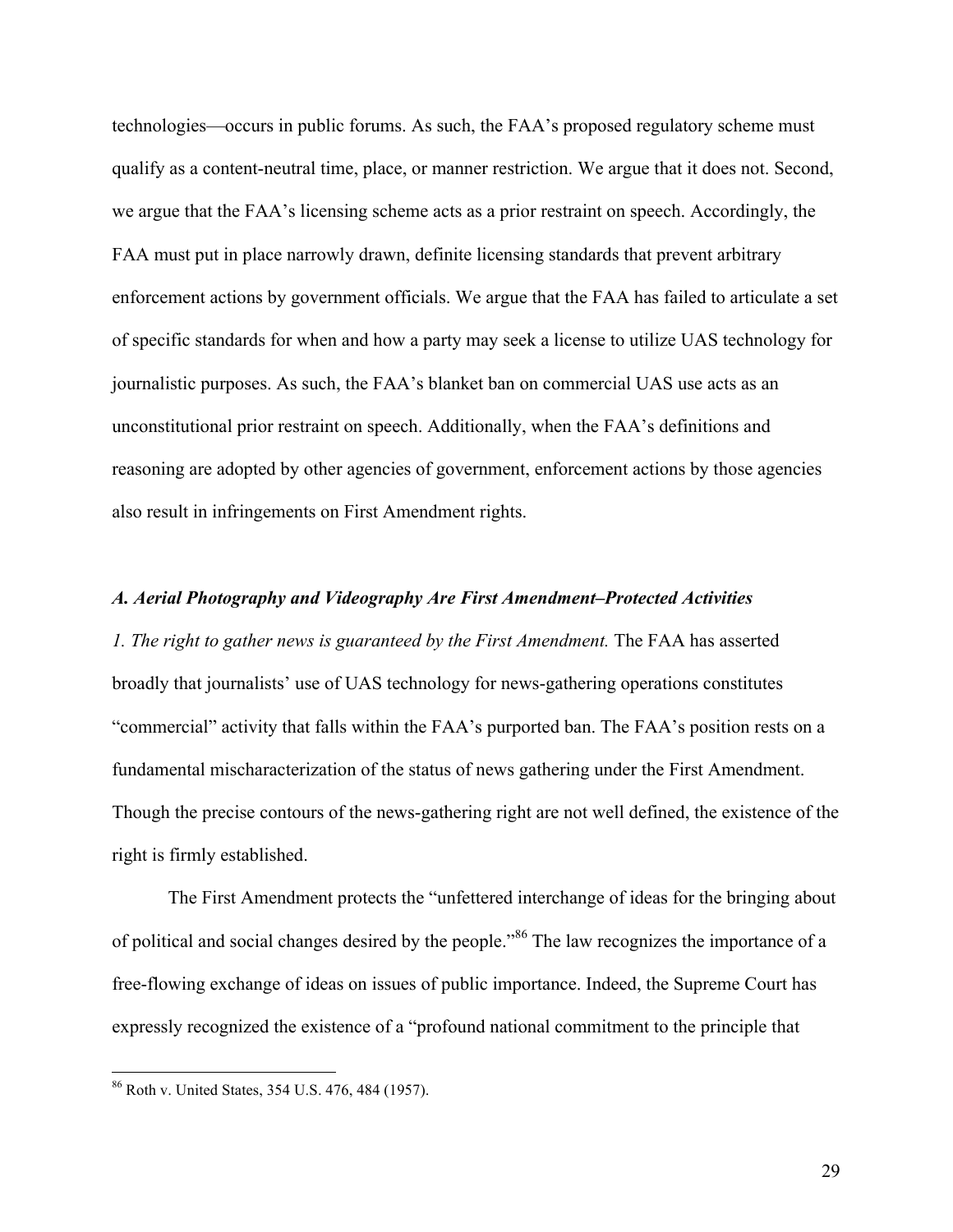debate on public issues should be uninhibited, robust, and wide-open."<sup>87</sup> Of course, the press plays a critical role in ensuring "the widest possible dissemination of information from diverse and antagonistic sources" that "is essential to the welfare of . . . a free society."<sup>88</sup> It is precisely because of the press's importance in the marketplace of ideas that the Supreme Court has consistently recognized the bedrock First Amendment principle that "without some protection for seeking out the news, freedom of the press could be eviscerated.<sup>89</sup> Accordingly, the Court has repeatedly reinforced the basic notion that the press must be afforded at least as much access to information as the general public. $90$ 

These principles challenge the fundamental assumptions underlying the FAA's ban on commercial UAS use as it is applied to journalists. The FAA's proposed rules would allow the general public, in the form of hobbyists, to fly camera-mounted UASs and record public events, but would prohibit the exact same behavior by journalists because the journalists' use is commercial.<sup>91</sup> Such a distinction is constitutionally infirm because it acts to place greater restrictions on journalists' access to information than the general public's. At a minimum, government regulations that burden speech activity cannot favor the general public over the press.

Thus, the FAA's proposed rules banning commercial UAS use, combined with its assertion that journalistic uses are inherently commercial, acts to exclude journalists from a news-gathering venue that is otherwise open to the public. Such a distinction rests on dubious

<sup>87</sup> New York Times Co. v. Sullivan, 376 U.S. 254, 270 (1964). <sup>88</sup> Associated Press v. United States, 326 U.S. 1, 20 (1945); *see also* Pell v. Procunier, 417 U.S. 817, 832 (1974) ("The constitutional guarantee of a free press assures the maintenance of our political system and an open society and secures the paramount public interest in a free flow of information to the people concerning public officials.").  $^{89}$  Branzburg v. Hayes, 408 U.S. 665, 702 (1972).<br> $^{90}$  *Id.* at 684–85; *Pell*, 417 U.S. at 834; Zemel v. Rusk, 381 U.S. 1 (1965). Indeed, these cases stand for the

proposition that the government may exclude the press from any venue from which the public is also excluded. The converse—that the press may not be excluded from venues accessible to the public—is equally valid. <sup>91</sup> As discussed above, videography and photography are an increasingly important part of news gathering. *See* 

*supra* Part II.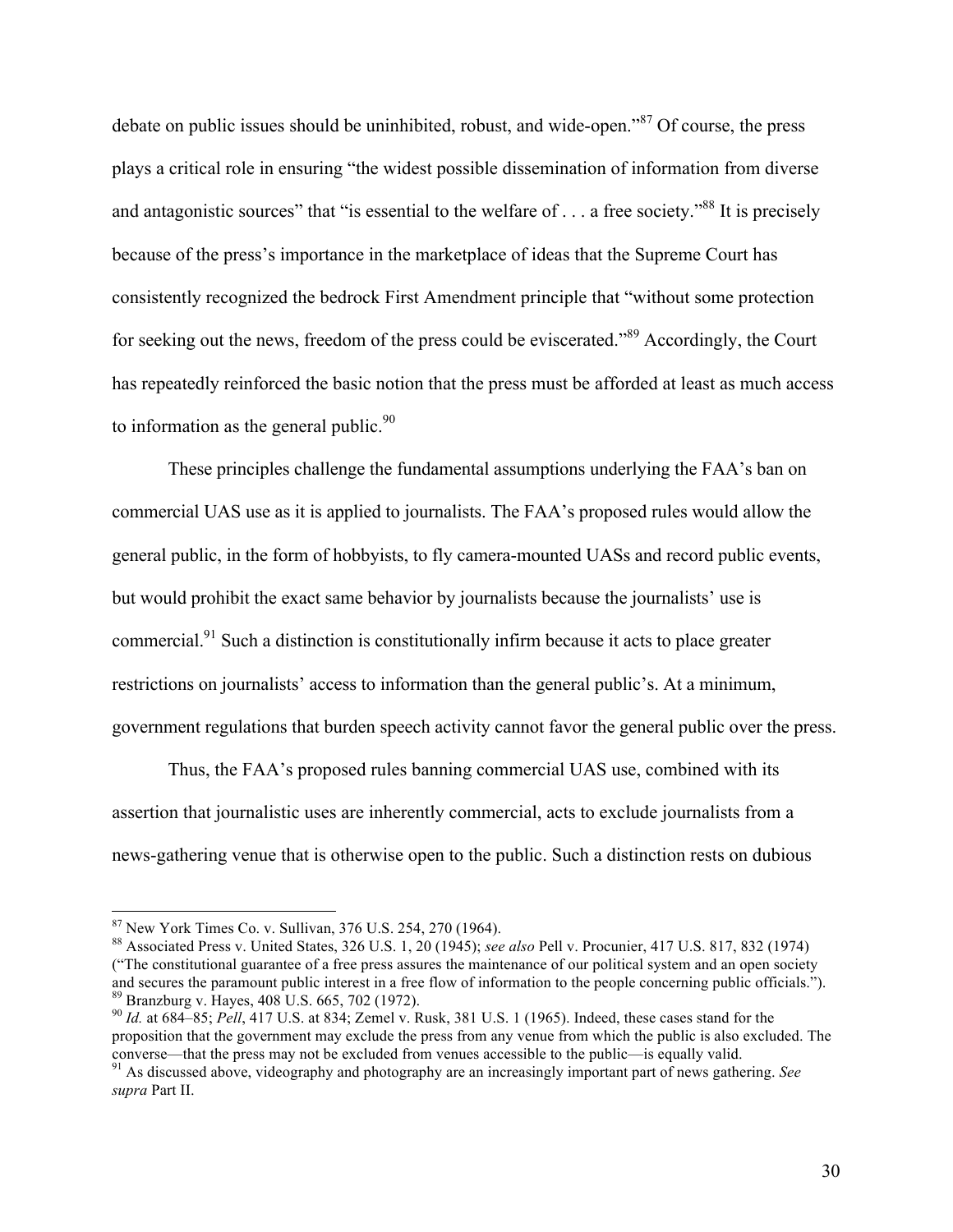constitutional grounds. Moreover, as explained in the next section, the FAA's attempt to distinguish between commercial and noncommercial is unavailing in the context of First Amendment–protected activities.

*2. Commercial news gathering remains protected speech.* A central problem with the FAA's purported ban is that it subsumes journalistic activity under the umbrella category of commercial activity. The agency's proposed regulatory structure assumes that commercial speech activities—including journalism—are subject to greater control. But, for the purposes of the First Amendment, this assumption is fatally flawed. The U.S. Supreme Court has long recognized that "a speaker's rights are not lost merely because compensation is received."92 In *Riley v. National Federation of the Blind*, the Court considered a state licensing provision that required professional fundraisers to acquire a license before engaging in solicitation, but allowed volunteer fundraisers to solicit without a license.<sup>93</sup> The Court rejected the state's argument that it had an interest in licensing professional fundraisers, noting that the "power to license professional fundraisers carries with it (unless properly constrained) the power to directly and substantially alter the speech they utter."<sup>94</sup> The Court explicitly acknowledged that "a speaker is no less a speaker because he or she is paid to speak."95 Indeed, common sense supports the notion that the government cannot regulate the speech of the *New York Times* simply because the newspaper is a profit-making enterprise. If the act of receiving compensation abrogated First Amendment protection, such protection would largely cease to exist.

<sup>92</sup> Riley v. Nat'l Fed'n of the Blind of N.C., Inc., 487 U.S. 781, 801–2 (1988).<br><sup>93</sup> *Id.* at 801.<br><sup>94</sup> *Id.* 95 *Id*.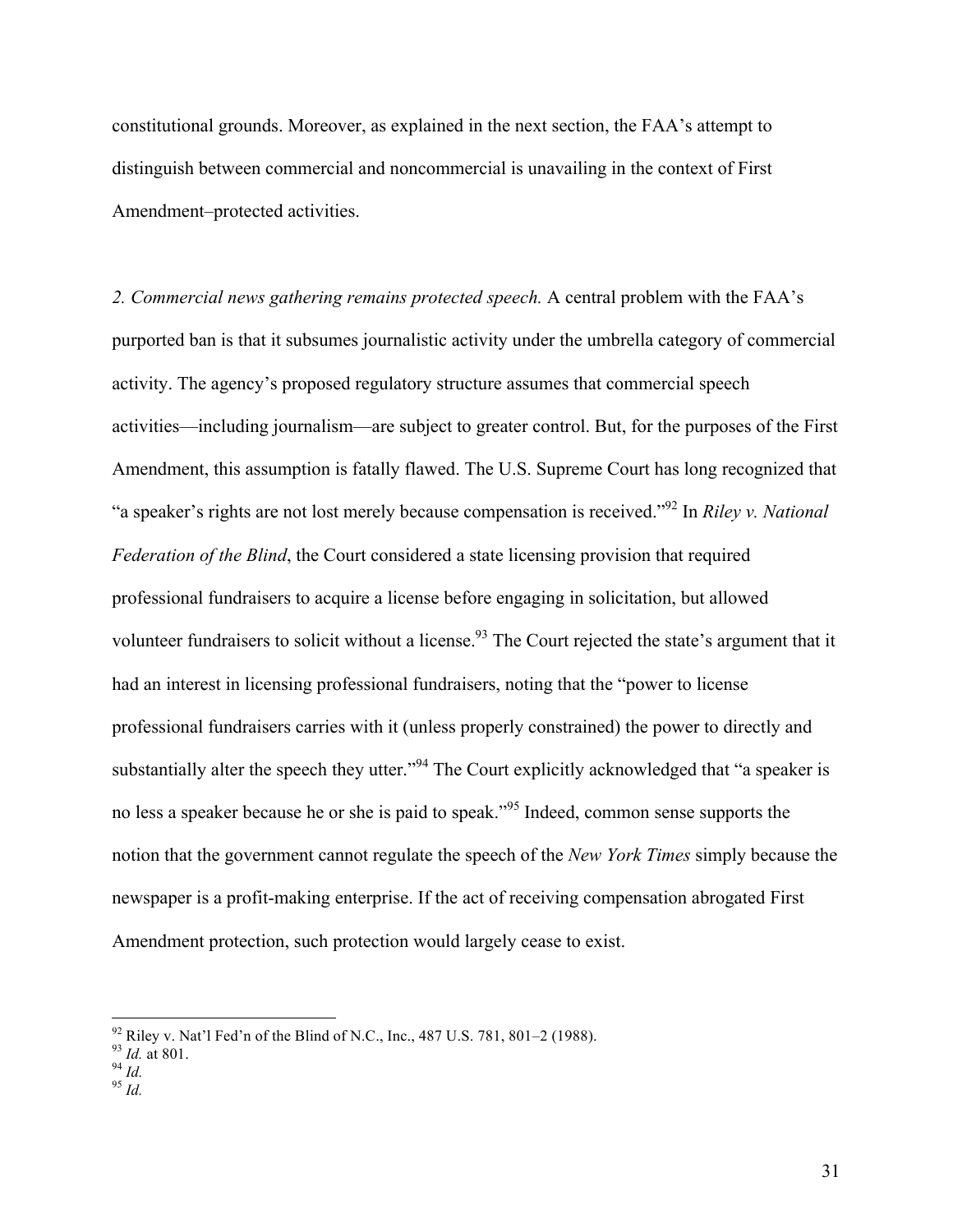Moreover, the *sale* of First Amendment–protected materials is also protected.<sup>96</sup> For example, in *New York Times Co. v. Sullivan*, the paper published a full-page advertisement that accused state officials in Alabama of using violence and intimidation tactics against civil rights activists.<sup>97</sup> The advertisement contained a public appeal for funds and support for the civil rights movement.98 An Alabama official brought a libel suit against the activists and the *New York Times*, alleging that his reputation had been harmed by false statements contained in the advertisement.<sup>99</sup> The official argued that the paper could not rely on the First Amendment for protection because the allegedly libelous statements were "published as part of a paid, commercial advertisement."<sup>100</sup> Though the Court had previously recognized that "commercial" speech is entitled to lessened First Amendment protection,<sup>101</sup> the Court held that the advertisement "was not a commercial advertisement . . . . It communicated information, expressed opinion, recited grievances, protested claimed abuses, and sought financial support on behalf of a movement whose existence and objectives are matters of the highest public interest and concern."102 The Court explicitly recognized that the paper's acceptance of financial compensation for the advertisement did not magically transform otherwise core political speech into commercial speech.

<sup>&</sup>lt;sup>96</sup> Bery v. City of New York, 97 F.3d 689, 695 (2d Cir. 1996).<br>
<sup>97</sup> 376 U.S. 254, 256–58 (1964).<br>
<sup>98</sup> *Id.* at 257.<br>
<sup>99</sup> *Id.* at 258–60.<br>
<sup>100</sup> *Id.* at 265.<br>
<sup>100</sup> *Id.* at 265.<br>
<sup>101</sup> *See* Valentine v. Chrestensen Inc., 425 U.S. 748, 758 (1976) (modifying *Valentine* and recognizing a lessened protection for "commercial speech"). The Court has repeatedly stated that commercial speech in the form of advertisements is entitled to lessened protection. But these cases focus on the contents of the advertisement—price, descriptions, required disclaimers—as part of consumer protection measures. The Court has never conflated the idea that compensated speech can be classified as "commercial speech."

<sup>&</sup>lt;sup>102</sup> Sullivan, 376 U.S. at 266; City of Lakewood v. Plain Dealer Publ'g Co., 486 U.S. 750, 756 n.5 (1988) ("Of course, the degree of First Amendment protection is not diminished merely because the newspaper or speech is sold rather than given away."); Murdock v. Com. of Pa., 319 U.S. 105, 111 (1943) ("The right to use the press for expressing one's views is not to be measured by the protection afforded commercial handbills. It should be remembered that the pamphlets of Thomas Paine were not distributed free of charge.").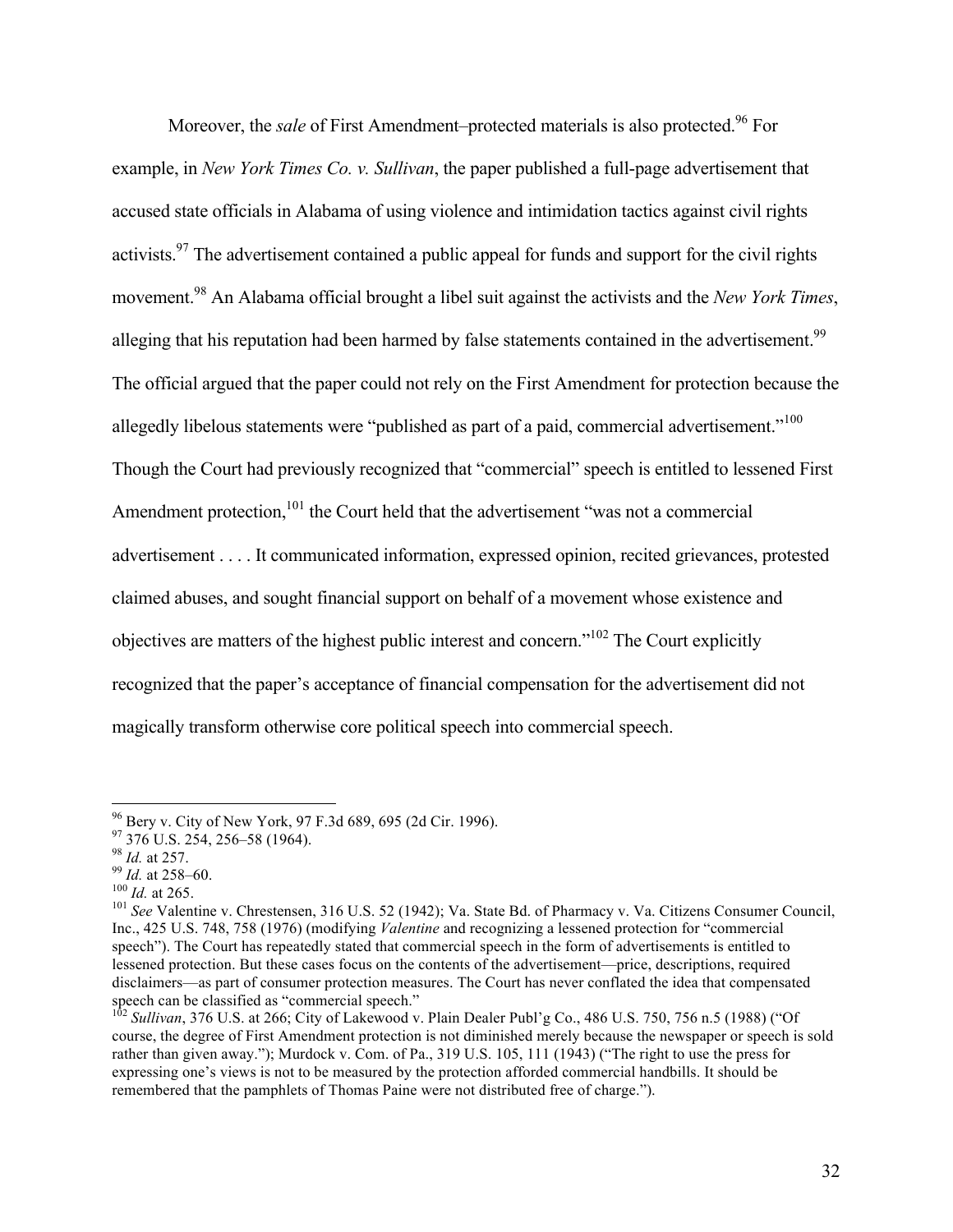The Court has continued to recognize that compensated speech remains protected under the First Amendment. After all, "[i]f a newspaper's profit motive were determinative, all aspects of its operations—from the selection of news stories to the choice of editorial position—would be subject to regulation if it could be established that they were conducted with a view toward increased sales."<sup>103</sup> In fact, compensation can be a key driver of valuable expressive content.<sup>104</sup> As the *Bery* court recognized, without some form of financial compensation, often speakers "would not have engaged in the protected expressive activity."<sup>105</sup> Authors, painters, and photographers all engage in expressive conduct with the expectation of compensation. The FAA's position, if accepted, would serve to undermine the creation of valuable speech by infirming the speakers' ability to be compensated for his or her work. Such a position is completely at odds with the First Amendment and would impose a significant burden, not only on speakers, but also on the public's ability to receive their speech. 106

Thus, the FAA's ban on the use of UASs for commercial purposes, as applied to journalists and citizens engaging in journalistic activity, runs squarely afoul of core First Amendment principles. Whether a speaker is compensated for his or her speech is simply irrelevant under the First Amendment. Any other approach would permit the government to censor newspapers, book publishers, or any other for-profit entity engaging in even the most protected speech, solely on the basis that they profit from the dissemination of speech. As such, the FAA's assertion that it can place more onerous regulations on journalists if their activities are

<sup>&</sup>lt;sup>103</sup> Pittsburgh Press Co. v. Pittsburgh Comm'n on Human Relations, 413 U.S. 376, 385 (1973).<br><sup>104</sup> United States v. Nat'l Treasury Employees Union, 513 U.S. 454, 468 (1995) ("Publishers compensate authors because compens

<sup>&</sup>lt;sup>105</sup> Bery v. City of New York, 97 F.3d 689, 696 (2d Cir. 1996). <sup>106</sup> See *Nat'l Treasury Employees Union*, 513 U.S. at 468–70.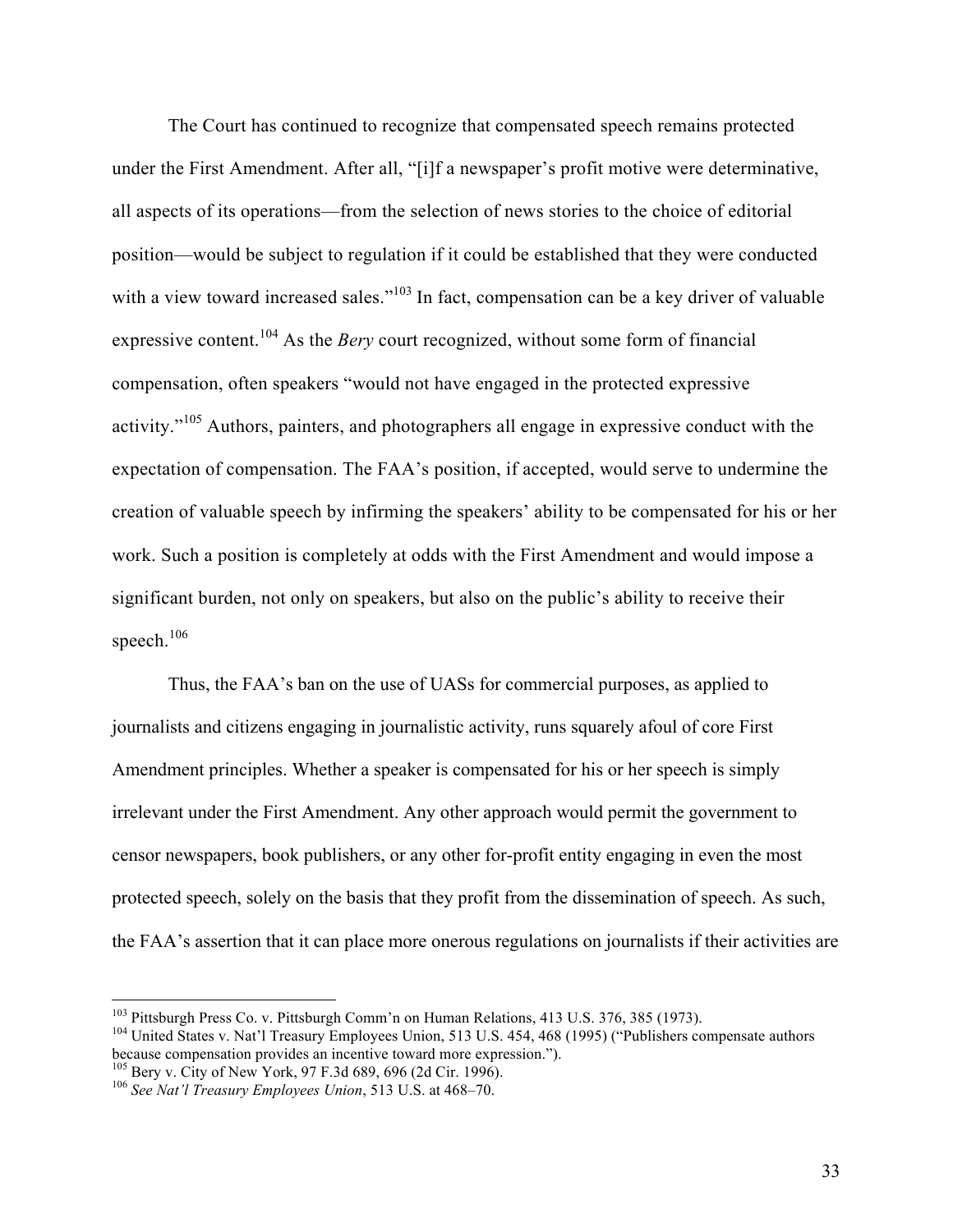commercial is erroneous. In short, whether news gathering is for profit or not is simply irrelevant for the purposes of determining the scope of First Amendment protections.

*3. Photography and videography constitute speech under the First Amendment.* As discussed above, professional journalists and private citizens have long relied on photography, and later videography, as part of the news-gathering and reporting processes.<sup>107</sup> Thus, it is important to recognize that photography and videography play an increasingly vital role in core First Amendment–protected journalistic activities and are entitled to First Amendment protection.

The First Amendment states that "Congress shall make no law . . . abridging the freedom of speech, or of the press."<sup>108</sup> By its plain text, the amendment bars only laws that abridge speech. But the U.S. Supreme Court has long recognized that the First Amendment's protection "does not end at the spoken or written word."<sup>109</sup> Though the Court has rightly rejected the idea that any and all conduct can be protected as speech, it has "acknowledged that conduct may be sufficiently imbued with elements of communication to fall within the scope" of the First Amendment.<sup>110</sup> To this end, the Court has recognized that conduct designed to convey a message to an audience qualifies for First Amendment protections.<sup>111</sup> Thus, to qualify for First Amendment protection, a person must show that he has a message to be communicated and an audience for that message, regardless of the medium through which the message is communicated.<sup>112</sup>

<sup>&</sup>lt;sup>107</sup> See supra Part II.<br><sup>108</sup> U.S. CONST. amend. I.<br><sup>109</sup> Texas v. Johnson, 491 U.S. 397, 404 (1989).<br><sup>110</sup> Id.<br><sup>111</sup> See, e.g., *id.* at 419–20 (recognizing flag burning as expressive First Amendment conduct); Tinker v. Indep. Cmty. Sch. Dist., 393 U.S. 503, 505 (1969) (holding that students' wearing of black armbands to protest the Vietnam war qualified as protected expression); Brown v. Louisiana, 383 U.S. 131, 141–42 (1966) (holding that a sit-in by African Americans in a "whites only" area to protest segregation is protected conduct).

<sup>&</sup>lt;sup>112</sup> See Hurley v. Irish-American Gay, Lesbian & Bisexual Grp. of Boston, 515 U.S. 557, 568 (1995) (holding that a parade designed to convey a particular message is protected activity).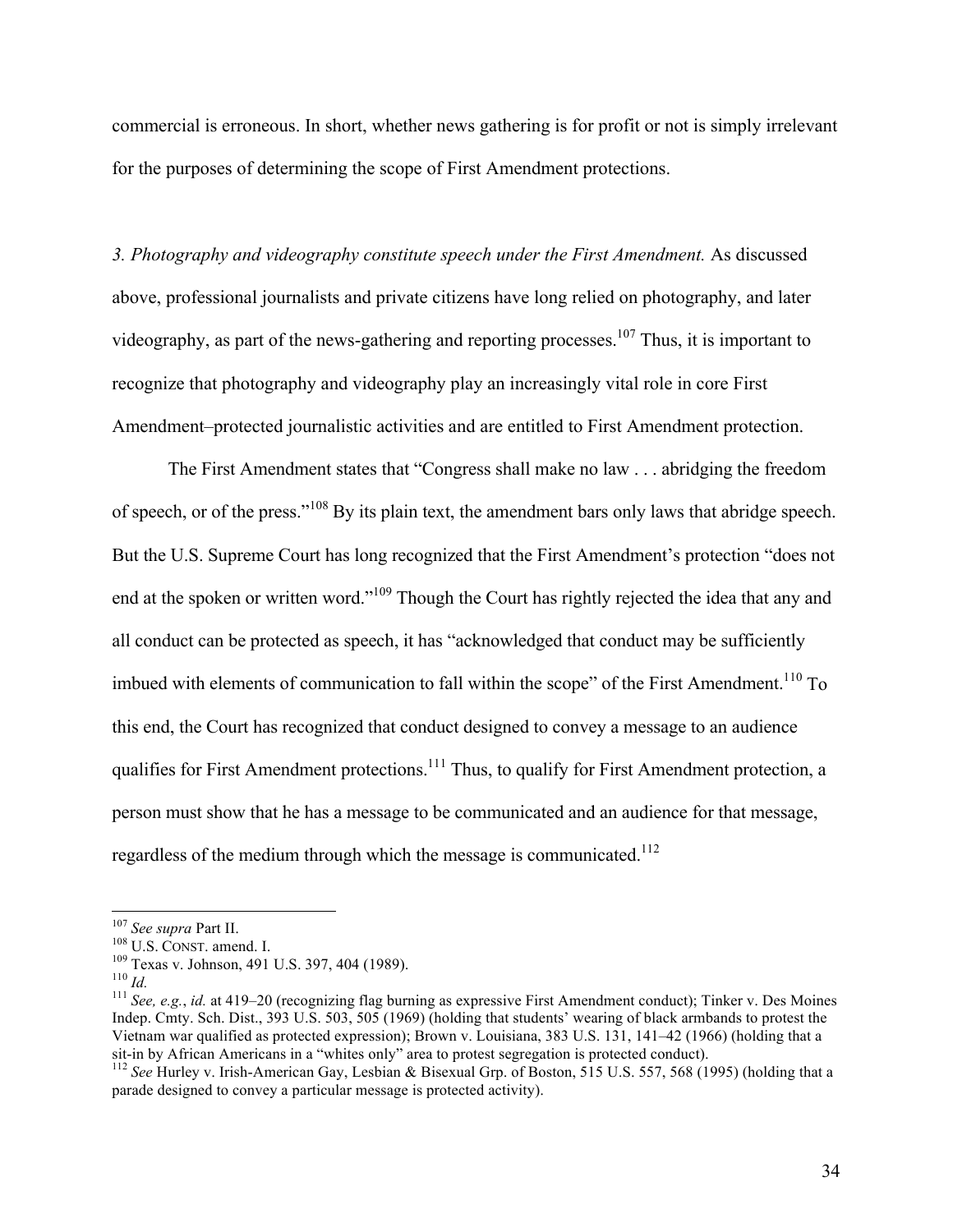Though the Court has not explicitly addressed photographers' and videographers' First Amendment right to record public events, the Court has recognized that "[p]hotography, painting, and other two-dimensional forms of artistic reproduction . . . are plainly expressive activities that ordinarily qualify for First Amendment protection."113 In fact, visual depictions can be a particularly powerful speech medium because they "have the power to transcend . . . language limitations and reach beyond a particular language group to both the educated and the illiterate."114 As such, "[v]isual art is as wide ranging in its depiction of ideas, concepts and emotions as any book, treatise, pamphlet or other writing, and is similarly entitled to full First Amendment protection."<sup>115</sup> Thus, photographs and videos have the unique ability to communicate ideas and concepts beyond the written word and are entitled to the full range of First Amendment protections.

For example, in *Bery v. City of New York*, the plaintiffs brought a challenge to a city ordinance that barred the sale of any nonfood items in a public space without a vendor license.<sup>116</sup> The ordinance exempted vendors of newspapers, books, and other written materials from the licensing requirement.<sup>117</sup> A group of visual artists challenged the ordinance on First Amendment grounds. The city argued that the artists' works were merely "merchandise," devoid of communicative content.118 The Second Circuit flatly rejected this argument, noting that "[s]uch a myopic vision not only overlooks case law central to First Amendment jurisprudence but fundamentally misperceives the essence of visual communication and artistic expression."119 In

 <sup>113</sup> Massachusetts v. Oakes, 491 U.S. 576, 591 (1989) (Brennan, J., dissenting); *see also* Miller v. California, 413 U.S. 15 (1973) (recognizing that works that, taken as a whole, possess artistic value are entitled to protection).<br><sup>114</sup> Bery v. City of New York, 97 F.3d 689, 695 (2d Cir. 1996).<br><sup>115</sup> *Id.*<br><sup>116</sup> *Id.* at 692.<br><sup>117</sup> *Id*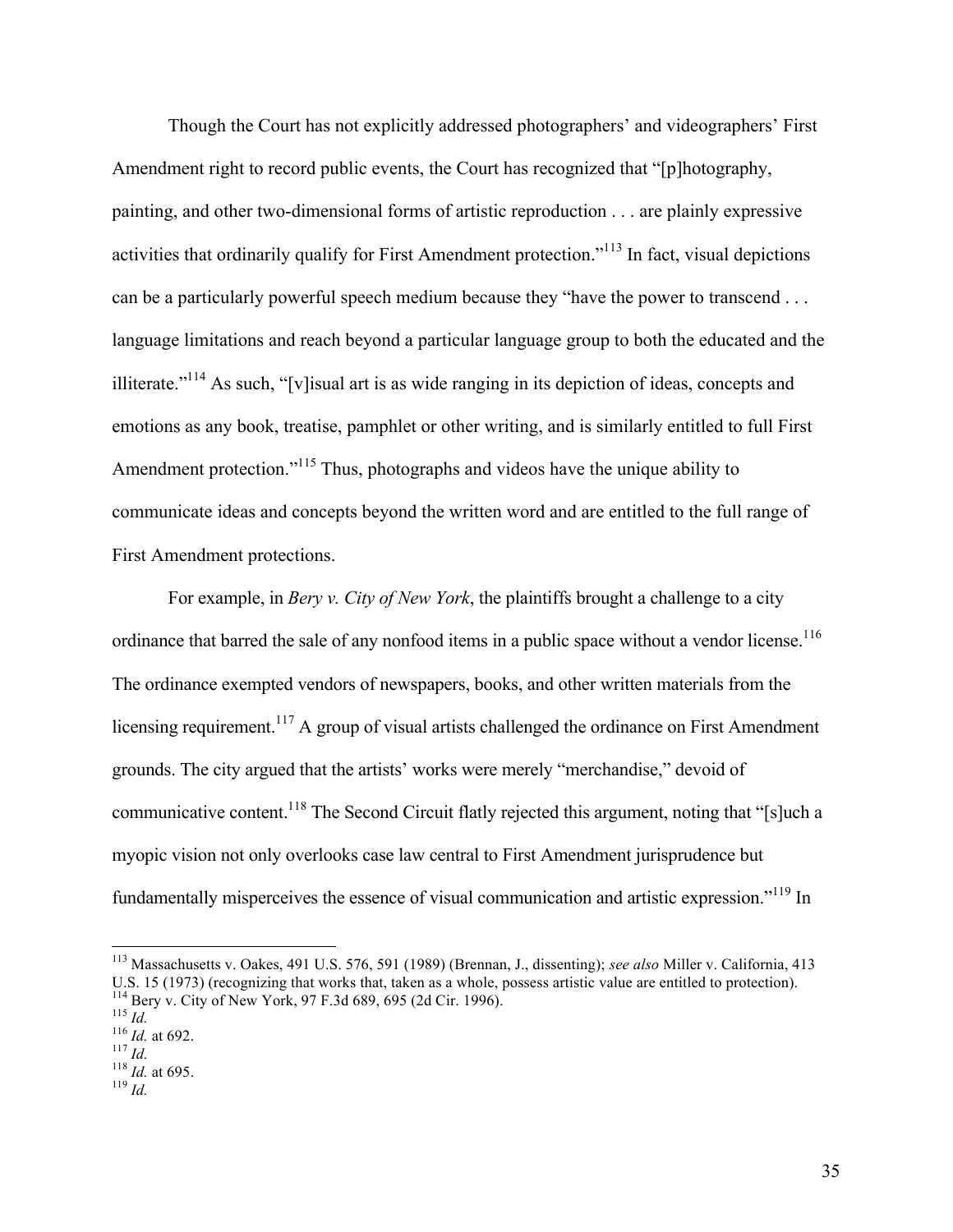rejecting the city's argument, the court recognized a broad First Amendment protection for visual depictions, including photographs.<sup>120</sup> Thus, it is the communicative properties of photography and videography that are the key to their First Amendment protection.

In fact, courts have only recognized one type of photography that does not fall within the ambit of First Amendment protection: personal, recreational, noncommunicative photography.<sup>121</sup> In *Larsen v. Fort Wayne Police Department*, the plaintiff was charged with disorderly conduct and resisting arrest following an altercation related to the plaintiff's desire to videotape his daughter's choir performance.<sup>122</sup> The choir's booster group had contracted with a professional videography company to record the show, intending to sell copies of the video for fundraising.<sup>123</sup> Because the group wanted to be able to sell videos of the performance, no other photography or videography was permitted during the performance.<sup>124</sup> When the plaintiff argued that he had a right to videotape his daughter's performance, he was asked to leave and was ultimately arrested when he refused. The plaintiff brought a Section 1983 claim, arguing that his First Amendment rights were violated.<sup>125</sup> Though the court agreed that videography is entitled to First Amendment protection, it rejected the plaintiff's First Amendment claim because the plaintiff only wanted to record the performance for his own private personal use and not to convey any message.<sup>126</sup> The importance of the *Larsen* court's analysis lies in its easy recognition that videography is entitled

 $120$  *Id.* at 696 ("[P]aintings, photographs, prints and sculptures, such as those appellants seek to display and sell in public areas of the City, always communicate some idea or concept to those who view it, and as such are entitled to full First Amendment protection."). *See also* W. Va. State Bd. of Educ., 319 U.S. 624, 632 (1943) ("Symbolism is a primitive but effective way of communicating ideas. The use of an emblem or flag to symbolize some system, idea, institution, or personality, is a short cut from mind to mind.").

<sup>121</sup> *See* Porat v. Lincoln Towers Cmty. Ass'n, No. 04-civ-3199, 2005 WL 646093, at \*5 (S.D.N.Y. Mar. 21, 2005); Larsen v. Fort Wayne Police Dep't, 825 F. Supp. 2d 965, 980–81 (N.D. Ind. 2010).<br>
<sup>122</sup> *Larsen*, 825 F. Supp. 2d at 968–73.<br>
<sup>123</sup> *Id.* at 968–69.<br>
<sup>124</sup> *Id.* 125 *Id.* at 981–83.<br>
<sup>126</sup> *Id.* at 979–80.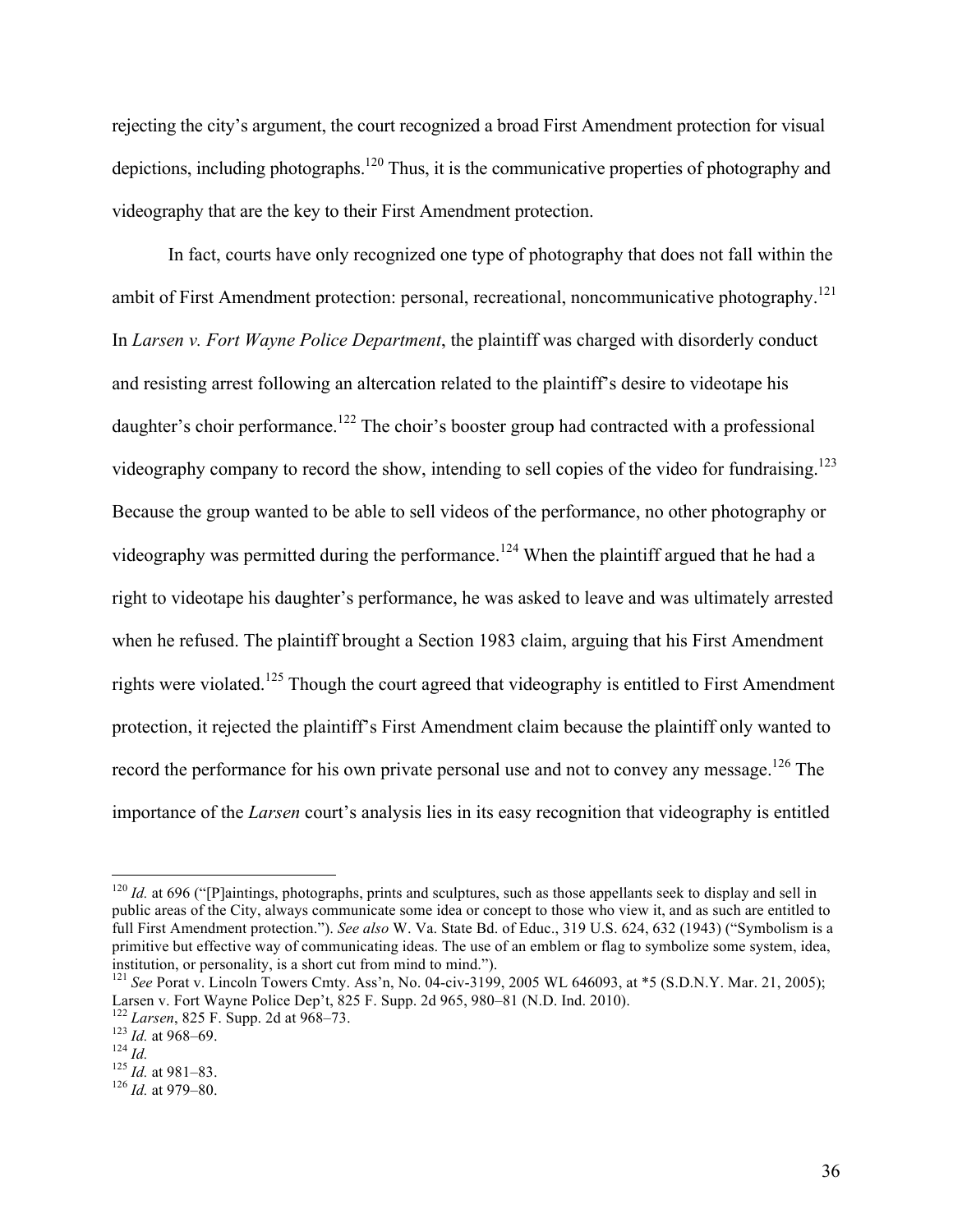to First Amendment protection. The plaintiff's claim failed only because he asserted that he had no intention of communicating his video to any audience, but rather intended it only for his own personal use.

Finally, several recent cases reaffirm that photography and videography are key parts of the speech process and indispensible to the dissemination of information, particularly in regards to events of public concern.<sup>127</sup> Several circuits have upheld citizens' and journalists' rights to record public events in public places. For example, the ACLU of Illinois planned to institute a "police accountability program," which involved making audiovisual recordings of police officers performing their official duties in public places, such as during traffic stops and at public gatherings.<sup>128</sup> At the time, Illinois law contained an eavesdropping statute that made it a felony to make an audio recording of any conversation unless all parties to the conversation gave their consent.<sup>129</sup> The statute imposed enhanced penalties of up to fifteen years in prison if one of the parties to the conversation was a law enforcement officer.<sup>130</sup> The ACLU sought to enjoin enforcement of the statute, alleging that the eavesdropping statute, as applied to the ACLU's accountability program, impermissibly infringed on First Amendment activity.<sup>131</sup>

The State of Illinois staked out the extreme position that "openly recording what police officers say while performing their duties in traditional public forums—streets, sidewalks, plazas, and parks—is *wholly unprotected* by the First Amendment."<sup>132</sup> The Seventh Circuit recognized the extraordinary reach of such a position, which would essentially ban

 <sup>127</sup> Glik v. Cunniffe, 655 F.3d 78 (1st Cir. 2011); Smith v. City of Cumming, 212 F.3d 1332 (11th Cir. 2000); Fordyce v. City of Seattle, 55 F.3d 436 (9th Cir. 1995).

<sup>&</sup>lt;sup>128</sup> ACLU of Illinois v. Alvarez, 679 F.3d 583, 586 (7th Cir. 2012).<br><sup>129</sup> *Id. Id.* <sup>130</sup> *Id.* <sup>131</sup> *Id.* <sup>131</sup> *Id.* at 594 (emphasis in original).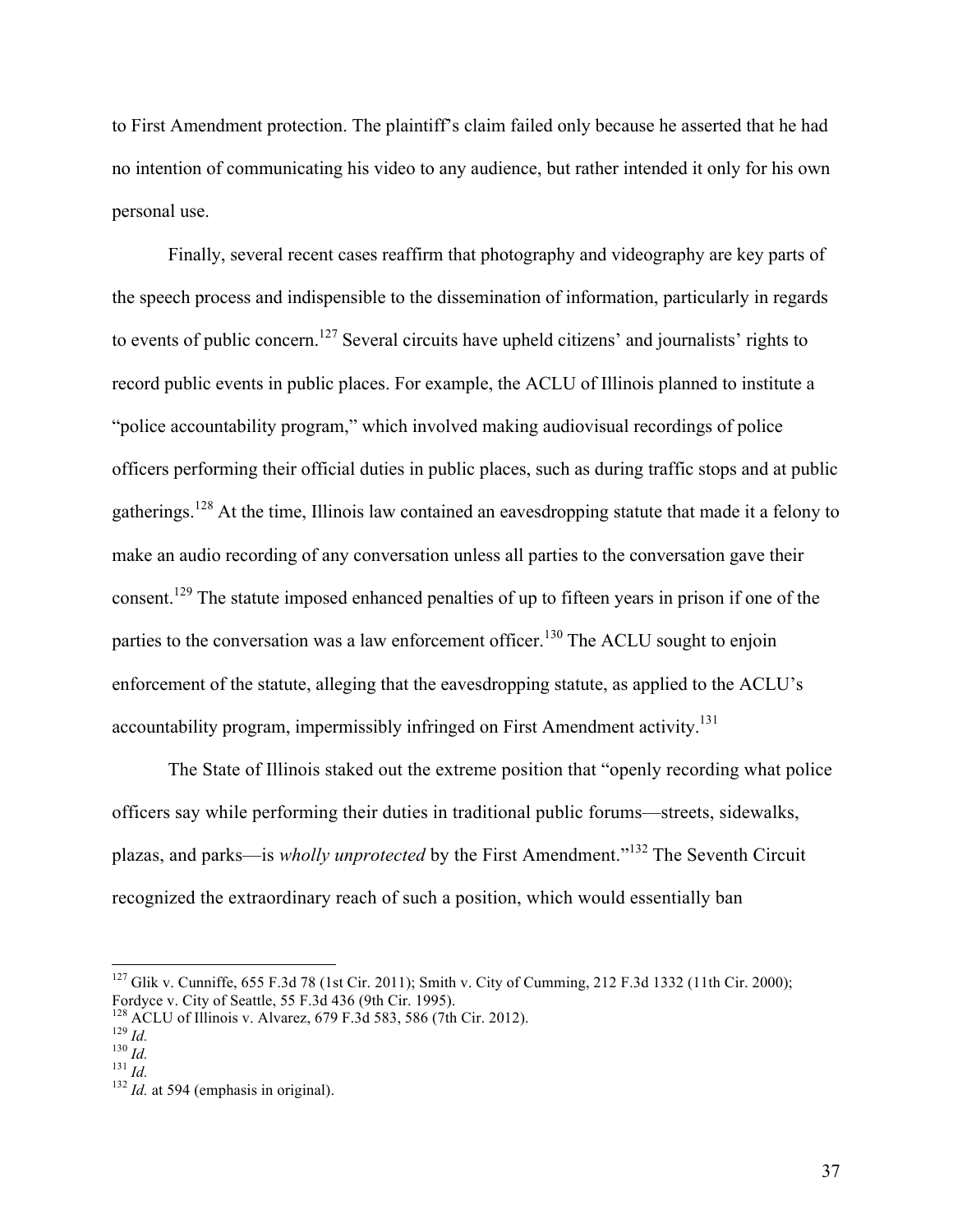videography, or even note taking, at any public event.<sup>133</sup> Further, the court recognized the important principle that "[t]he act of *making* an audio or audiovisual recording is necessarily included within the First Amendment's guarantee of speech and press rights as a corollary of the right to disseminate the resulting recording."<sup>134</sup> The court reasoned that "laws enacted to control or suppress speech may operate at different points in the speech process" and concluded that restrictions on activities early in the speech process—for example, newsgathering activities—necessarily infringed on the speaker's subsequent ability to communicate.<sup>135</sup> Thus, bans on audio or audiovisual recordings can act to suppress the resulting dissemination of information and therefore cannot be readily disaggregated from the act of speech itself. As the Ninth Circuit stated,

The process of expression through a medium has never been thought so distinct from the expression itself that we could disaggregate Picasso from his brushes and canvas, or that we could value Beethoven without the benefit of strings and woodwinds. In other words, we have never seriously questioned that the processes of writing words down on paper, painting a picture, and playing an instrument are purely expressive activities entitled to full First Amendment protection.<sup>136</sup>

Thus, the First Amendment broadly protects, as speech, photography and videography that is intended to convey a message. Courts have routinely recognized the communicative value of visual depictions. Video, of course, offers a powerful medium for journalists and citizens to convey messages, especially in conjunction with social media and the Internet. As discussed above, media outlets increasingly look to citizen journalists for content, and UASs equipped with video cameras offer these citizens the ability to contribute to the news process in ways they never could previously. And, as this discussion establishes, the creation of audio and

<sup>&</sup>lt;sup>133</sup> *Id.* at 595–96.<br><sup>134</sup> *Id.* at 595.<br><sup>135</sup> *Id.* at 596 (quoting Citizens United v. FEC, 558 U.S. 310 (2010)).<br><sup>136</sup> Anderson v. City of Hermosa Beach, 621 F.3d 1051, 1062 (9th Cir. 2010).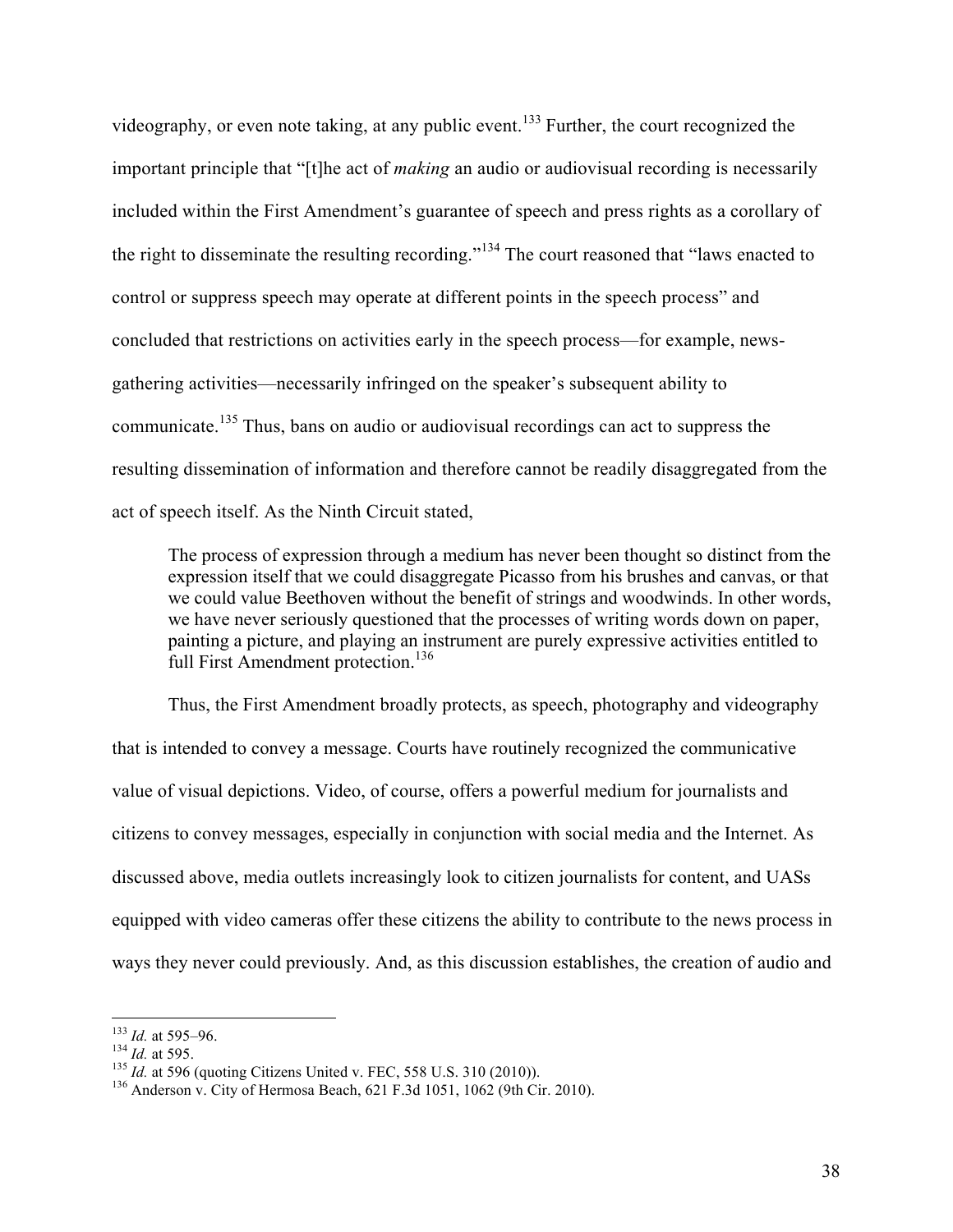audiovisual recordings is entitled to the full range of First Amendment protections as part and parcel of the act of disseminating those recordings. Accordingly, the FAA's purported ban on aerial photography, under the label of commercial activity, implicates core First Amendment– protected activities.

### *B. The FAA's Proposed Regulatory Scheme Violates the First Amendment*

Having established that the FAA's proposed regulatory scheme targets activity within the scope of the First Amendment, we must question whether it does so permissibly. As the above discussion establishes, the act of recording public events is intimately connected with the act of disseminating information about those events and the FAA's distinction between aerial photography for recreation and for profit is unavailing. We are left, then, to consider whether the FAA's restrictions can be constitutionally justified, despite effectively banning aerial photography or videography for journalistic purposes. We argue that they cannot.

*1. The FAA's regulations impermissibly restrict speech in public forums.* The FAA has asserted that no party may use UASs in the national airspace without explicit authorization.<sup>137</sup> The agency's proposed regulatory scheme requires all civil users of UASs to obtain an airworthiness certificate. But the FAA has refused to issue these certificates except for a narrow class of "experimental" uses: research and development, marketing surveys, or crew training.<sup>138</sup> As we discussed previously, the requirements imposed by these certificates effectively render journalistic uses of UASs impossible because applicants must detail, in advance, the number of proposed flights, the time the flights will take place, and a description of the physical location in

<sup>137</sup> *2007 Notice*, *supra* note 21. <sup>138</sup> *Id.*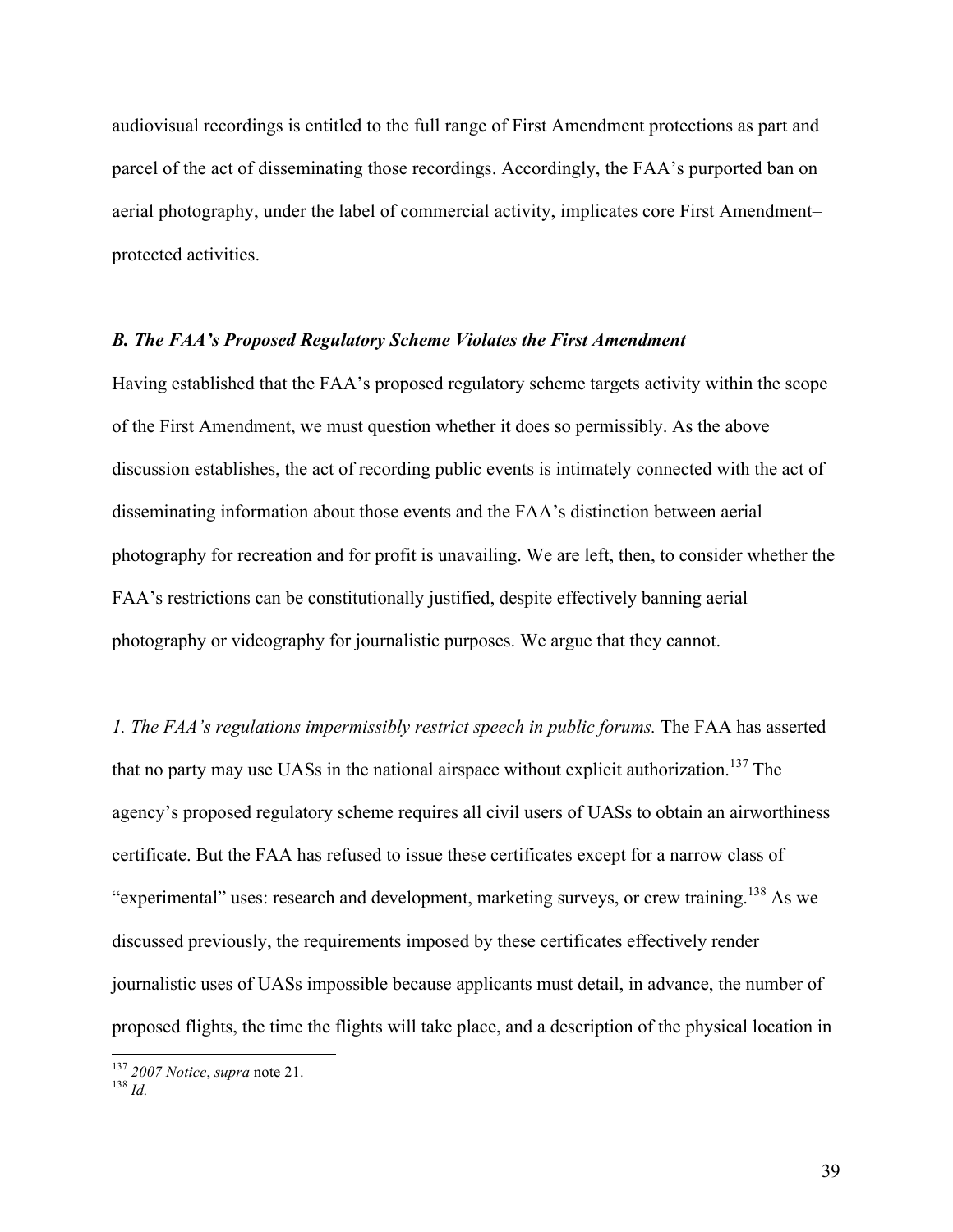which the flights will take place.<sup>139</sup> Because journalists cannot possibly provide this kind of information in advance, they are effectively barred from using UASs for journalistic purposes under the FAA's proposed regulatory scheme.

Traditionally, the Supreme Court has looked to the nature of the forum the speaker wishes to employ in order to ascertain what limits on speech will be permissible.<sup>140</sup> The Court has identified three basic types of forums: the traditional public forum, the limited public forum, and the nonpublic forum.<sup>141</sup> It is important to note, here, that our analysis is focused on journalistic uses of UASs in public places. We do not argue that journalists should be permitted special access rights to private property or other restricted sites. Instead, our focus in this article is on journalistic uses of UASs to record events of public interest that occur in publicly accessible places—the type of events that most implicate First Amendment protections.<sup>142</sup> Supreme Court precedent has long recognized that public streets, parks, sidewalks, and the like are archetypal traditional public forums.<sup>143</sup> Because these traditional public forums are historically important venues for the free exchange of ideas, speech occurring therein receives the highest protection under the First Amendment.

"In these quintessential public fora, the government may not prohibit all communicative activity."<sup>144</sup> Rather, the government may only restrict First Amendment–protected activity under

<sup>&</sup>lt;sup>139</sup> *Id.* 140 Frisby v. Schultz, 487 U.S. 474, 479 (1988) ("To ascertain what limits, if any, may be placed on protected speech, we have often focused on the 'place' of that speech, considering the nature of the forum the speaker seeks to employ.").<br> $^{141}$  *Id.* at 479–80.

<sup>&</sup>lt;sup>142</sup> We acknowledge that there will be hard cases in which the propriety of regulation would be a much closer call. For example, the FAA may seek to ban the use of UASs for journalistic purposes over private property without the permission of the landowner. In such a case, the journalist's First Amendment rights might well have to yield to the property owner's right to exclude others. But such cases are beyond the scope of this analysis.

<sup>&</sup>lt;sup>143</sup> *Supra* note 140 at 480 ("Time out of mind, public streets and sidewalks have been used for public assembly and debate, the hallmarks of a traditional public forum."); *see also* Forsyth Cnty., Ga. v. Nationalist Movement, 505 U.S. 123, 130 (1992) (recognizing public streets as "the archetype of a traditional public forum").

 $144$  Perry Educ. Ass'n v. Perry Local Educators' Ass'n,  $460$  U.S. 31, 45 (1983).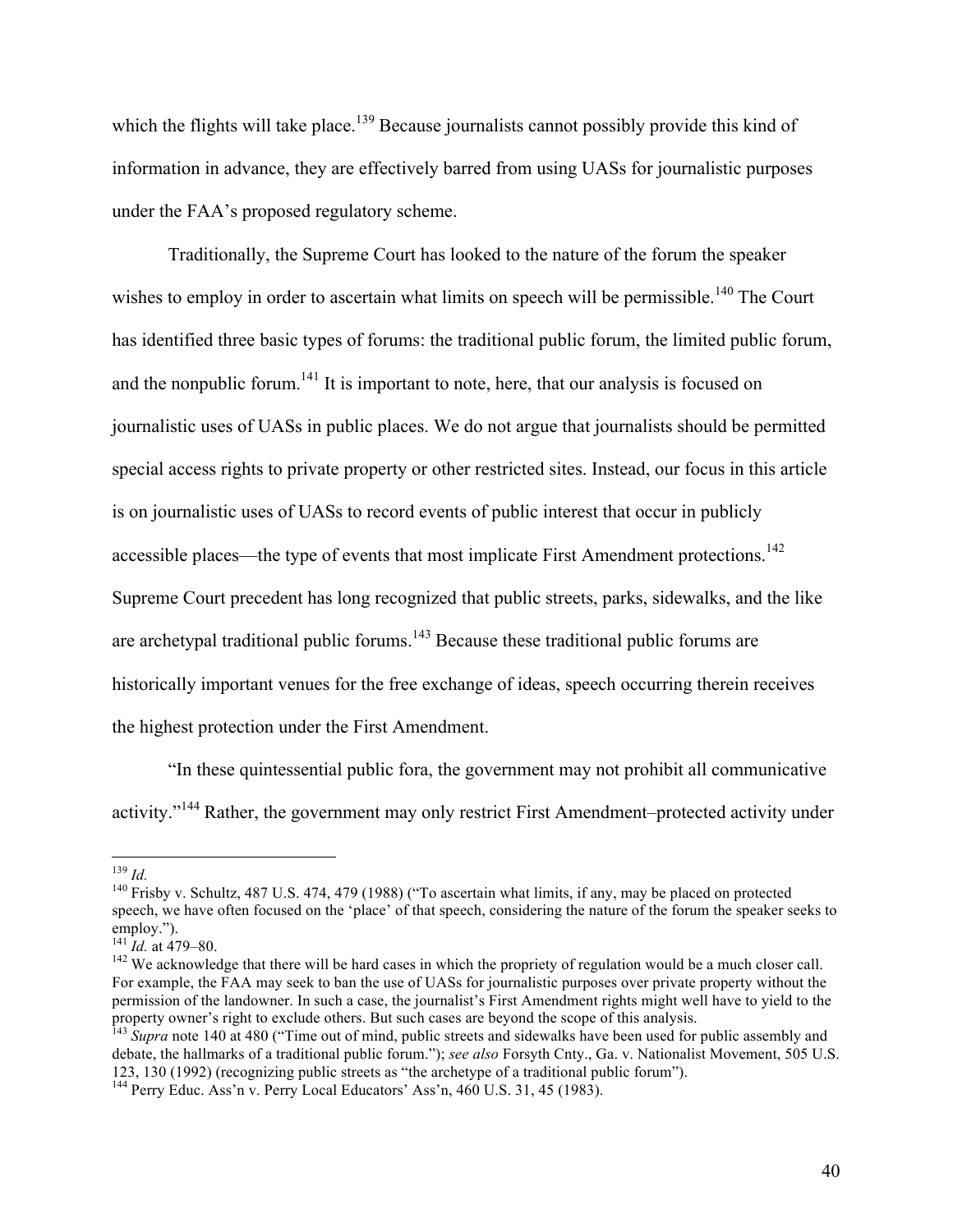narrowly proscribed circumstances. The Supreme Court has recognized two basic categories of restrictions on expression: content based and content neutral.<sup>145</sup> Whether the restriction is content based or content neutral determines the level of scrutiny courts will subject it to. If the government wishes to restrict expression based on its content, "it must show that its regulation is necessary to serve a compelling state interest and that it is narrowly drawn to achieve that end."<sup>146</sup> However, content-neutral time, place, and manner restrictions are permitted, provided they "are narrowly tailored to serve a significant government interest, and leave open ample alternative channels of communication."<sup>147</sup> Content-neutral restrictions must be based on furthering a legitimate government interest other than disagreement with the message being conveyed by the speaker.

Thus, when evaluating government activity that infringes on speech, we must determine what type of forum is involved and evaluate the type of restriction to determine whether it passes constitutional muster. We argue that journalistic use of UAS technology for news gathering in public places takes place in a traditional public forum. Because the FAA's proposed regulatory structure is not a content-neutral time, place, or manner restriction, we argue that it fails to stand up to constitutional scrutiny.

**i. The airspace within a traditional public forum should also be considered a public forum.** Sidewalks, parks, and public streets are quintessential public forums because they are traditionally used for assembly and debate. The question facing journalists and citizens who wish to utilize UASs for news gathering in public places is whether the airspace directly contiguous to

<sup>&</sup>lt;sup>145</sup> Bourgeois v. Peters, 387 F.3d 1303, 1320 (11th Cir. 2004).<br><sup>146</sup> *Perry*, 460 U.S. at 45.<br><sup>147</sup> *Id*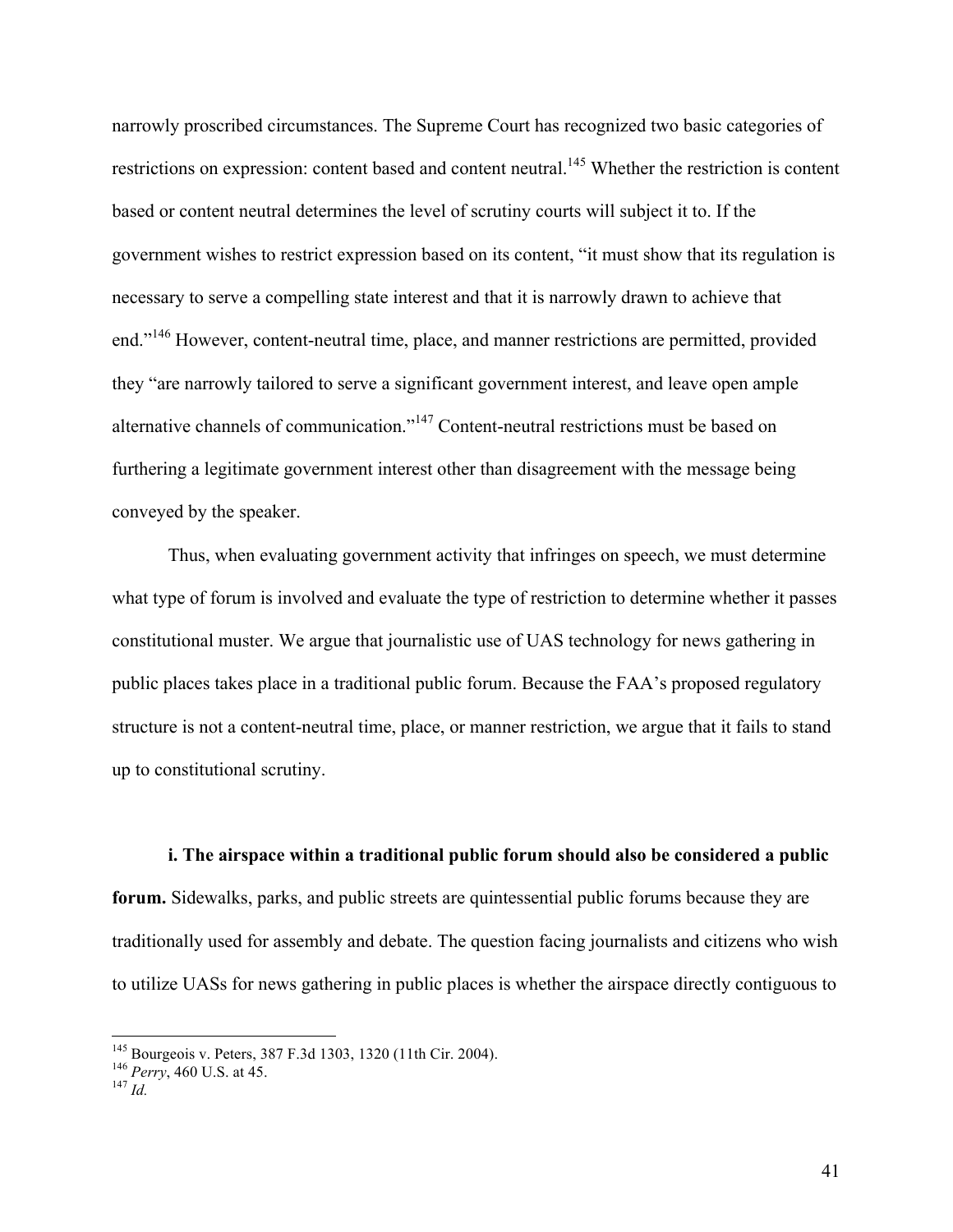a public forum also constitutes a public forum. If so, then the government cannot restrict speech activities, including aerial photography, without a sufficiently important interest and appropriately tailored regulations.

In *Center for Bio-ethical Reform v. City and County of Honolulu*,<sup>148</sup> the Ninth Circuit held that the airspace above a public forum is not a public forum.<sup>149</sup> The Center for Bio-ethical Reform wished to hire airplanes to tow aerial banners displaying graphic photographs of aborted fetuses over heavily populated beaches.<sup>150</sup> The Center had used the aerial banner technique in other areas in an effort to further its antiabortion advocacy.<sup>151</sup> Honolulu had a long-standing ban on aerial advertising that was designed to protect the aesthetics of the city's beaches and, consequently, the city's valuable tourism industry.152 When Honolulu refused to allow the Center to display its aerial banners, the Center brought suit, arguing that the city ordinance violated its First Amendment rights. The Ninth Circuit held that the airspace at issue was not a public forum on the grounds that the airspace was "physically separate from the ground or beaches, require[d] special equipment and authorization for access, and has never typically been a locus of expressive activity."<sup>153</sup>

Though the Ninth Circuit's decision in *Center for Bio-ethical Reform* can superficially be read to categorically determine that airspace is a nonpublic forum, upon closer examination the facts are readily distinguishable. *Center for Bio-ethical Reform* dealt with manned aircraft, which necessarily must fly in navigable airspace above 500 feet in altitude.<sup>154</sup> In contrast, the UASs

<sup>&</sup>lt;sup>148</sup> 455 F.3d 910 (9th Cir. 2006).<br>
<sup>149</sup> *Id.* at 920–21.<br>
<sup>150</sup> *Id.* at 916.<br>
<sup>151</sup> *Id.*<br>
<sup>151</sup> *Id.*<br>
<sup>152</sup> *Id.* at 915–16.<br>
<sup>152</sup> *Id.* at 919–20.<br>
<sup>154</sup> *See* 49 U.S.C. § 40,103(2)(b) (instructing the FAA to deve 40,102(32) (defining "navigable airspace" as "airspace above the minimum altitudes of flight prescribed by [FAA] regulations"); 14 C.F.R. § 91.119 (defining minimum safe altitudes as 500 feet over noncongested areas and 1,000 feet over congested areas).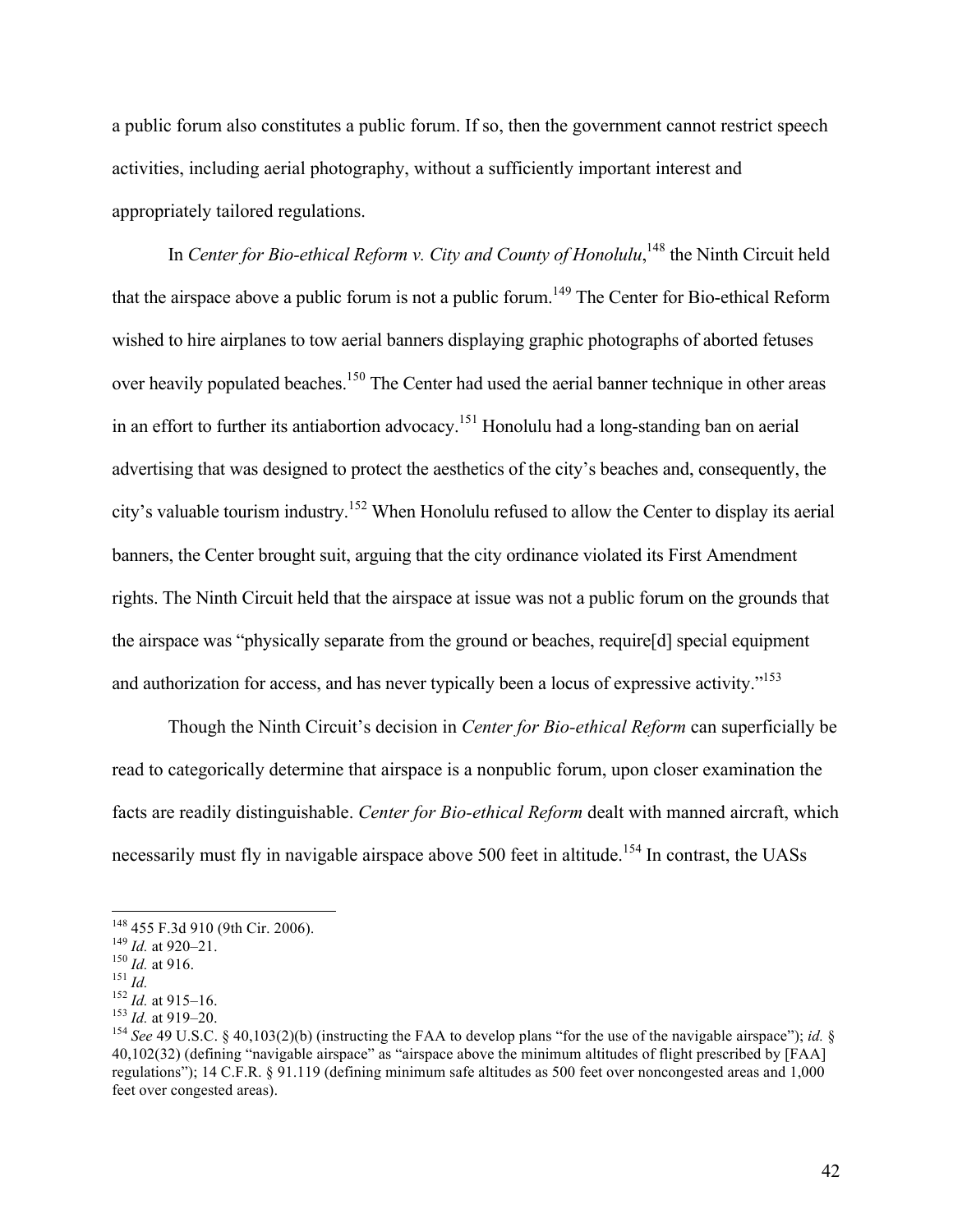utilized by citizens and journalists for news gathering are typically flown in nonnavigable airspace, well below 500 feet in altitude. For example, most journalists have attempted to follow AC 91-57's instruction not to fly model aircraft above 400 feet. Moreover, much of the newsgathering activity relevant to journalists takes place at even lower altitudes so as to maximize video quality. Thus, though the Ninth Circuit may be correct that the airspace in which passenger planes travel is not a public forum, the opinion offers little help when determining whether the airspace directly contiguous to a public forum—the air above a public sidewalk, for example—is also a public forum.

When determining whether an area contiguous to a public forum is itself a public forum, the Supreme Court has focused on the degree of physical separation between the two. In *United States v. Grace*,<sup>155</sup>, the Court held that the sidewalks forming the perimeter of the Supreme Court grounds were public forums for First Amendment purposes.<sup>156</sup> U.S. law prohibited the "display" of any flag, banner, or device designed or adapted to bring into public notice any party, organization or movement" on the grounds of the U.S. Supreme Court.<sup>157</sup> Two protestors who were removed for picketing on the sidewalks surrounding the Supreme Court's grounds brought suit, arguing that the law violated their First Amendment rights.<sup>158</sup> The central issue facing the Court was whether the public sidewalks surrounding the Court's grounds were public forums for the purposes of the First Amendment. The Court reasoned that the sidewalks were "indistinguishable from any other sidewalks in Washington, D.C."<sup>159</sup> The Court focused on the fact that there was physical separation between the sidewalks surrounding the Court's grounds

<sup>155 471</sup> U.S. 171 (1983).<br>
<sup>156</sup> *Id.* at 180.<br>
<sup>157</sup> *Id.* at 172 (quoting 40 U.S.C. § 13k).<br>
<sup>158</sup> *Id.* at 172–75.<br>
<sup>159</sup> *Id.* at 179.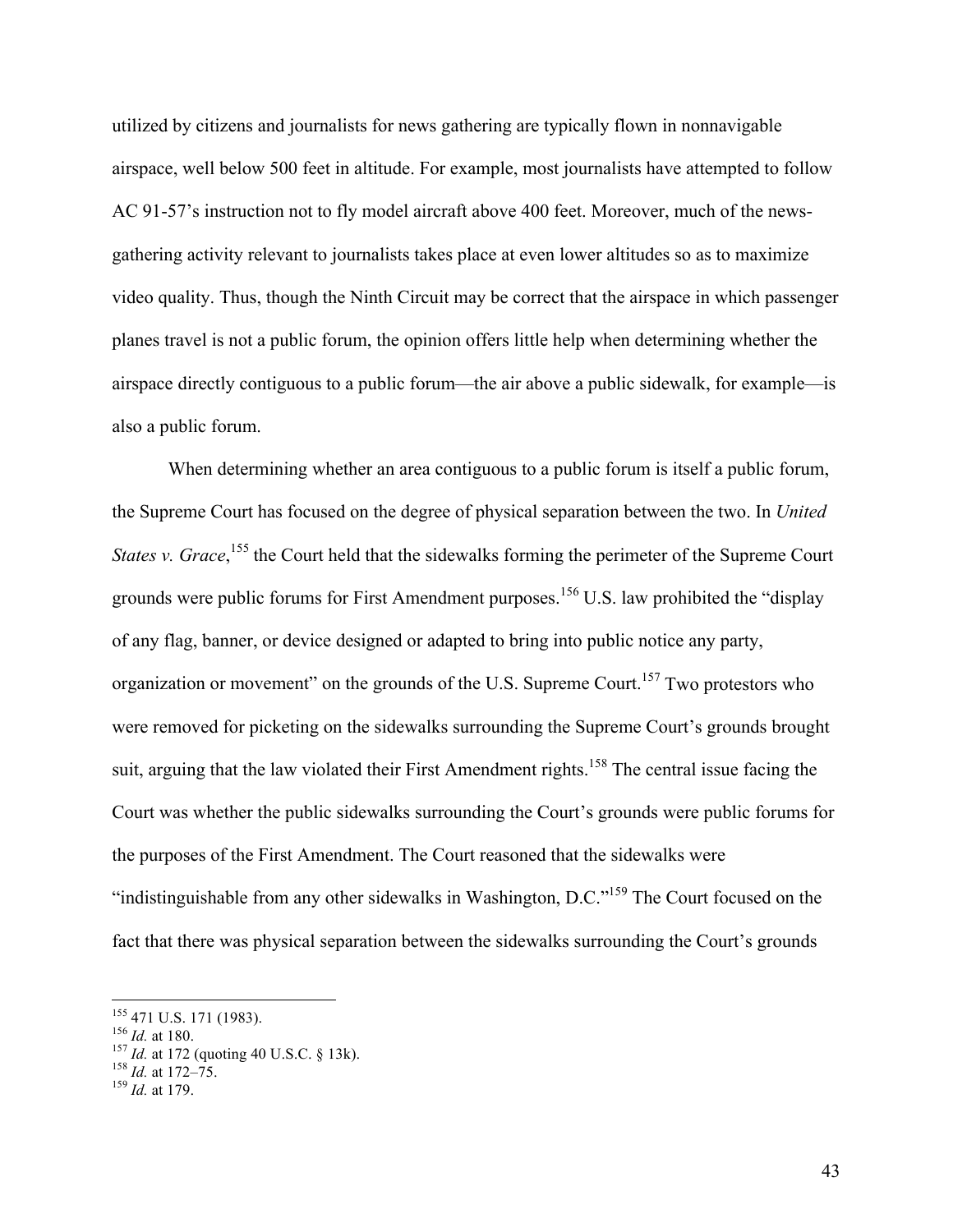and other sidewalks in Washington D.C. In so doing, the Court distinguished its prior case, *Greer v. Spock*, in which it held that sidewalks inside an enclosed military base were separated from other sidewalks, and thus, a nonpublic forum. Thus, the Court's public forum analysis focuses on whether the space at issue is distinguishable from a traditional public forum.

Under this framework, the airspace occupied by small UASs above a public forum should be considered as *within* the public forum. The immediate airspace above a park, for instance, is indistinguishable from the park itself. Indeed, it is best to think of a public forum in three dimensions. A public forum certainly has length and width measurements, but it also necessarily extends some height above the ground. Otherwise, the government could bar the use of banners, balloons, or tall signs, even in a public park, under the theory that the airspace above the park is a nonpublic forum.<sup>160</sup> This would be a radical departure from established First Amendment jurisprudence.

Because of the relatively recent rise of UAS technology in civilian operation, courts have yet to confront this question. But "[o]ur public forum doctrine ought not to be a jurisprudence of categories rather than ideas or convert what was once an analysis protective of expression into one which grants the government the authority to restrict speech by fiat."<sup>161</sup> The purpose of the First Amendment's guarantees would not be well served by a refusal to recognize new avenues of expression. Thus, the proper inquiry should focus on the broad characteristics of a traditional public forum as an avenue for expression and recognize that the airspace within a public forum should be categorized as a public forum in and of itself.

<sup>&</sup>lt;sup>160</sup> To be clear, we do not argue that the airspace above a public forum remains a public forum unto the heavens. Rather, we assert the modest proposal that public forums necessarily exist in three dimensions. As the rise of UAS technology opens new avenues for expression, courts need to recognize that speech need not be tethered to the ground to warrant First Amendment protection.

<sup>&</sup>lt;sup>161</sup> Int'l Soc. for Krishna Consciousness, Inc. v. Lee, 505 U.S. 672, 693–94 (1992) (Kennedy, J., concurring).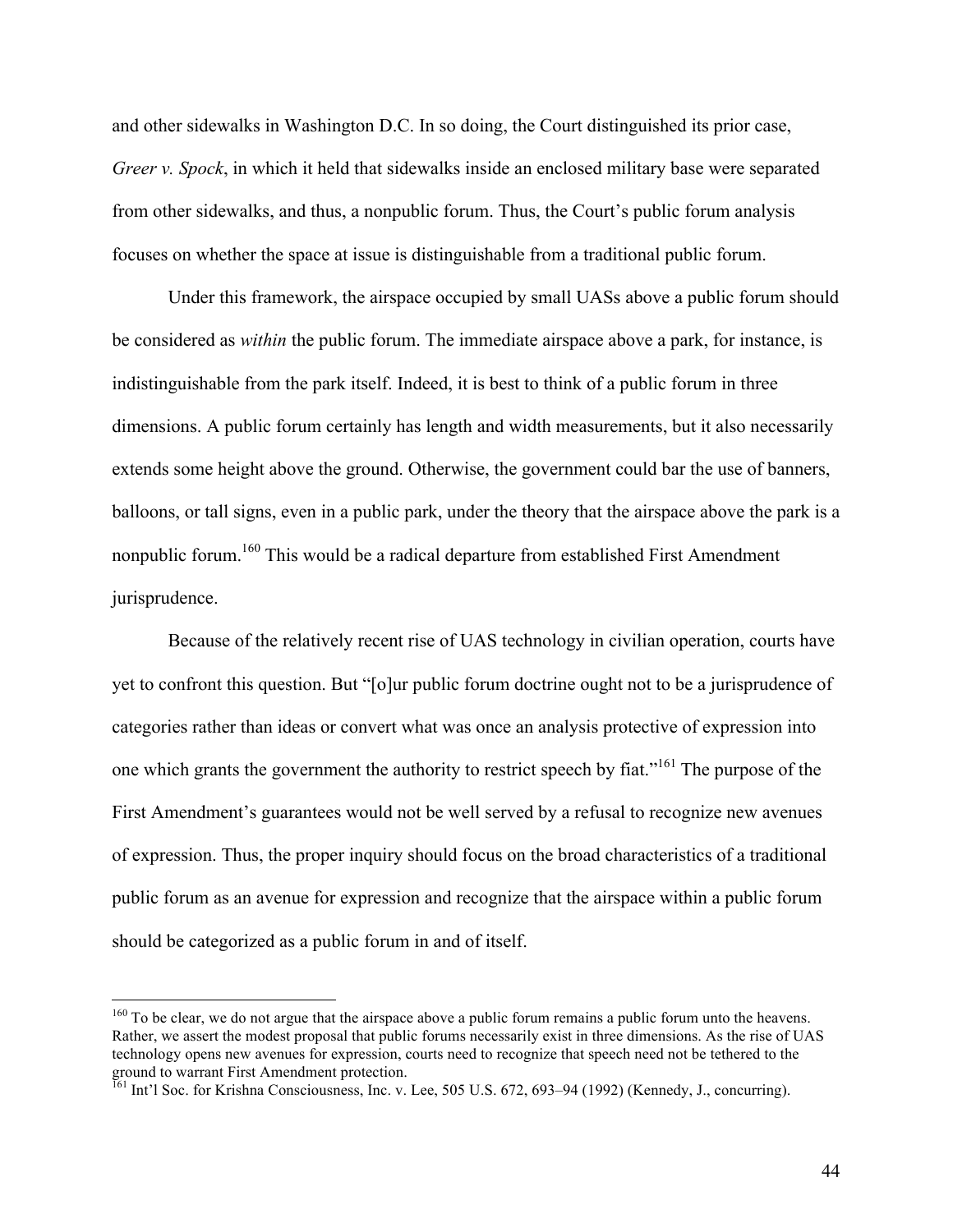**ii. The FAA's blanket ban on commercial use unconstitutionally restricts speech in public forums.** Because the airspace within a public forum should itself be considered a public forum, the government may only restrict the journalistic use of UAS technology with contentneutral regulations of the time, place, or manner of such use.<sup>162</sup> Such regulations must be "justified without reference to the content of the regulated speech," be "narrowly tailored to serve a significant government interest," and "leave open ample alternative channels of communication."<sup>163</sup> The FAA's blanket ban on commercial use fails to meet this test.

The FAA's ban is not a reasonable time, place, or manner restriction. The FAA has made no attempt to regulate when and how a UAS may be used for aerial photography. The proposed ban does not differentiate between classes of UASs and their varying capabilities. Nor is the FAA's commercial ban narrowly tailored to serve the agency's asserted interest in public safety. The line drawn by the FAA—receipt of compensation—is wholly unrelated to the safety of any particular use of a UAS. Under the FAA's proposed rule, a hobbyist could undertake the exact same flight and film the exact same event as a journalist, but only the journalist's flight would be barred. The fact that the journalist received compensation for the flight does not make the flight any more or less safe than that of the hobbyist. Though we do not dispute that public safety is an important government interest, the FAA's focus on commercial use is not tailored to achieving that interest. Finally, the FAA's proposed regulations operate as a blanket ban on the use of UAS technology for journalistic purposes. This in no way leaves open alternative channels of communication.

It might be argued that the FAA's ban on commercial use could be sustained on the grounds that journalists' use of UASs incorporates both "speech" and "nonspeech" elements. In

45

<sup>&</sup>lt;sup>162</sup> Clark v. Cmty. for Creative Non-Violence, 468 U.S. 288, 293 (1984); *see also* Perry Educ. Ass'n v. Perry Local Educators' Ass'n. 460 U.S. 37. 45–46 (1983).

<sup>163&</sup>lt;br><sup>163</sup> Clark, 468 U.S. at 293; *see also* Ward v. Rock Against Racism, 491 U.S. 781, 791 (1989).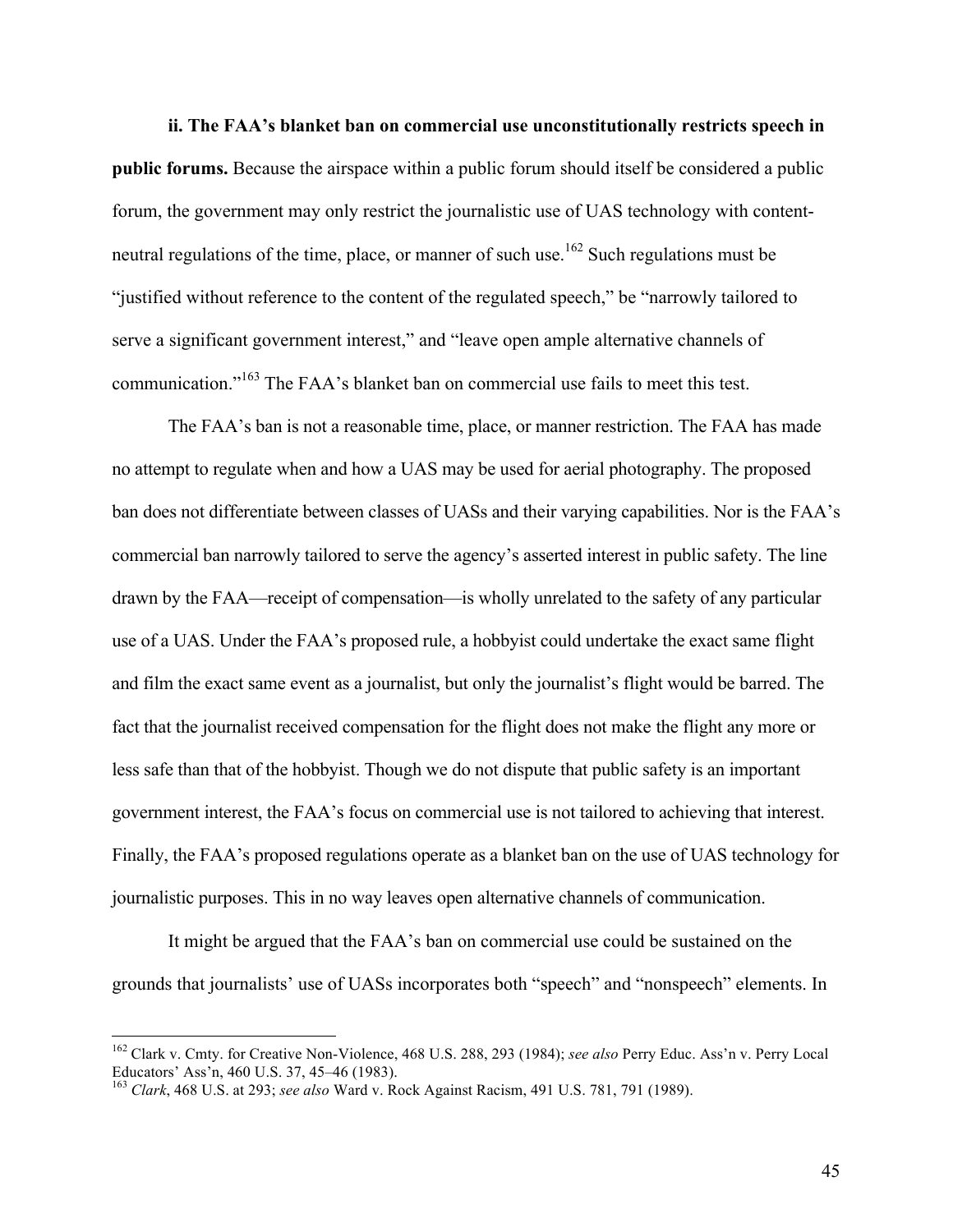*United States v. O'Brien*, the Supreme Court has allowed the government to restrict nonspeech elements of otherwise expressive conduct if "a sufficiently important interest in regulating the nonspeech element can justify incidental limitations on First Amendment freedoms."<sup>164</sup> Thus, "if the governmental interest is unrelated to the suppression of free expression" and "if the incidental restriction on alleged First Amendment freedoms is no greater than is essential to the furtherance of the interest," the government may regulate the nonspeech elements of speech.<sup>165</sup>

There is no indication that the FAA's ban on commercial use is specifically targeted at suppressing expression. Rather, the FAA has consistently asserted an interest in public safety as its justification for the ban. As such, the FAA's commercial ban could be viewed as an incidental restriction on journalists' First Amendment rights. But even under this less stringent standard, the FAA's ban fails to pass constitutional muster. A blanket commercial ban restricts substantially more speech activity than is necessary to ensure public safety—that is, it is overly broad. The FAA could easily place limits on the type of device used, on the time and location of the use, or on use in certain types of weather, or institute any number of other reasonable restrictions. Instead, the FAA has chosen to ban all commercial use. As discussed above, commercial use is not necessarily any more or less safe than noncommercial use. Accordingly, the FAA's blanket ban fails even the more lenient *O'Brien* test.

*2. The FAA's regulations are an unconstitutional prior restraint on speech.* Not only does the FAA's proposed regulatory framework impermissibly restrict speech in a traditional public forum, but it also acts as a prior restraint on speech. As discussed in the previous section, the FAA's framework acts to close traditional public forums to journalists by banning them from

<sup>164</sup> United States v. O'Brien, 391 U.S. 367, 377 (1968). <sup>165</sup> *Id*.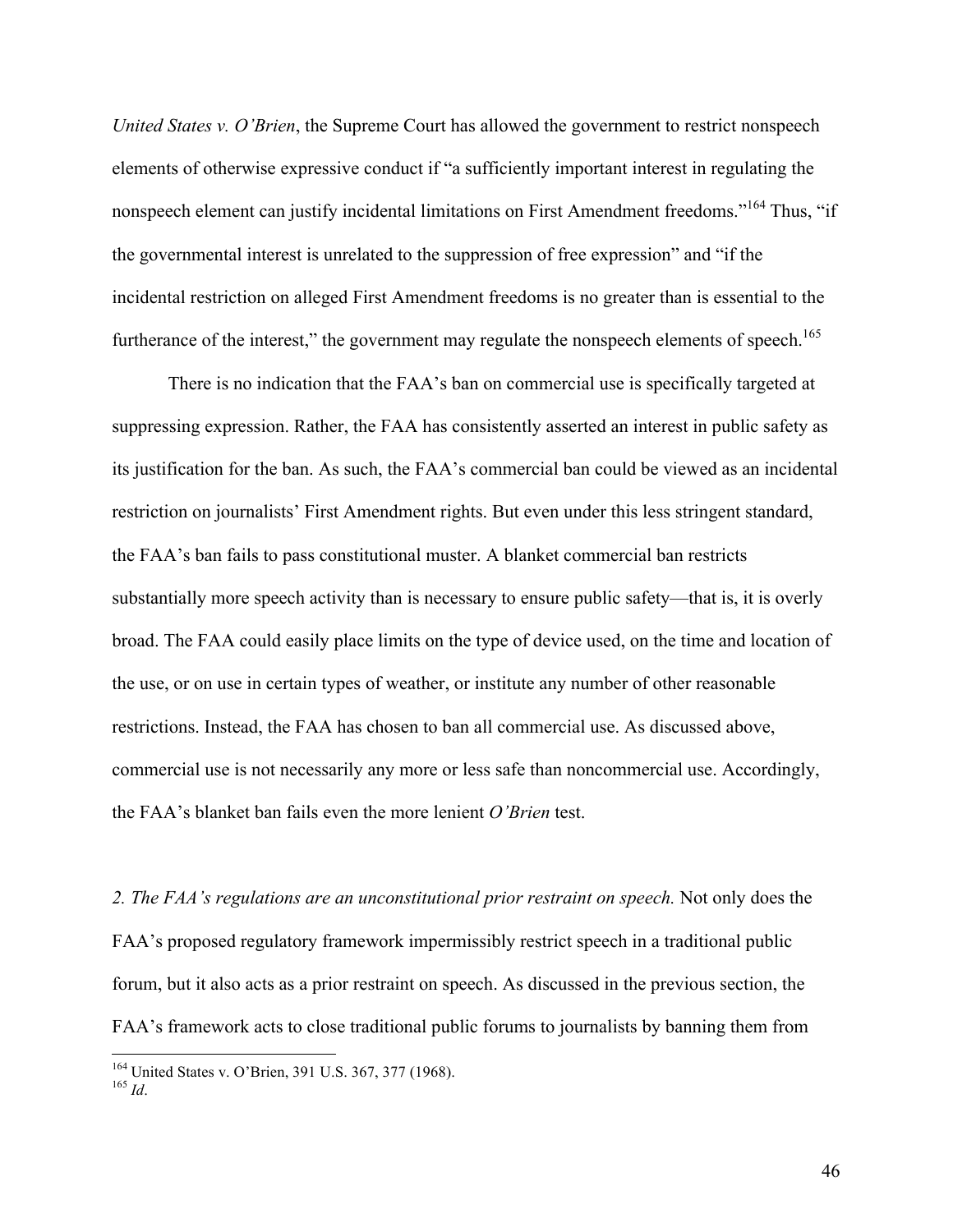using UASs for journalistic purposes. Journalists are not even provided the opportunity to engage in the protected conduct; the ban operates prospectively.

The primary purpose of the First Amendment was to prevent the government from placing restraints on speech prior to the act of speaking.<sup>166</sup> The law is particularly suspicious of government actions that create prior restraints on speech because such restraints constitute "an immediate and irreversible sanction."<sup>167</sup> Where after-the-fact penalties, such as defamation suits, act to restrict speech, they do so only after "the whole panoply of protections afforded by deferring the impact of the judgment until all avenues of appellate review have been exhausted."<sup>168</sup> In contrast, prior restraints constitute "the most serious and least tolerable infringement on First Amendment rights" because they stop speech before it happens.<sup>169</sup> These restraints lack any of the particularized procedural safeguards that after-the-fact penalties feature because the speaker is never given the opportunity to defend his particular message.<sup>170</sup> Because of this feature of prior restraints, they are presumptively unconstitutional.<sup>171</sup> The government bears the heavy burden of justifying any prior restraint on expressive activity.<sup>172</sup>

Courts have recognized that government regulations that serve to deny access to a forum constitute prior restraints.<sup>173</sup> Similarly, if the government requires parties to seek permission prior to engaging in protected activity, it is a prior restraint.<sup>174</sup> The FAA's proposed regulatory scheme requires civil operators to apply for airworthiness certificates—effectively permits—

<sup>&</sup>lt;sup>166</sup> Near v. Minnesota ex rel. Olson, 283 U.S. 697, 713 (1931) ("[I]t is the chief purpose of the guaranty to prevent previous restraints upon publication.").<br><sup>167</sup> Neb. Press Ass'n v. Stuart, 427 U.S. 539, 559 (1976).

<sup>&</sup>lt;sup>168</sup> *Id.*<br><sup>170</sup> *Id.*<br><sup>170</sup> *Id.*<br><sup>171</sup> Carroll v. Princess Anne, 393 U.S. 175, 181 (1968).<br><sup>172</sup> *Neb. Press Ass'n*, 427 U.S. at 558; Organization for a Better Austin v. Keefe, 402 U.S. 415, 418–20 (1971).<br><sup>173</sup> Bourgo

government [denies] access to a forum before the expression occurs.").

 $^{174}$  Forsyth Cnty., Ga. v. Nationalist Movement, 505 U.S. 123, 130 (1992).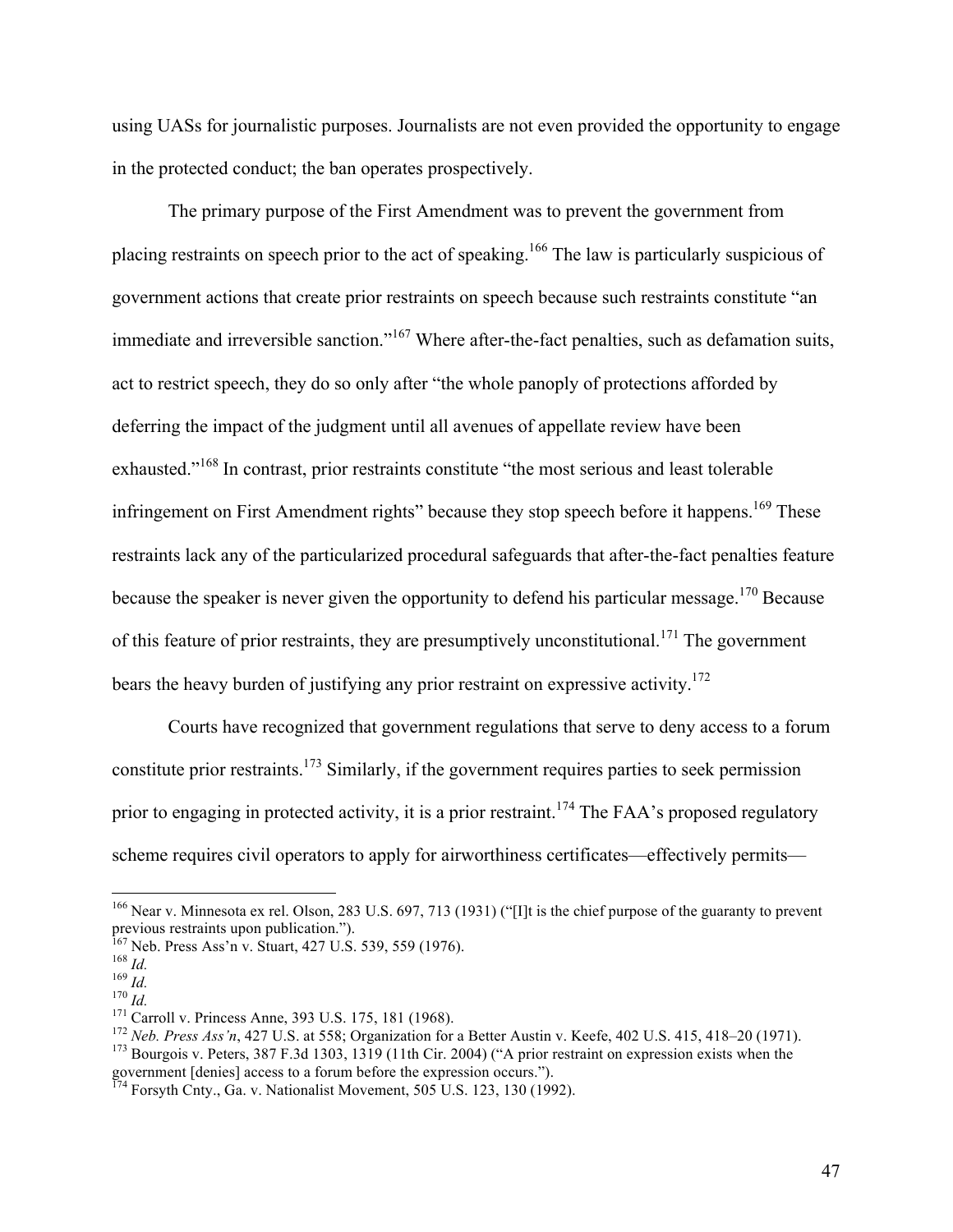before using UASs for aerial photography or videography. But, because the FAA heavily restricts the issuance of such permits, the agency has effectively closed the forum for journalistic purposes. This type of restriction runs squarely afoul of the Supreme Court's prior restraint jurisprudence. And, though the Court has recognized that the government may require permits prior to the use of a public forum, any permitting scheme must comply with constitutional requirements.<sup>175</sup>

If the government wishes to require permits before speech in a public forum, it can do so only after establishing "narrowly drawn, reasonable and definite standards for [permitting] officials to follow."176 The absence of such standards invites arbitrary application and censorship.177 Moreover, any justifications offered by the government in support of a prior restraint cannot be based on "surmise or conjecture that untoward consequences may result" from the expressive conduct.<sup>178</sup> In *Forsyth County*, the Court considered a challenge to a city permitting scheme that required parade organizers to help defray the costs of road closing and extra law enforcement personnel for their parades with a fee that ranged up to \$1000 per day.<sup>179</sup> The problematic part of the permitting scheme was that the county administrator was allowed to set the actual amount of the fee on a case-by-case basis.<sup>180</sup> The county did not set any standards by which the administrator was to calculate the fee and required no explanation after the fact.<sup>181</sup> The Supreme Court held that, while the county was justified in charging a permit fee, the

<sup>&</sup>lt;sup>175</sup> *Id.* 176 *Id.* 176 Miemotko v. Maryland, 340 U.S. 268, 272 (1951). 176 *Niemotko v. Maryland, 340 U.S. 268, 272 (1951).* 177 *Forsyth Cnty.*, 505 U.S. at 130–31 ("If the permitting scheme involves appraisal of facts judgment, and the formation of an opinion by the licensing authority, the danger of censorship and of abridgment of our precious First Amendment freedoms is too great to be permitted."). <sup>178</sup> Bertot v. Sch. Dist. No. 1, 522 F.2d 1171, 1183 (10th Cir. 1975); *see also* New York Times Co. v. United States,

<sup>403</sup> U.S. 713, 725–26 (1971) (Brennan, J., concurring). <sup>179</sup> *Forsyth Cnty.*, 505 U.S. at 126. <sup>180</sup> *Id.* <sup>181</sup> *Id.*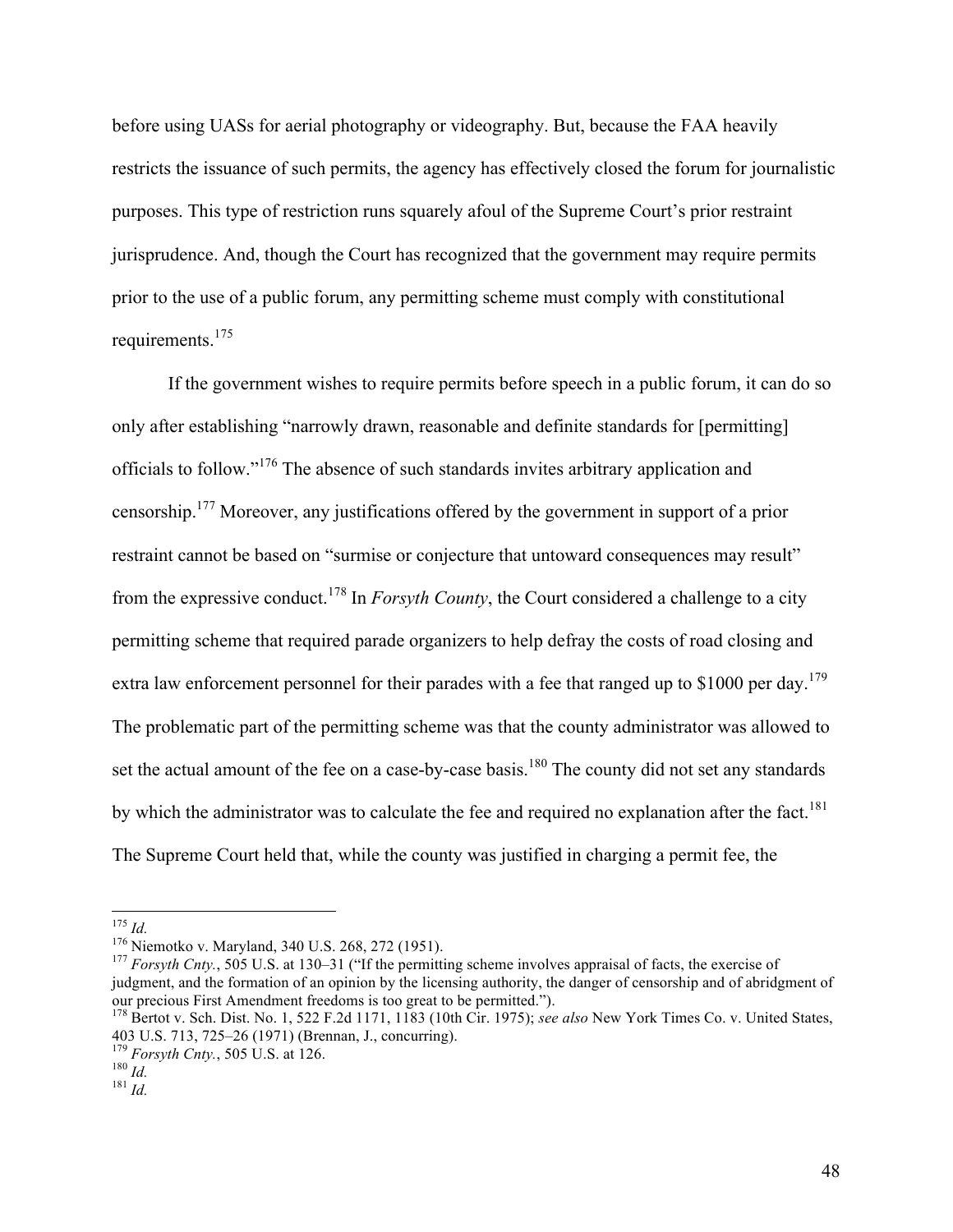county's scheme vested too much discretion in the administrator.<sup>182</sup> Without some objective, articulable standards to restrict the administrator's discretion, the permitting regulation allowed the administrator to "encourag[e] some views and discourage[e] others through the arbitrary application of fees."<sup>183</sup>

The FAA asserts that civil UAS operators, including journalists, must seek permission of the agency before engaging in aerial photography or videography. And yet, the FAA has not undertaken the burdensome task of establishing "narrowly drawn, reasonable and definite standards"<sup>184</sup> that would serve to constrain the discretion of agency personnel. Such standards must necessarily be reasonable and not overly broad. In the absence of such standards, the agency's prior restraint on expressive activity fails to survive constitutional scrutiny.

The FAA's lack of articulated standards is compounded by the agency's overall approach to regulation in this area, which has relied on the use of agency threats in an attempt to enforce quasi-regulatory mechanisms like its 2007 policy notice.<sup>185</sup> Rather than proceeding through notice-and-comment rulemaking as required by the Administrative Procedures Act, the FAA has opted to pursue an ad hoc cease-and-desist approach in which it brings enforcement actions against UAS operators engaged in First Amendment activities on a case-by-case basis.<sup>186</sup> While such an approach is problematic from an administrative law perspective, it is even more troubling in the context of the important First Amendment principles at stake. The Supreme Court has recognized that two discrete due process concerns arise when the government acts to

<sup>&</sup>lt;sup>182</sup> *Id.* at 133.<br><sup>183</sup> *Id.*<br><sup>184</sup> Niemotko v. Maryland, 340 U.S. 268, 272 (1951).<br><sup>185</sup> On agency threats as a mode of regulatory action, *see Tim Wu, Agency Threats*, 60 DUKE L.J. 1841 (2011); Jerry Brito, *"Agency Threats" and the Rule of Law: An Offer You Can't Refuse*, 37 HARV. J.L. & PUB. POL'Y 553 (2014). On quasi-regulatory mechanisms, *see* John D. Graham & Cory R. Liu, *Regulatory and Quasi-regulatory Activity* 

<sup>&</sup>lt;sup>186</sup> See Brief for Advance Publications, Inc. et al. as Amici Curiae Supporting Respondent Raphael Pirker at 21–23, Huerta v. Pirker, No. CP-217 (N.T.S.B.) (detailing the FAA's enforcement process).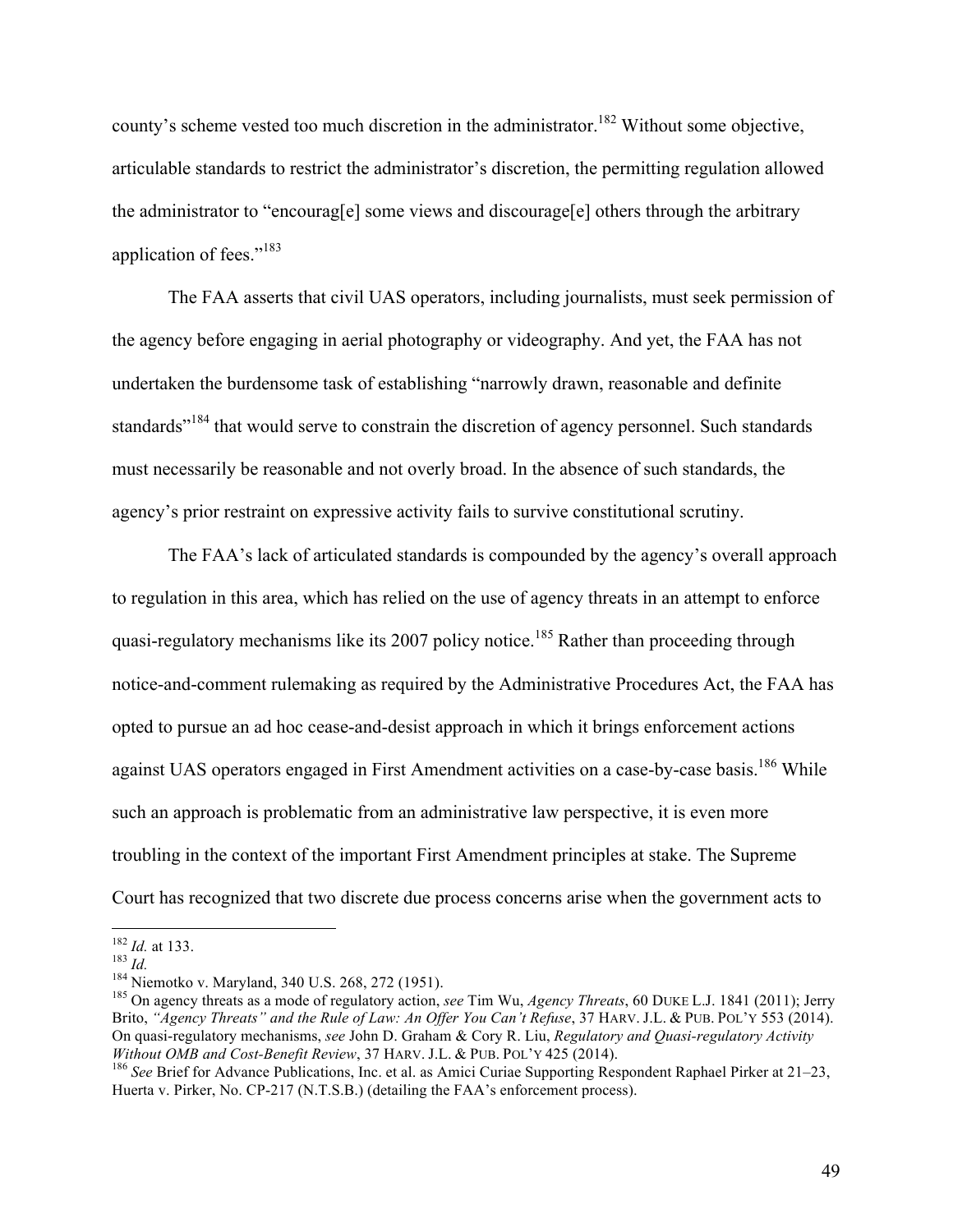regulate parties without giving adequate notice of what conduct, precisely, is prohibited: "first, that regulated parties should know what is required of them so that they may act accordingly; second, precision and guidance are necessary so that those enforcing the law do not act in an arbitrary or discriminatory way. . . . When speech is involved, rigorous adherence to those requirements is necessary to ensure that ambiguity does not chill protected speech."<sup>187</sup>

Specifically, the Court has recognized that vague or unclear regulations, by their very nature, inhibit speech by causing citizens to err on the side of caution in order to avoid potential transgressions.<sup>188</sup> Thus, "[u]ncertain meanings inevitably lead citizens to steer far wider of the unlawful zone . . . than if the boundaries of the forbidden areas were clearly marked."<sup>189</sup> As the Court has routinely held, government regulations that burden speech must clearly inform the public as to what conduct, specifically, is prohibited. Far from meeting its burden in this instance, the FAA has undertaken an ad hoc enforcement strategy that leaves journalists and the general public uncertain about what they may and may not do with UASs. Such confusion was demonstrated in the case of the *Dayton Business Journal* in April 2014.<sup>190</sup> There, a private citizen took video footage of a fire in Dayton, Ohio, using his personal UAS and offered to donate the footage to the newspaper for publication on its website.<sup>191</sup> Though the private citizen received no financial compensation and was not otherwise affiliated with the paper, an FAA spokesperson nonetheless informed the paper that it should "err on the side of caution" and not publish the footage. $^{192}$ 

<sup>&</sup>lt;sup>187</sup> FCC v. Fox Television Stations, Inc., 132 S. Ct. 2307, 2317 (2012).<br><sup>188</sup> Grayned v. City of Rockford, 408 U.S. 104, 109 (1972).<br><sup>189</sup> Id.; see also N.A.A.C.P. v. Button, 371 U.S. 415, 432–33 (1963) ("[S]tandards of are strict in the area of free expression. . . . Because First Amendment freedoms need breathing space to survive, government may regulate in the area only with narrow specificity.").

<sup>190</sup> Navera, *supra* note 84. See *supra* Part III.C. <sup>191</sup> *Id.* <sup>192</sup> *Id.*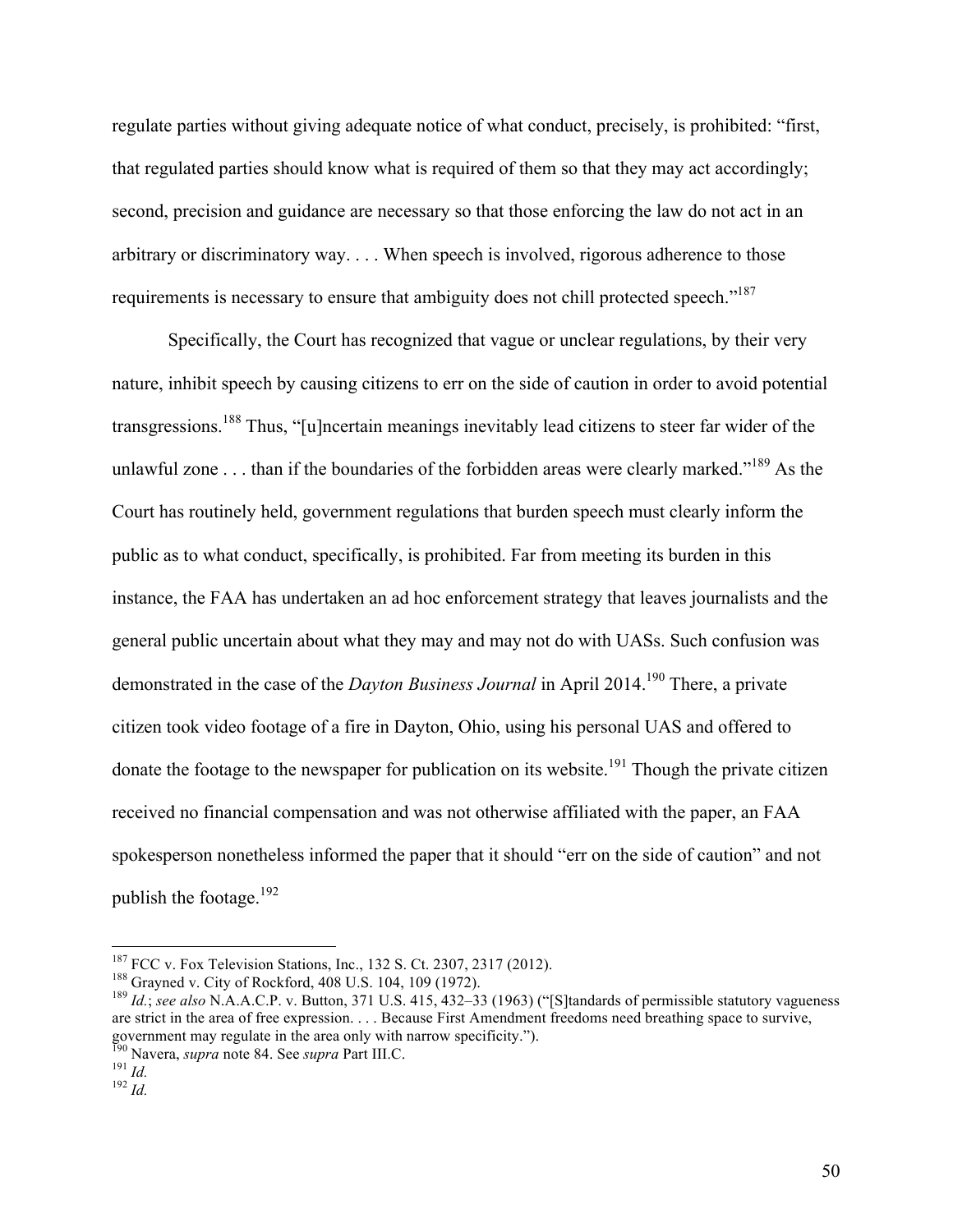The Dayton case is particularly concerning. The media's constitutional right to publish information it obtains lawfully—even if the source obtained the information unlawfully—is a bedrock principle of the Court's First Amendment jurisprudence.<sup>193</sup> Nonetheless, the confusion engendered by the FAA's ad hoc approach has muddled even this fundamental principle. The Dayton newspaper, as the regulated party, was clearly uncertain as to the propriety of publishing the video it obtained from a private citizen. On the other side, the agency's response cannot be viewed as anything other than an arbitrary restriction. Even the agency's own public policy statements acknowledge hobbyists' rights to operate UASs for noncommercial purposes. Yet the agency threatened the paper with legal action if it decided to go ahead with publication—a classic prior restraint on publication. This is precisely the type of arbitrary agency action that proper notice-and-comment rulemaking is designed to prevent and that the FAA's ad hoc regulatory approach encourages.

As the above discussion establishes, the FAA's proposed regulatory framework is nothing less than a prior restraint on speech. The agency has failed to articulate a set of clear, nonarbitrary standards that would serve to limit the discretion of agency personnel. And as the Dayton example demonstrates, agency personnel have been acting to prohibit the publication of material legally obtained by journalists—an archetypal case of prior restraint. The vague and uncertain status of the regulations governing UAS use facilitates such arbitrary and illegal action by the FAA and must be addressed.

<sup>&</sup>lt;sup>193</sup> See New York Times Co. v. United States, 403 U.S. 713, 714 (1971) (per curiam) (refusing to enjoin the media from publishing a classified study of the Vietnam War); Bartnicki v. Vopper, 532 U.S. 514, 527–35 (2001) (upholding the media's right to publish information it lawfully obtained, even when the ultimate source obtained the information unlawfully).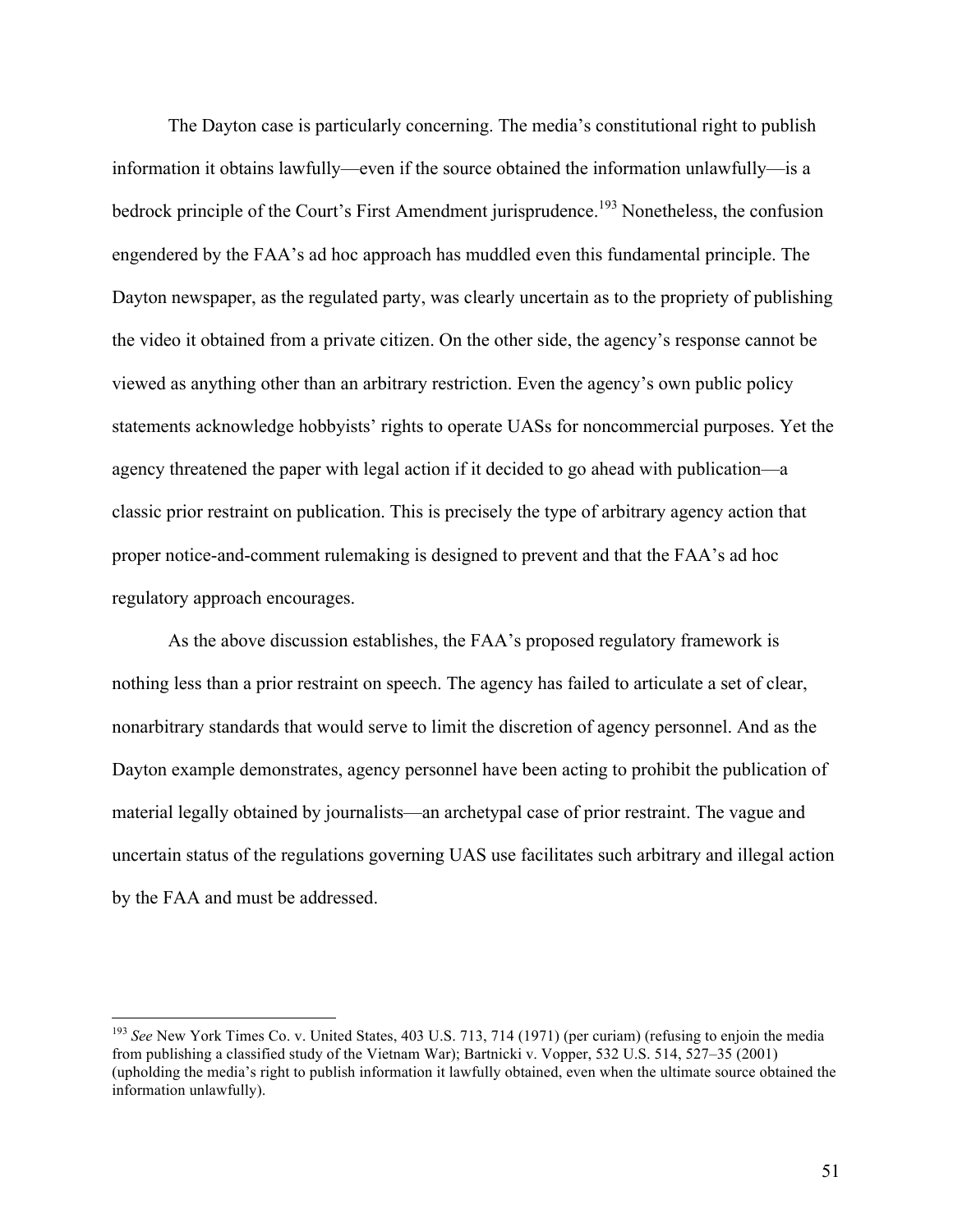*3. The FAA's overly broad definitions and reasoning lead to infringements by other agencies.* As we have demonstrated, the FAA has taken enforcement actions that violate the First Amendment. But other agencies have begun to adopt the FAA's overly broad definitions of RCMAs as aircraft, as well as its reasoning in the Pirker case, which is that designating a device an aircraft makes it subject to any and all agency regulation without the need for notice-and-comment rulemaking. Thus, the FAA's reasoning has also resulted in other agencies taking enforcement actions that are clear violations of the First Amendment.

The most egregious example comes from the National Park Service (NPS). In seeking to ban the use of UASs in national parks, it has decided to ignore its own Code of Federal Regulations (C.F.R.) defining aircraft as "a device that is used or intended to be used for *human*  flight in the air, including powerless flight."<sup>194</sup> Instead, it has sought to adopt the FAA's broader definition, which includes *any* "device that is used or intended to be used for flight in the air," which abandons the "human flight" element of the NPS definition. As a result, the NPS is able to argue that "aircraft" includes unmanned aircraft, which in turn, it says includes "radio controlled aircraft" and "model aircraft."<sup>195</sup> Of course, this is precisely the definition that was rejected by the administrative law judge in the Pirker decision.

The NPS believes that it can abandon its own definition in favor of the FAA definition because the C.F.R. states, "The use of aircraft shall be in accordance with regulations of the Federal Aviation Administration. Such regulations are adopted as a part of these

<sup>&</sup>lt;sup>194</sup> 36 C.F.R. Pt. 1 § 1.4(a) (emphasis added).<br><sup>195</sup> Greg McNeal, *Six Months in Jail for Drones in Parks, According to What Law?*, FORBES (May 5, 2014, 5:47 PM), [http://www.forbes.com/sites/gregorymcneal/2014/05/05/park-service-ignores-law-says-flying-a-drone-may](http://www.forbes.com/sites/gregorymcneal/2014/05/05/park-service-ignores-law-says-flying-a-drone-may-mean-six-months-in-jail-5000-fine/) [-mean-six-months-in-jail-5000-fine/.](http://www.forbes.com/sites/gregorymcneal/2014/05/05/park-service-ignores-law-says-flying-a-drone-may-mean-six-months-in-jail-5000-fine/)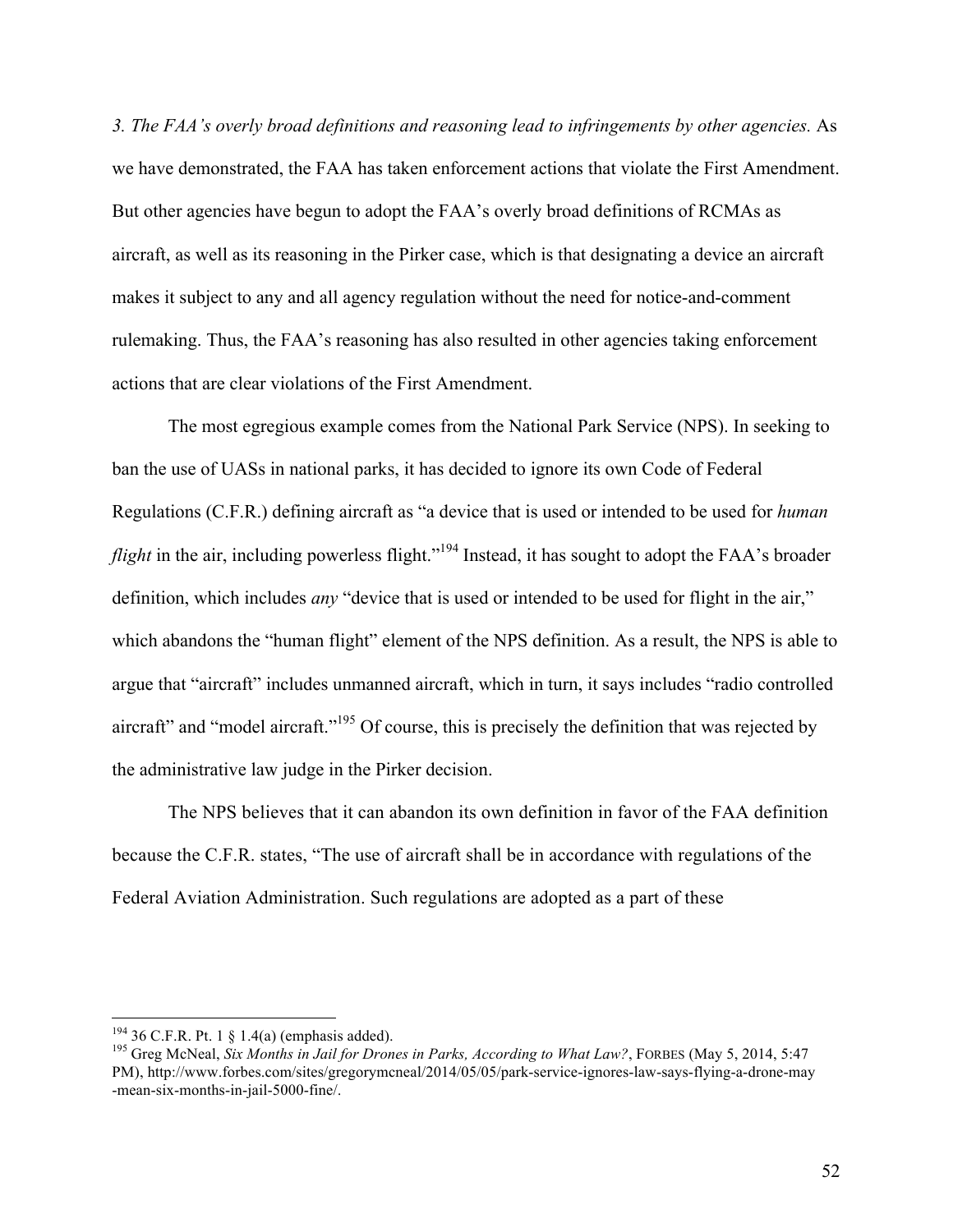regulations."<sup>196</sup> This incorporation of FAA regulations by reference also serves as the basis of the agency's reasoning that it can ban UASs in national parks. The problem is that in the Pirker decision, in addition to rejecting the FAA's overly broad definition of aircraft, the administrative law judge also found that there are no enforceable FAA regulations for UASs, only an unenforceable policy statement.

By incorporating FAA definitions and policies by reference, the NPS has also adopted the overly broad and vague nature of those definitions and policies. For example, the definitions employed by the NPS differ from national park to national park. Additionally, the Grand Canyon, Zion, and Yosemite each have slightly different policies, some claiming that certain uses of UASs are allowed, others that all uses are prohibited; some relying on the NPS C.F.R. definition of aircraft, others relying on the FAA definition.<sup>197</sup> What's more, the Fire and Aviation Management web page for the NPS uses the FAA definition of aircraft, not the NPS definition. But unlike the FAA and some (but not all) of the individual national park policies, it does not specifically include RCMAs in its list of UASs covered by the FAA definition.<sup>198</sup>

Given its adoption of the FAA's overly broad and vague definitions and policies, it should come as no surprise that NPS enforcement actions have also resulted in infringements of First Amendment rights. In the most disturbing example, the individual in question was, once again, none other than Raphael Pirker, but this incident took place before the case now under appeal to the National Transportation Safety Board. In this prior case, park rangers at the Grand

<sup>&</sup>lt;sup>196</sup> 36 C.F.R. Pt. 2 § 2.17(d). But, as Greg McNeal has argued, this only gives the NPS the ability to incorporate by reference rules for aircraft *use,* not the FAA *definition* of aircraft, for which this agency has its own definition. *See* Greg McNeal, *Yosemite Looks to Ban Drones by Relying on an Absurd Legal Argument*, FORBES (May 3, 2014, 3:40 AM), [http://www.forbes.com/sites/gregorymcneal/2014/05/03/yosemite-looks-to-ban-drones-but-the-law-is-not-on](http://www.forbes.com/sites/gregorymcneal/2014/05/03/yosemite-looks-to-ban-drones-but-the-law-is-not-on-their-side/) [-their-side/;](http://www.forbes.com/sites/gregorymcneal/2014/05/03/yosemite-looks-to-ban-drones-but-the-law-is-not-on-their-side/) McNeal, *supra* note 195.<br><sup>197</sup> McNeal, *supra* note 195.<br><sup>198</sup> FIRE AND AVIATION MANAGEMENT,<http://www.nps.gov/fire/aviation/safety/unmanned-aerial-systems.cfm>(last

visited May 11, 2014).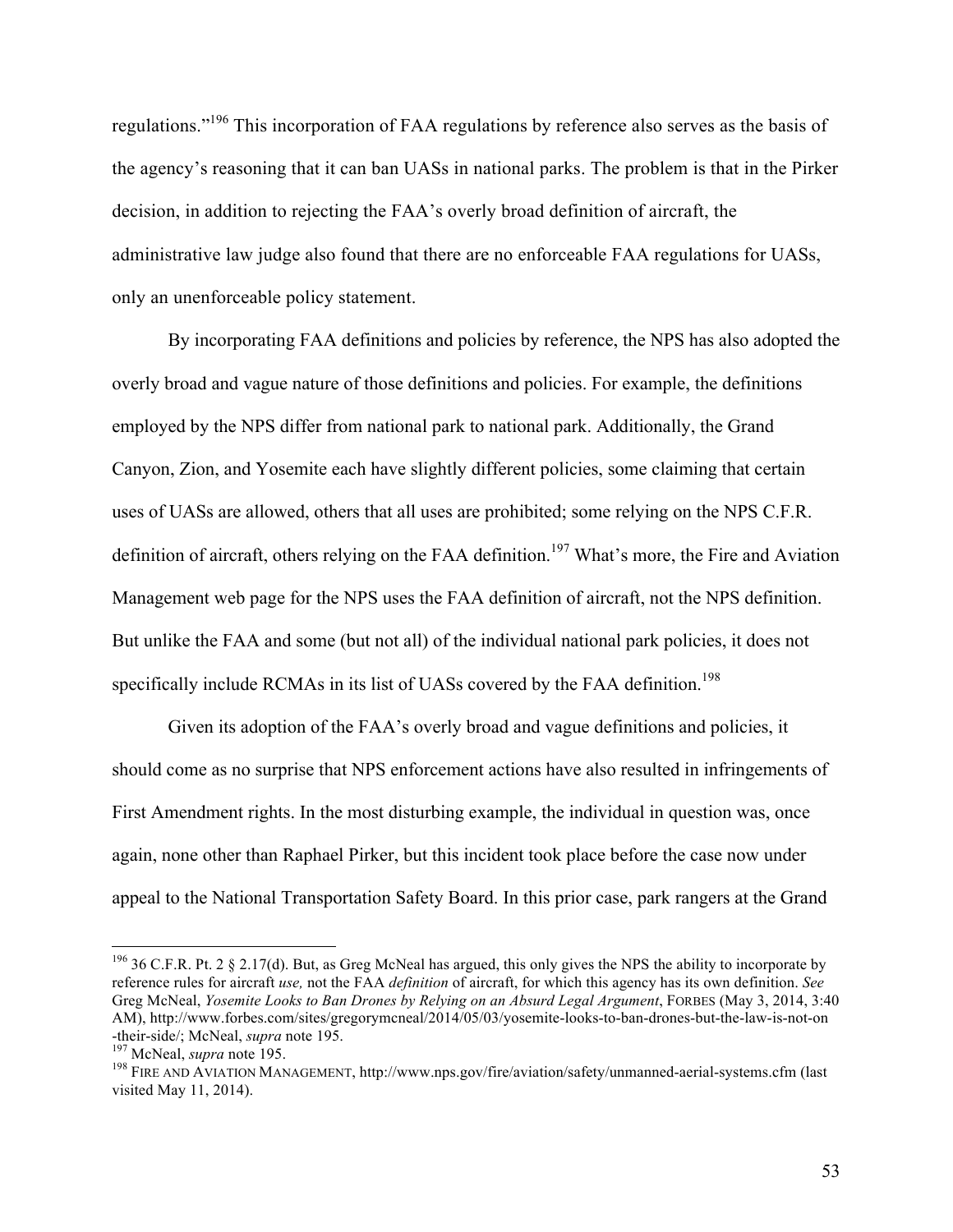Canyon demanded that Pirker delete video footage he had taken with his small UAS. After rangers threatened to get a search warrant, Pirker turned the video over to the rangers. Park officials demanded the deletion or confiscation of the video footage taken by Pirker for the express purpose of preventing it from being published on the Internet because, as the citation report in the case notes, officials worried that the video could "invite additional individuals to replicate these prohibited flight maneuvers within Grand Canyon National Park." Even after Pirker paid a civil penalty of \$325, which should have ended the matter, authorities still refused to return the video to him. Of special note here is that at no time did park officials confiscate Pirker's UAS itself. They were only keen to confiscate the video taken by the UAS.<sup>199</sup> This is a textbook example of a prior restraint on publication.<sup>200</sup>

Thus, the FAA's overly broad definitions, vague policies, and attempts to implement a blanket ban on UASs in contravention of the required notice-and-comment rulemaking process are dangerous, not only when the FAA seeks to enforce its ban against First Amendment– protected activities, but also because other government agencies adopt these definitions and policies and then engage in the same rights-infringing activities.

### **V. Conclusion**

In this article, we have focused on the First Amendment implications of the FAA's attempt to ban the use of UASs for commercial purposes. Though the use of drones by the military has

<sup>&</sup>lt;sup>199</sup> Jason Koebler, *Feds Confiscated a Hobbyist's Drone Footage to Keep It off the Internet*, MOTHERBOARD (May 6, 2014, 10:40 AM), [http://motherboard.vice.com/read/feds-confiscated-a-hobbyists-drone-footage-to-keep-it-off-the](http://motherboard.vice.com/read/feds-confiscated-a-hobbyists-drone-footage-to-keep-it-off-the-internet) [-internet.](http://motherboard.vice.com/read/feds-confiscated-a-hobbyists-drone-footage-to-keep-it-off-the-internet) As of this writing, the video in question has still not been returned to Pirker. Instead of returning the memory card on which the video was contained, officials sent Pirker an inferior memory card and indicated that they would not be returning the original card and its contents.

<sup>200</sup> *See* Robinson v. Fetterman, 378 F. Supp. 2d 534, 541 (E.D. Pa. 2005) (holding that police officers' confiscation of videographer's camera and film was unconstitutional prior restraint on speech); Channel 10, Inc. v. Gunnarson, 337 F. Supp. 634, 637 (D. Minn. 1972) ("[T]he seizure and holding of the camera and undeveloped film was an unlawful prior restraint whether or not the film was ever reviewed.").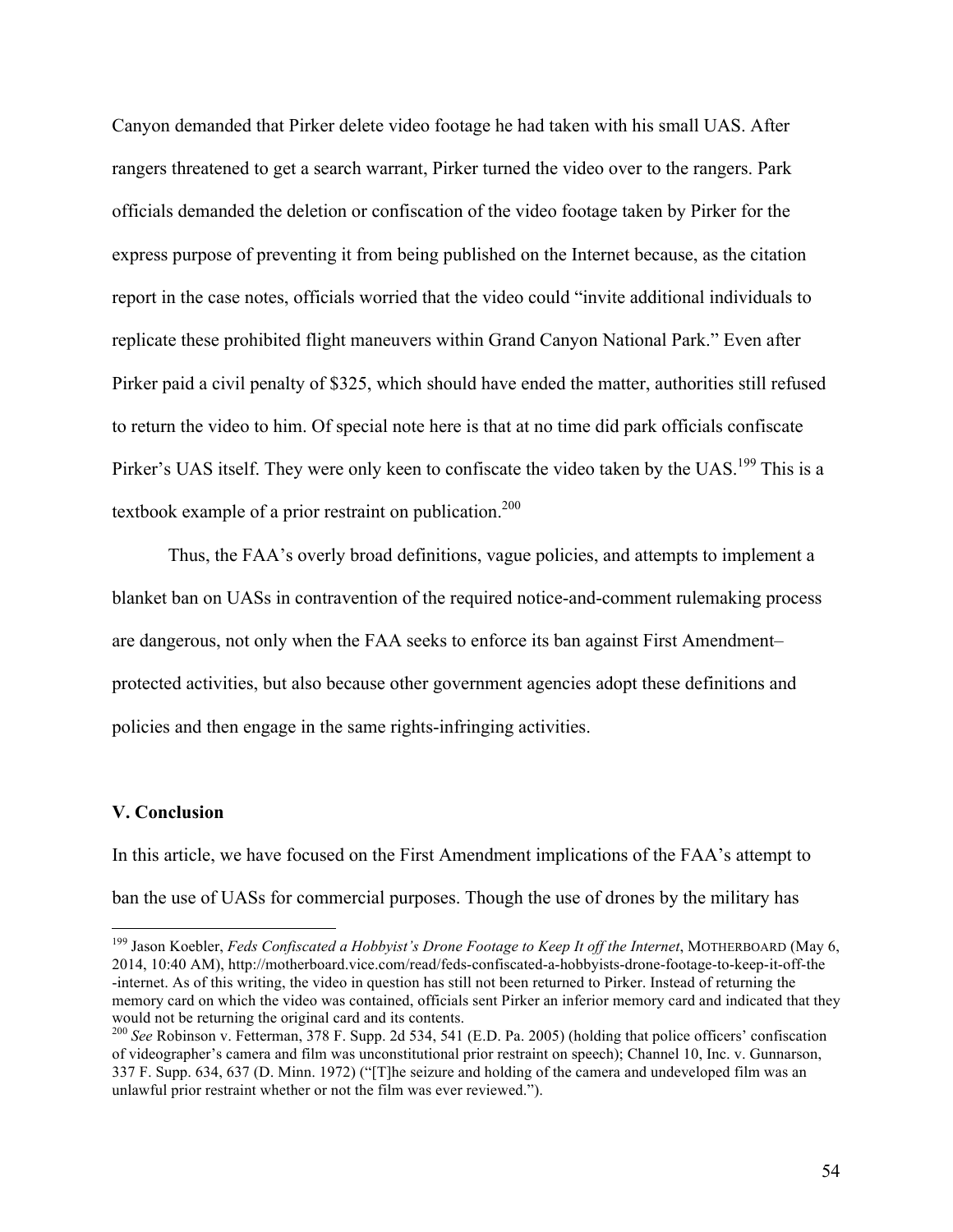garnered a lot of attention from the public, the press, policymakers, and scholars, less attention has been paid to the legal issues surrounding the domestic use of this technology. When the discussion does turn to domestic use of UASs, the focus has thus far been on issues related to privacy or administrative law. But as we have demonstrated in the preceding pages, there are significant First Amendment implications to the way in which the FAA chooses to fulfill its congressional mandate to promulgate rules for the integration of UASs into the domestic airspace. Thus far, the FAA approach has been much too broad and draconian. Its current, working definition of a UAS makes no distinctions between the radically different types of devices that make up this category. The FAA's only bases for distinction when making enforcement decisions is the type of user and the use of the device. But here again, the FAA's three categories—public, civil, and recreational—are much too broad. The result has been a purported ban on all commercial or business use of UASs, again, broadly defined. Through its enforcement actions and public statements, the FAA has made it clear that it believes that journalism is an inherently commercial activity, and thus, any use of a UAS for photography or news gathering, even if the vehicle used is the same as those allowed for recreational purposes, is banned or subject to a restrictive government licensing scheme. As such, we have argued that the FAA's purported ban is an unconstitutional restriction of speech in a public forum. Additionally, we have argued that the requirement to seek prior FAA authorization for the use of UASs for First Amendment–protected activities constitutes an unconstitutional prior restraint on speech.

As it moves to meet its congressional mandate to promulgate regulations for domestic use of UASs, the FAA must take a much more nuanced approach to defining the technological artifacts, users, and uses it seeks to regulate if it is to avoid running afoul of the Constitution. First, technologically, the universe of what the FAA is calling a UAS is much too broad for a

55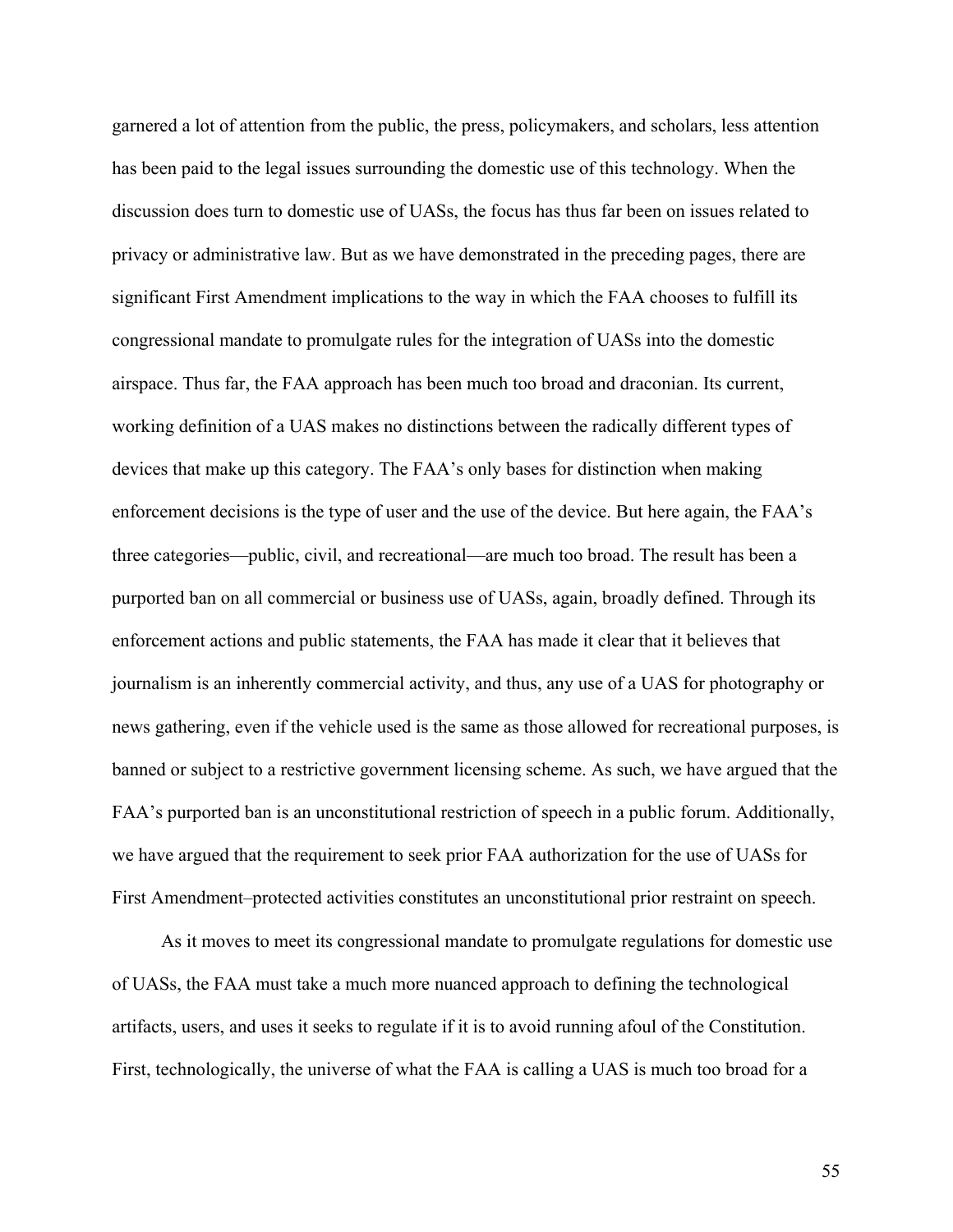one-size-fits-all approach to regulation. Styrofoam RCMAs and toy quadcopters with cameras are not the same as Predators, just as ultralight aircraft and balloons are not the same as jumbo jets. Though the current C.F.R.s recognize the differences between vehicles in the latter set and thus regulate them differently, to date the FAA has not recognized the obvious and consequential differences between the wide spectrum of vehicles in the UAS category. It must do this if it is to create fair and effective regulations.

Second, the agency must also define users and uses in a much more nuanced way. Just as all devices are not the same, neither are all uses and users currently lumped under the civil aircraft category the same. As we have noted, the most problematic uses and users lumped under this category include photography and news gathering carried out by private citizens and professionals alike. Not only are these uses and users not the same as delivering beer or packages, they are also not treated the same way under the Constitution, which provides special protections for the former.

Luckily, the FAA's 2007 policy statement tacitly acknowledges that its current categories of uses and users may be too broad and anticipates the potential creation of a new category that could account for commercial use of RCMAs. Devices in this category could be

defined by the operator's visual line of sight and are also small and slow enough to adequately mitigate hazards to other aircraft and persons on the ground. The end product of this analysis may be a new flight authorization instrument similar to AC 91-57, but focused on operations which do not qualify as sport and recreation, but also may not require a certificate of airworthiness.<sup>201</sup>

Indeed, the broad contours offered here to describe this potential category could serve as the basis for constructing more reasonable restrictions on the use of UASs that are narrowly tailored enough to pass constitutional muster because they would be directly related to the

 <sup>201</sup> *2007 Notice*, *supra* note 21.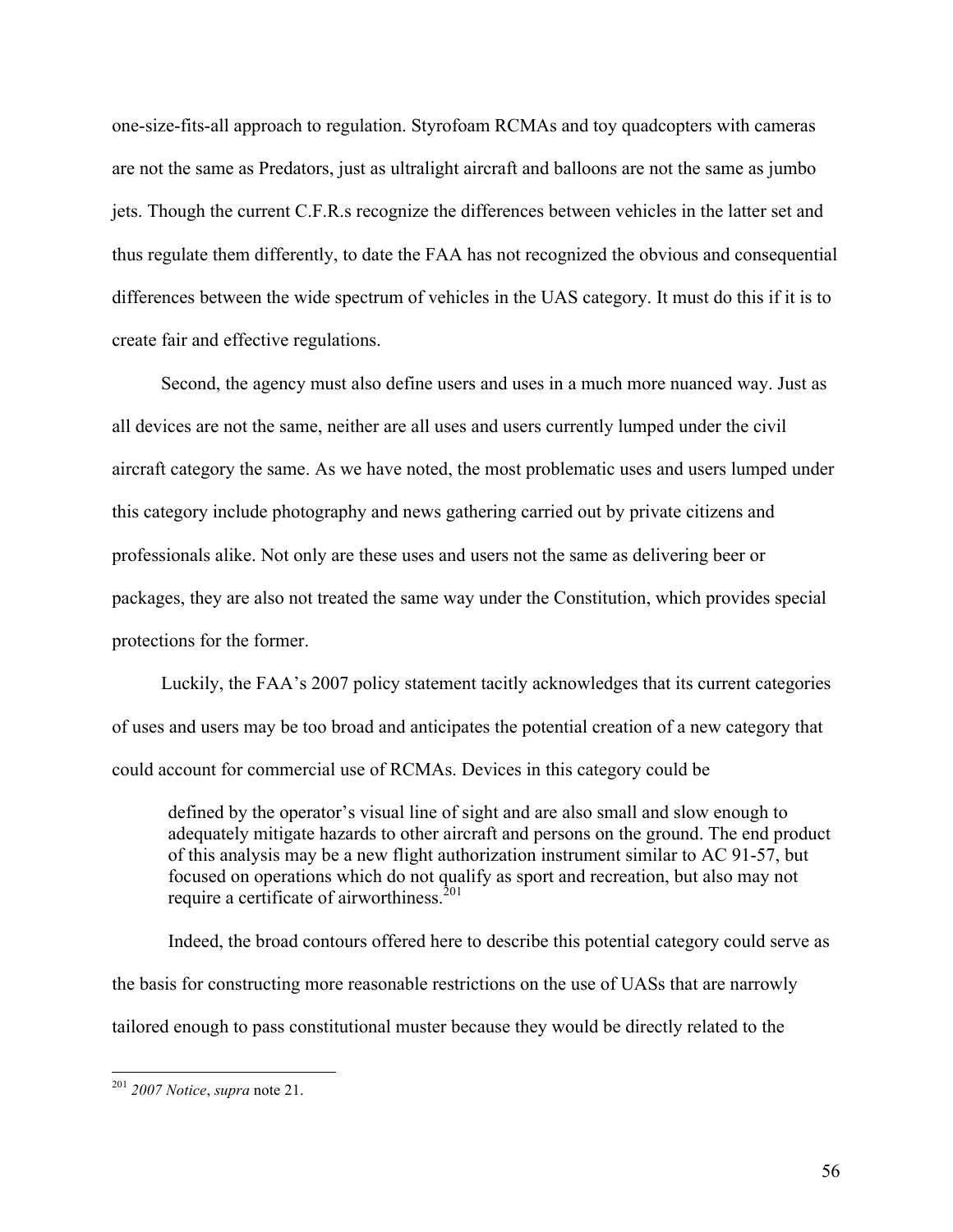agency's compelling interest in promoting the safety of the national airspace, unlike its blanket ban on commercial activity, which we have argued is irrelevant to this interest. For example, reasonable time, place, and manner restrictions on the use of UASs, even for First Amendment– protected activities, could include the following:

- Time: Restrictions related to time of day, weather conditions, emergency situations, etc.
- Place: Restrictions related to flights over crowds, near airports, over military bases, etc.
- Manner: Restrictions related to the weight of the device, the speed and altitude of its operation, the distance it can be flown from the operator  $(e.g., a visual line of sight)$ requirement), etc.

In any case, when contemplating potential restrictions, the FAA should take First Amendment–protected uses into account and work with relevant stakeholder groups. So far, however, it does not appear that these uses and users are on the FAA's radar. In recent comments, Jim Williams, the head of the FAA's unmanned systems office, indicated that the agency is several years from promulgating rules for the kinds of small UASs most often used by journalists. Though he did indicate that the agency would seek to work within provisions of FMRA 2012 that allow the FAA to make exceptions to its ban on a case-by-case basis, journalism was not one of the "industries" that he identified for a possible exception, <sup>202</sup> nor is the process for applying for an exemption transparent because there are no published guidelines for doing so. Williams also noted that the agency would continue to take enforcement actions against those it believes are violating its prohibition against commercial use of the technology.<sup>203</sup>

 <sup>202</sup> John Goglia, *FAA Official's Comments Indicate Legalizing Small Commercial Drone Operations Long Way Off,* FORBES (May 9, 2014, 7:50 PM),<http://www.forbes.com/sites/johngoglia/2014/05/09/faa-officials-comments><br>-indicate-legalizing-small-commercial-drone-operations-long-way-off/.

<sup>&</sup>lt;sup>203</sup> Paul Bertorelli, *FAA to UAS Industry: We'll Keep Enforcing*, AVWEB.COM (May 13, 2014), [http://www.avweb](http://www.avweb.com/avwebflash/news/FAA-To-UAS-Industry-Well-Keep-Enforcing222005-1.html) [.com/avwebflash/news/FAA-To-UAS-Industry-Well-Keep-Enforcing222005-1.html.](http://www.avweb.com/avwebflash/news/FAA-To-UAS-Industry-Well-Keep-Enforcing222005-1.html)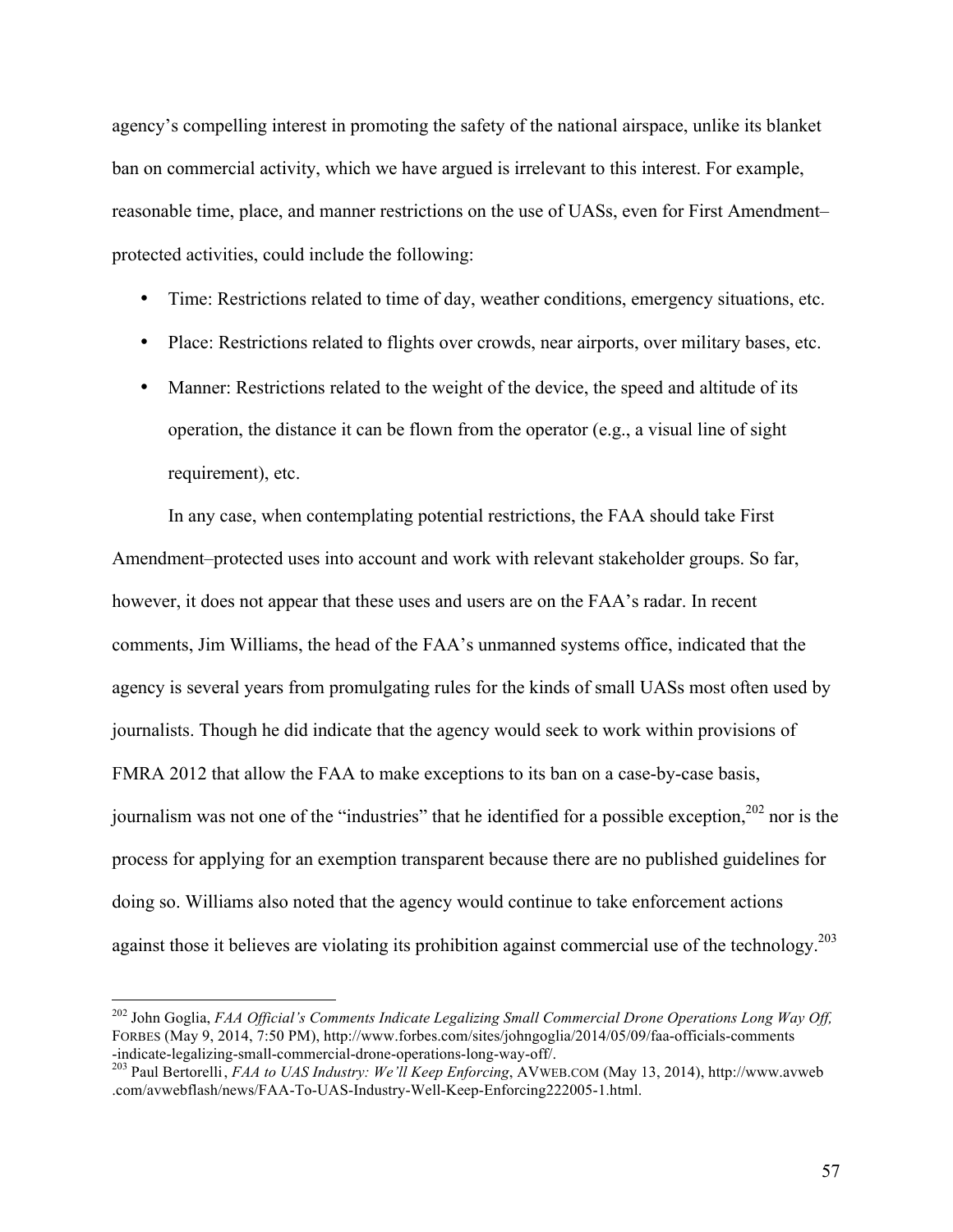This means that we are likely to see more future enforcement actions against those involved in First Amendment–protected activities with UASs.

It is imperative that the FAA alter its current course to take First Amendment–protected uses into account as it develops rules for small UASs. One way to accomplish this is to involve the news media as key stakeholders in the process, remembering that the First Amendment protects not only large media organizations, but all citizens, including the amateur news gatherers and photographers who are becoming increasingly important to the collection and dissemination of vital information in our democracy. But the First Amendment cannot be suspended while the agency develops its rules for UASs. Therefore, in the meantime, the agency should prioritize the drafting of an exception for small UASs used for news gathering. Such a move would not be unprecedented. In fact, as various major media outlets note in an amicus brief filed in support of Raphael Pirker, "throughout modern lawmaking the federal government, and even the FAA itself in other contexts, has crafted laws and regulations to accommodate the First Amendment rights of journalists to gather that news and the public's corresponding rights to receive information." For example, the brief notes that even when the FAA restricts airspace due to disasters or other, similar situations, "accredited news media are expressly permitted to enter the area."<sup>204</sup>

Finally, and most importantly, the FAA needs to follow the law in making rules. It must be held to Administrative Procedures Act requirements for notice-and-comment rulemaking, which, as the Pirker decision indicated, it has so far ignored. Next, the agency should also be held, as much as is practicable, to the timetable for promulgating rules that Congress gave it in

 <sup>204</sup> Brief for Advance Publications, Inc. et al. as Amici Curiae Supporting Respondent Raphael Pirker at 10–12.